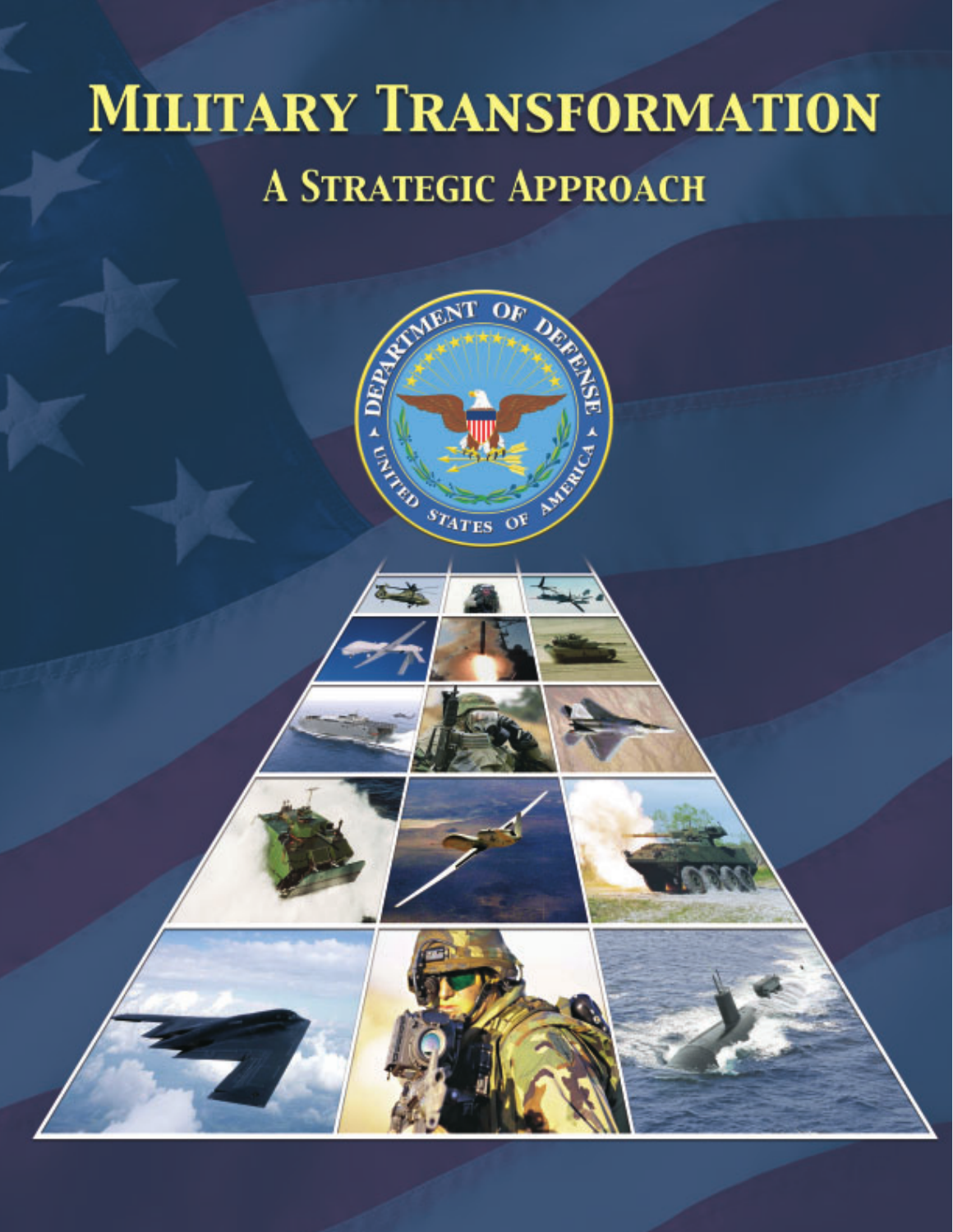



# **Message from the Director, Office of Force Transformation**

Our country is being called on to accomplish three difficult missions at once. First, we must win the global war on terrorism. Second, we have to prepare for the wars we may have to fight later in this decade by making a number of long-delayed investments in procurement, people, and modernization. Third, we have to be prepared for the wars of the future. Therefore, we must transform the U.S. Armed Forces so that they can deter and defend against the emerging threats of the  $21<sup>st</sup>$  century.

Each of these three missions is critical; none can be put off. We cannot delay transformation while we fight the war on terrorism. As we painfully learned on September  $11<sup>th</sup>$ , 2001, our adversaries are already transforming. They are watching us; they are studying how we were successfully attacked, how we responded, and the ways in which we may be vulnerable in the future. We stand still at our peril. If we do not identify our vulnerabilities, fix what is broken, and establish processes to enable innovation and adaptability—if we do not transform—our enemies will surely find new ways to attack us. In sum, transformation is not a goal for tomorrow; it is a fundamentally important endeavor that we must embrace in earnest today.

Transformation lies at the heart of our new approach to defense. The development of transformational capabilities, processes, and forces will be given strategic focus by the principal challenges and opportunities under our defense strategy. The Department has distilled these into six operational goals as outlined in the Quadrennial Defense Review and addressed in this military transformation strategy. These six goals represent the operational focus for our efforts to transform the U.S. Armed Forces. The Department seeks to ensure that changes occur not only in the operating concepts we develop and the systems we acquire but also in our military culture and the processes that drive investment decisions.

As demonstrated by the superb performance of U.S. forces during recent combat operations, we are on course to transform our military into an agile, network-centric, knowledge-based force capable of conducting effective joint and combined military operations against all potential future adversaries. Over the long term, our security and the prospects for peace and stability for much of the rest of the world depend on the success of our transformation.

A. K. Cebrowski *Director, Office of Force Transformation* Office of the Secretary of Defense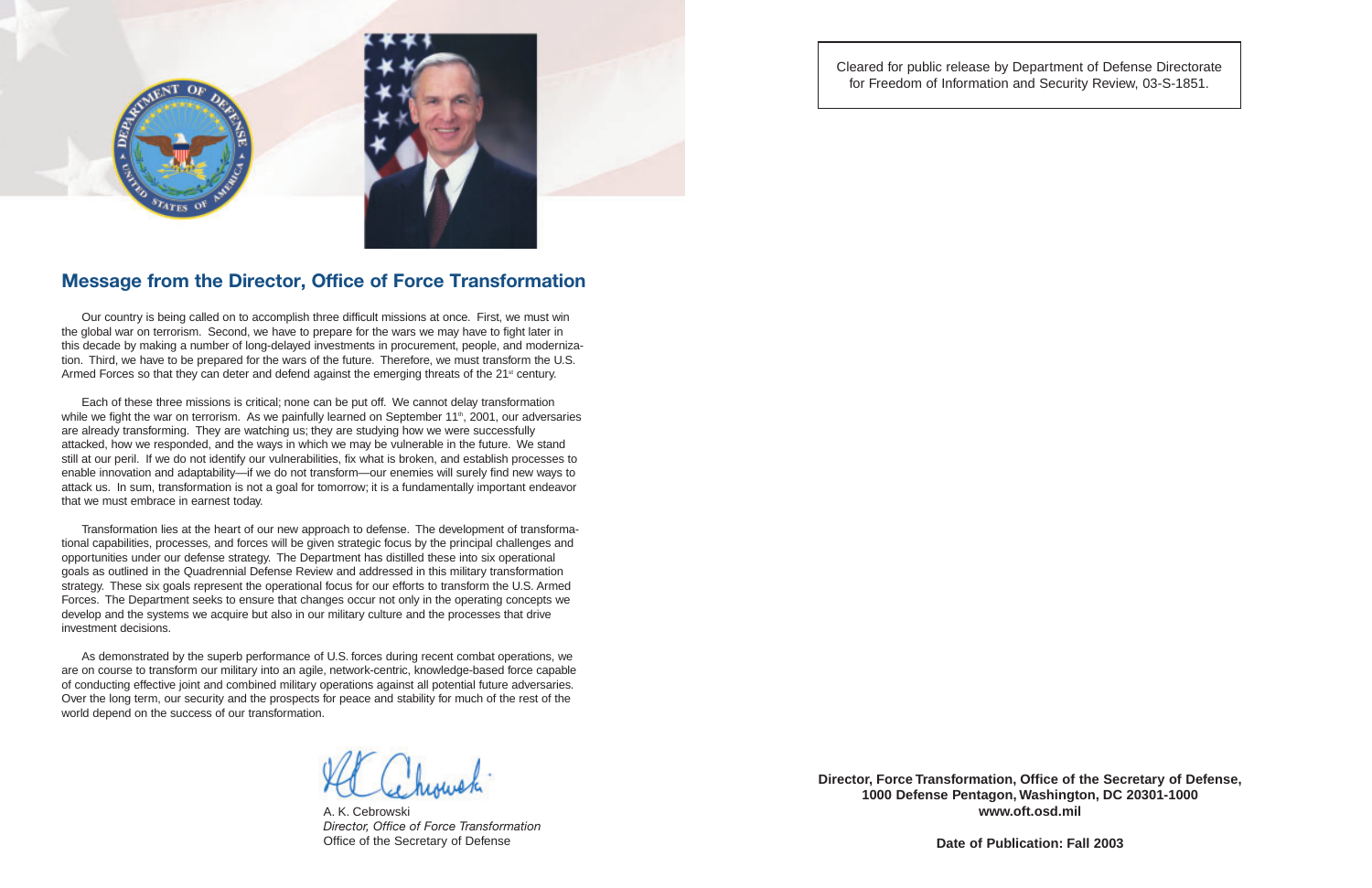*"The need for military transformation was clear before the conflict in* Afghanistan, and before September the 11<sup>th</sup>. . . . What's different today is our *sense of urgency – the need to build this future force while fighting a present war. It's like overhauling an engine while you're going at 80 miles an hour. Yet we have no other choice."*

> *President George W. Bush at The Citadel, Charleston, SC, December 11, 2001*

**CONTENTS**

| Protecting Critical Bases and Defeating Chemical, Biological, Radiological, and Nuclear Weapons 17 |
|----------------------------------------------------------------------------------------------------|
|                                                                                                    |
|                                                                                                    |
|                                                                                                    |
|                                                                                                    |
|                                                                                                    |
|                                                                                                    |
|                                                                                                    |
|                                                                                                    |
|                                                                                                    |
|                                                                                                    |
|                                                                                                    |
|                                                                                                    |
|                                                                                                    |
|                                                                                                    |
|                                                                                                    |
|                                                                                                    |
|                                                                                                    |
|                                                                                                    |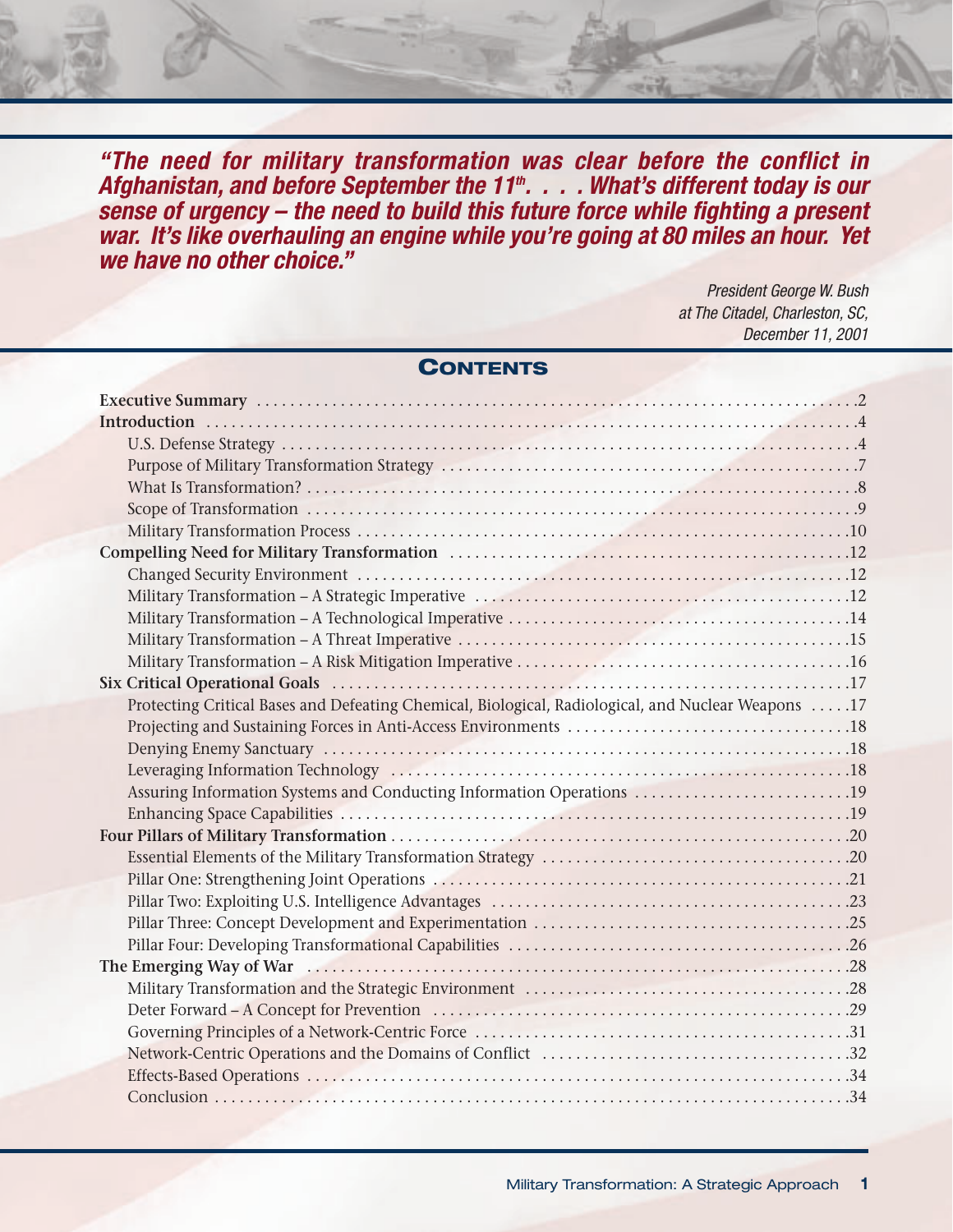# **Executive Summary**

The strategy for defense transformation is a vital component of the United States' defense strategy. At the outset of his administration, President George W. Bush elevated transformation to the level of defense strategy, and he has repeatedly emphasized its importance to the future defense of the United States. At its core, our transformation strategy is a strategy for large-scale innovation. More specifically, transformation strategy is about how a competitive space is selected within which U.S. forces can gain an important advantage.The strategy identifies the attributes within that space that will ultimately lead to an advantage for U.S. forces, not only during combat operations, but also in the conduct of all missions across the full range of operations.

The Department describes transformation as "a process that shapes the changing nature of military competition and cooperation through new combinations of concepts, capabilities, people, and organizations that exploit our nation's advantages and protect against our asymmetric vulnerabilities to sustain our strategic position, which helps underpin peace and stability in the world." Overall, the Department's transformation must address three major areas: how we do business inside the Department, how we work with our interagency and multinational partners, and how we fight. The transformation process must develop forces capable of defending the U.S. population, homeland, and interests, as well as swiftly defeating an adversary from a posture of forward deterrence with minimal reinforcements. No aspect of defense should be left untouched if we are to maintain a competitive advantage in the information age.

The compelling need for military transformation may be examined in terms of four imperatives: strategy, technology, threat, and risk mitigation. U.S. defense strategy requires agile, network-centric forces capable of taking action from a forward position, rapidly reinforced from other areas, and defeating adversaries swiftly and decisively while conducting an active defense of U.S. territory. Such forces are also essential for deterring conflict, dissuading threatening adversaries, and assuring others of our commitment to a peaceful and stable world. Technology in the military sphere is developing as rapidly as the changes reshaping the civilian sector. The combination of scientific advancement and the globalization of commerce and communications has contributed to several trends that significantly affect U.S. defense strategy and planning. Falling barriers to competition caused by ubiquitous, low cost information technology contribute significantly to the compelling need for military transformation.

Although U.S. military forces today enjoy significant advantages in many aspects of armed conflict, the United States will be challenged by threat forces that possess or seek capabilities and design novel concepts to overcome our advantages. The trends that will provide adversaries with capabilities and opportunities to do harm to the United States include: diminishing protection afforded by geographic distance, the emergence of regional threats, growing asymmetric threats, and increasing threats from weakened states and ungoverned areas. The fourth imperative, risk mitigation, is central to the Department's new way of thinking about defense. In an enterprise as complex as the Department of Defense, creating a framework to manage responses to the different sources of risk is essential. The Department's risk management framework is based on the view that there are four categories of risk that affect the ability of the United States to achieve its defense policy goals: force management risk, operational risk, future challenges risk, and institutional risk. A failure to address any one of these sources of risk could imperil U.S. capabilities.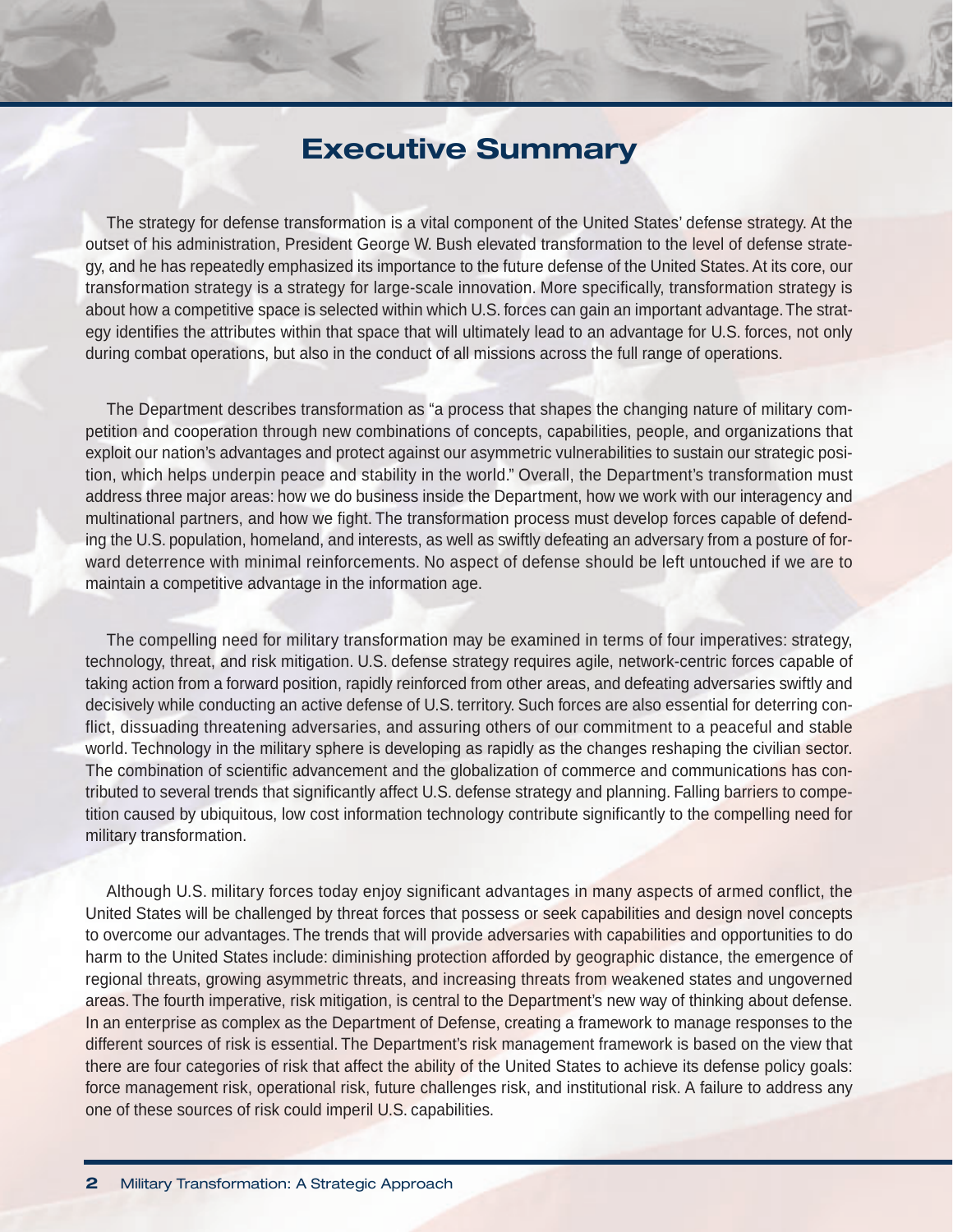The Department's military transformation efforts must be focused on emerging strategic and operational challenges and the opportunities created by these challenges. Six critical operational goals identified by Secretary of Defense Donald H. Rumsfeld provide the focus for the Department's transformation efforts: (1) Protecting critical bases and defeating chemical, biological, radiological, and nuclear weapons; (2) Projecting and sustaining forces in anti-access environments; (3) Denying enemy sanctuary; (4) Leveraging information technology; (5) Assuring information systems and conducting information operations; and (6) Enhancing space capabilities. Over time, the continued focus of the Department's force transformation efforts on the development of the capabilities necessary to achieve these six critical operational goals will help shift the balance of U.S. forces and broaden our capabilities. First and foremost, the Department will seek to deter and, if necessary, defeat the full range of threats forward. Attaining these six goals will help us do that in a rapidly changing world.

The four military transformation pillars identified by the Secretary—strengthening joint operations, exploiting U.S. intelligence advantages, concept development and experimentation, and developing transformational capabilities—constitute the essential elements of the Department's force transformation strategy. The first pillar focuses on strengthening joint operations through the development of joint concepts and architectures and the pursuit of other important jointness initiatives and interoperability goals. The overarching *Joint Operations Concepts* (*JOpsC*) document provides the operational context for military transformation by linking strategic guidance with the integrated application of Joint Force capabilities. The second pillar involves exploiting U.S. intelligence advantages through multiple intelligence collection assets, global surveillance and reconnaissance, and enhanced exploitation and dissemination. Our ability to defend America in the new security environment requires unprecedented intelligence capabilities to anticipate where, when, and how adversaries intend to harm us.

The third pillar, concept development and experimentation, involves experimentation with new approaches to warfare, operational concepts and capabilities, and organizational constructs through war gaming, simulations, and field exercises focused on emerging challenges and opportunities. Experiments designed to evaluate new concepts provide results that help refine those concepts in an iterative fashion. The Department requires strong mechanisms for implementing results from concept development and experimentation and, more immediately, for developing transformational capabilities needed to support the JOpsC and subordinate Joint Operating Concepts.

Although the transformation of the U.S. Armed Forces is a continuing process, the recent performance of U.S. forces in the successful conduct of Operations Enduring Freedom and Iraqi Freedom has provided a glimpse of the future potential of the emerging way of war. Constructed around the fundamental tenets of network-centric warfare and emphasizing high-quality shared awareness, dispersed forces, speed of command, and flexibility in planning and execution, the emerging way of war will result in U.S. forces conducting powerful effects-based operations to achieve strategic, operational, and tactical objectives across the full range of military operations. Transformation is yielding new sources of power. Because the global pace of change is accelerating, new sources of power will fuel our ability to maintain the advantage in a competitive landscape where yesterday's winner is tomorrow's target.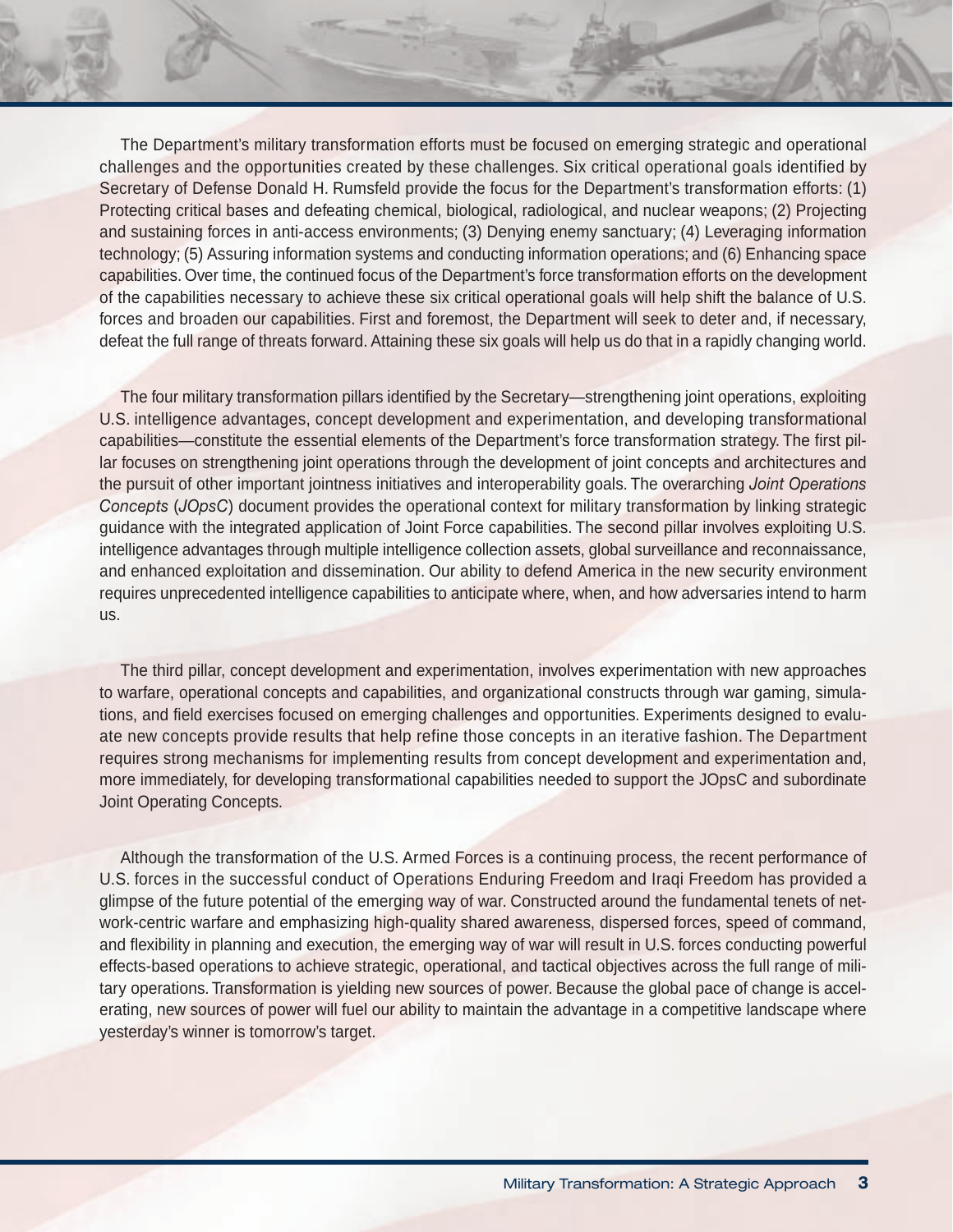# **Military Transformation Vision for the Department of Defense**

Military transformation will enable the U.S. Armed Forces to achieve broad and sustained competitive advantage in the 21<sup>st</sup> century. It comprises those activities that anticipate and create the future by coevolving concepts, processes, organizations, and technologies to produce new sources of military power. The transformation of our armed forces will dramatically increase our strategic and operational responsiveness, speed, reach, and effectiveness, making our forces increasingly precise, lethal, tailorable, agile, survivable, and more easily sustainable.

# **Military Transformation A Strategic Approach**

*"First and foremost, the President and the Secretary elevated transformation to the level of strategy, and that is probably the most important lens through which we should look at transformation."*

*Vice Admiral (Ret.) Arthur K. Cebrowski, Director, Force Transformation, Office of the Secretary of Defense, Prepared Statement for the House Appropriations Committee, Defense Subcommittee Hearing on Department of Defense Transformation, March 13, 2002* 

#### **INTRODUCTION**

The strategy for military transformation is a vital component of the United States' overall defense strategy. The U.S. defense strategy, as described in the 2001 *Quadrennial Defense Review (QDR) Report* and the Department's *Annual Report to the President and the Congress*, provides a necessary context for the discussion of military transformation strategy. At the same time, it highlights the important contribution the military transformation process is expected to make to our larger defense strategy, and indeed to the nation's overall security strategy, as set forth in *The National Security Strategy of the United States of America (NSS)*. Chapter IX of the *NSS*, "Transform America's National Security Institutions to Meet the Challenges and Opportunities of the Twenty-First Century," emphasizes the importance of moving ahead with military transformation while maintaining near-term readiness and the ability to fight the war on terrorism.

Following an overview of U.S. defense strategy, the purpose of the military transformation strategy and the nature and scope of transformation within the Department of Defense are examined, and a military transformation process is introduced.

## **U.S. Defense Strategy**

The U.S. defense strategy seeks to defend freedom for the United States and its allies and friends and helps to secure an international environment of peace that makes the attainment of other goals possible. The Department of Defense has developed a new strategic framework to defend the nation and secure a viable peace.

**Defense Policy Goals:** The new U.S. defense strategy is based upon four major defense policy goals:

- **Assuring Allies and Friends:** The presence of U.S. forces overseas is a clear symbol of the U.S. commitment to allies and friends and to global stability. The U.S. military plays a critical role in assuring allies and friends that the nation will honor its obligations and be a reliable security partner. Through its willingness to use force in its own defense, defend others, and advance common goals, the United States demonstrates its resolve, its steadiness of purpose, and the credibility of the U.S. military to meet the nation's commitments and responsibilities. A primary objective of U.S. security cooperation is to help allies and friends create favorable balances of military power in critical areas of the world to deter aggression or coercion.
- **Dissuading Future Military Competition:** Through its strategy and actions, the United States influences the nature of future military competitions. U.S. decisions can channel threats in certain directions and complicate military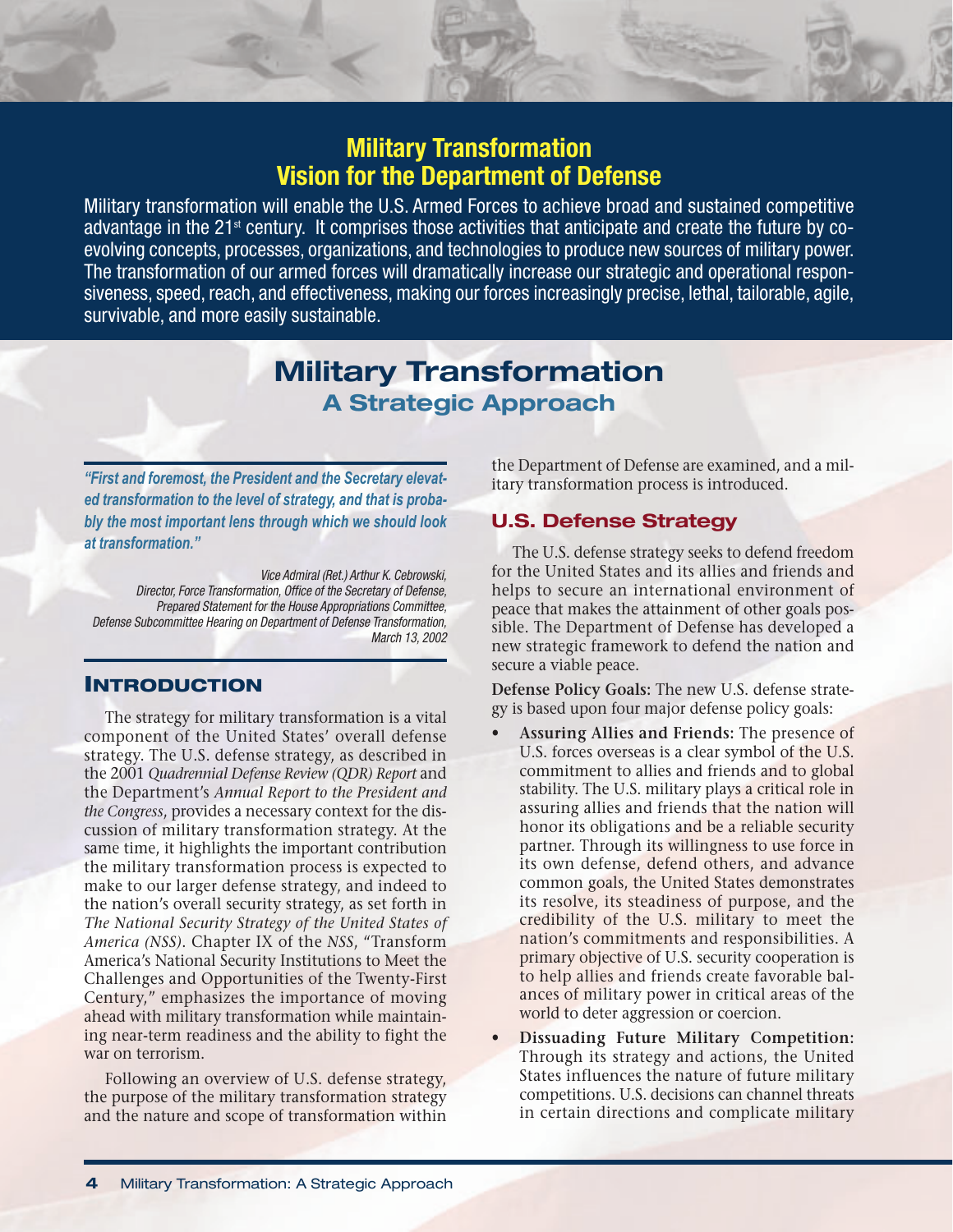planning for potential adversaries in the future. Therefore, well-targeted strategy and policy can help to dissuade other countries from initiating military competitions. The United States exerts influence through the conduct of its Research, Development, Test, and Evaluation (RDT&E) programs and by maintaining or advancing advantages in key military capabilities. Given the availability of advanced technology and systems to potential adversaries, dissuasion of future military competitions also requires the United States to explore revolutionary operational concepts, processes, capabilities, and organizational arrangements.

*"Our goal is not simply to fight and win wars, it is to try to prevent wars. To do so, we need to find ways to influence the decision-makers of potential adversaries, to deter them not only from using existing weapons, but to the extent possible, try to dissuade them from building dangerous new capabilities in the first place. Just as the existence of the U.S. Navy dissuades others from investing in competing navies – because it would truly cost a fortune and would not succeed in providing a margin of military advantage – we must develop new capabilities that merely by our possessing them will dissuade adversaries from trying to compete."*

> *Secretary of Defense Donald Rumsfeld, at the National Defense University, January 31, 2002*

• **Deterring Threats and Coercion Against U.S. Interests:** A multifaceted approach to deterrence requires forces and capabilities that provide the President with a wide range of options to discourage aggression or any form of coercion. In particular, it places emphasis on peacetime forward deterrence in critical areas of the world. It requires enhancing the offensive and defensive capabilities of forward deployed forces, coupled with global intelligence, strike, and information assets, in order to deter aggression or coercion with only modest reinforcement from outside the theater. Improving intelligence capabilities is vital to collect information regarding the intentions, plans, strengths, weaknesses, and disposition of key assets of actual or potential adversaries. Deterrence also requires nonnuclear forces that can strike with precision at mobile, fixed, and buried targets throughout the

depth of an adversary's territory and rapidly deployable and sustainable forces that can swiftly defeat any adversary.

• **If Deterrence Fails, Decisively Defeat Any Adversary:** U.S. forces must maintain the capability to support treaty obligations and defeat the efforts of adversaries to impose their will on the United States, its allies, or friends. U.S. forces must maintain the capability, at the direction of the President, to impose the will of the United States and its coalition partners on any adversaries, including states or non-state entities. Such a decisive defeat could include changing the regime of an adversary state or occupation of foreign territory until U.S. strategic objectives are met.

**Strategic Tenets:** A set of seven interconnected strategic tenets support the four U.S. defense policy goals. These tenets comprise the essence of U.S. defense strategy:

- **Defending the United States and Projecting U.S. Military Power:** Defending the nation from attack is the first priority of the U.S. defense strategy. As the events of September 11th, 2001, demonstrated, potential adversaries will seek to threaten the centers of gravity of the United States, it allies, and its friends—the very foundations of democracy and freedom in the world. As the U.S. military has increased its ability to project power at long-range, adversaries have noted the relative vulnerability of the U.S. homeland. They are placing greater emphasis on the development of capabilities to threaten the United States directly in order to counter U.S. operational advantages. The new U.S. defense strategy restores the emphasis once placed on defending the United States and its land, sea, air, and space approaches. It is essential to safeguard the nation's way of life, its political institutions, and the source of its capacity to project decisive military power overseas. In turn, the ability to project power at long ranges is essential to deter threats to the United States and, when necessary, to disrupt, deny, or destroy hostile entities at a distance. To preserve peace at home, the United States must be prepared both to project power abroad and to defend against attacks on the homeland.
- **Managing Risks:** The United States faces a world in which change occurs at an ever-increasing rate. New challenges are constantly emerg-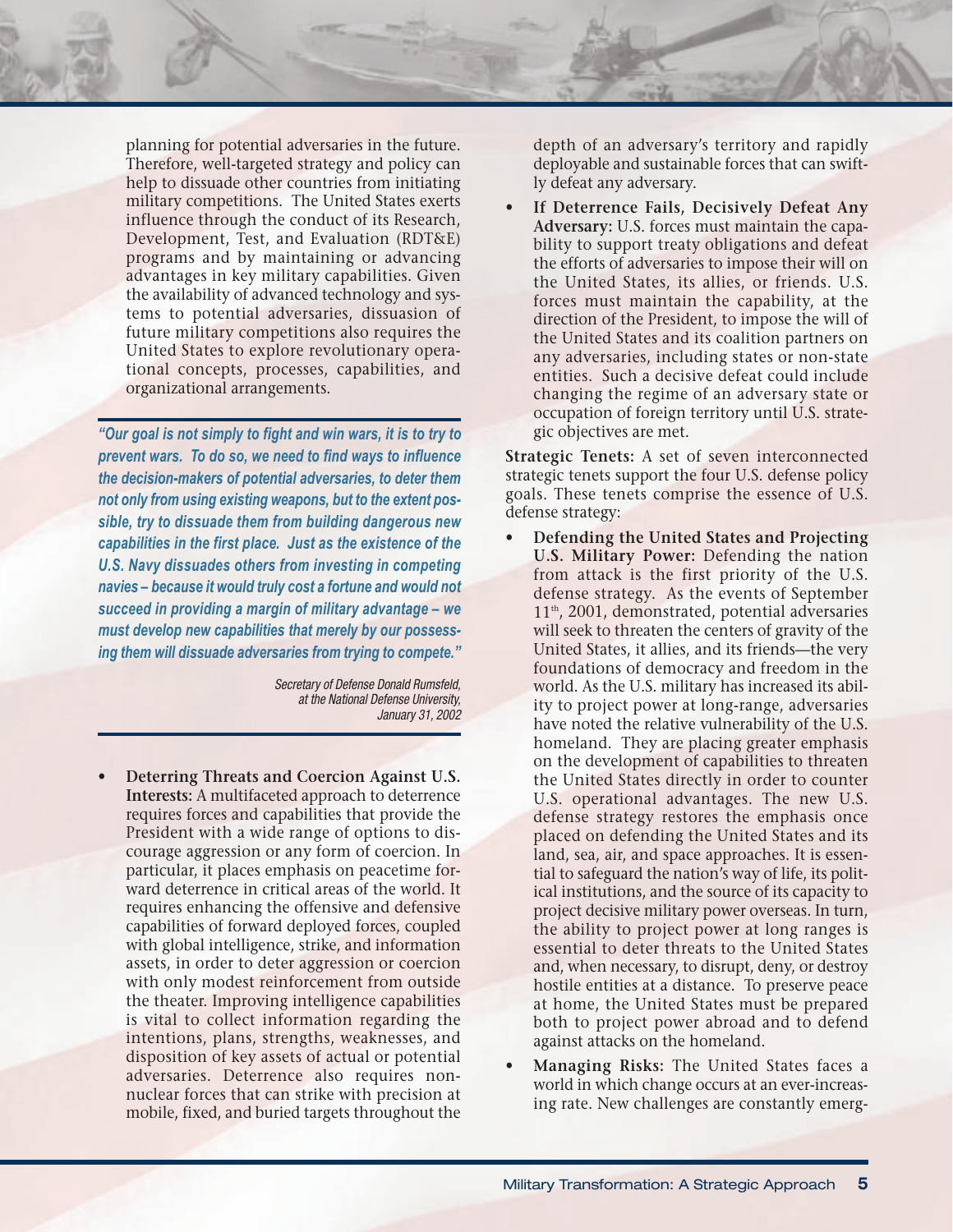ing, while long-standing threats endure. The Department of Defense must prepare for future challenges over time, while maintaining the ability to meet extant threats at any time. The tension between preparations for the future and the demands of the present requires the United States to balance the risks associated with each. Because resources are finite, hard choices must be made to take into account a wider range of risks than was necessary in the past. Some of these risks are familiar, the possibility of a major war, for example. Others, such as the possibility of cyber warfare or mass casualty attacks by terrorists employing chemical, biological, radiological, or nuclear (CBRN) weapons, are less well understood. The 2001 *QDR Report* described, for the first time, a new risk management framework composed of force management risk, operational risk, future challenges risk, and institutional risk to support the defense strategy.

- **Capabilities-Based Approach:** The new defense strategy shifts focus from a fixed, near simultaneous two Major Theaters of War posture to a more flexible and responsive "capabilities-based" approach. This new approach to defense recognizes the fact that the United States cannot know with confidence what nation, combination of nations, or non-state actors will pose threats to vital U.S. interests or those of our allies and friends decades from now. It is possible, however, to anticipate the capabilities that an adversary might employ to coerce its neighbors, deter the United States from acting in defense of its allies and friends, or directly attack the United States or its deployed forces. A capabilities-based paradigm—one that focuses more on how an adversary might fight than on whom the adversary might be and where a war might occur—broadens the strategic perspective. It requires us to identify capabilities that U.S. military forces will need to deter and defeat adversaries who will rely on surprise, deception, and asymmetric warfare to achieve their objectives. Because such adversaries are looking for U.S. military vulnerabilities and building capabilities to exploit them, this new approach will allow the Department to identify and mitigate potential weak spots.
- **Strengthening Alliances and Partnerships:** America's alliances and security relations give assurance to U.S. allies and friends and pause to U.S. foes. These relationships create a community of nations committed to common purposes. The

defense strategy calls for efforts to strengthen U.S. alliances and partnerships and to develop new forms of security cooperation. The U.S. commitment to these security arrangements bolsters the security of U.S. allies and friends. Likewise, as witnessed in the wake of the events of September 11<sup>th</sup>, 2001, NATO's invocation of Article V demonstrates the commitment of the nation's partners to collective defense, which bolsters the security of the United States. These mutually reinforcing security relationships underpin the political stability on which the prosperity of civilized nations is built. In addition, these arrangements are based on the recognition that a nation can be safe at home only if it is willing and able to contribute to effective security partnerships and arrangements abroad.

• **Enhancing U.S. Global Military Posture:** The global U.S. military posture must be reoriented for a new strategic environment in which U.S. interests are global and new challenges, particularly anti-access and area-denial threats, are emerging. The U.S. military is developing an enhanced forward deterrent posture through the integration of new combinations of immediately employable forward stationed and deployed forces; globally available reconnaissance, strike, and command and control (C2) assets; information operations capabilities; and rapidly deployable, highly lethal, and sustainable forces that may come from outside a theater of operations. Over time, this reoriented global posture will render forward forces capable of more swiftly defeating an adversary's military and political objectives with only modest reinforcement.

The defense strategy also places emphasis on maintaining favorable military balances in critical geographic areas. By maintaining such balances, the United States can secure peace, extend freedom, and assure its allies and friends. It can impose high costs on decisions by potential adversaries to pursue dangerous forms of military competition. Finally, it may convince potential adversaries that the benefits of hostile acts against the interests of the United States and its allies and friends are far outweighed by their costs and consequences.

• **Developing a Broad Range of Military Capabilities:** Creating substantial margins of advantage across key functional areas of military competition, such as power projection, space, and information, will require developing and sustaining a range of key military capabilities to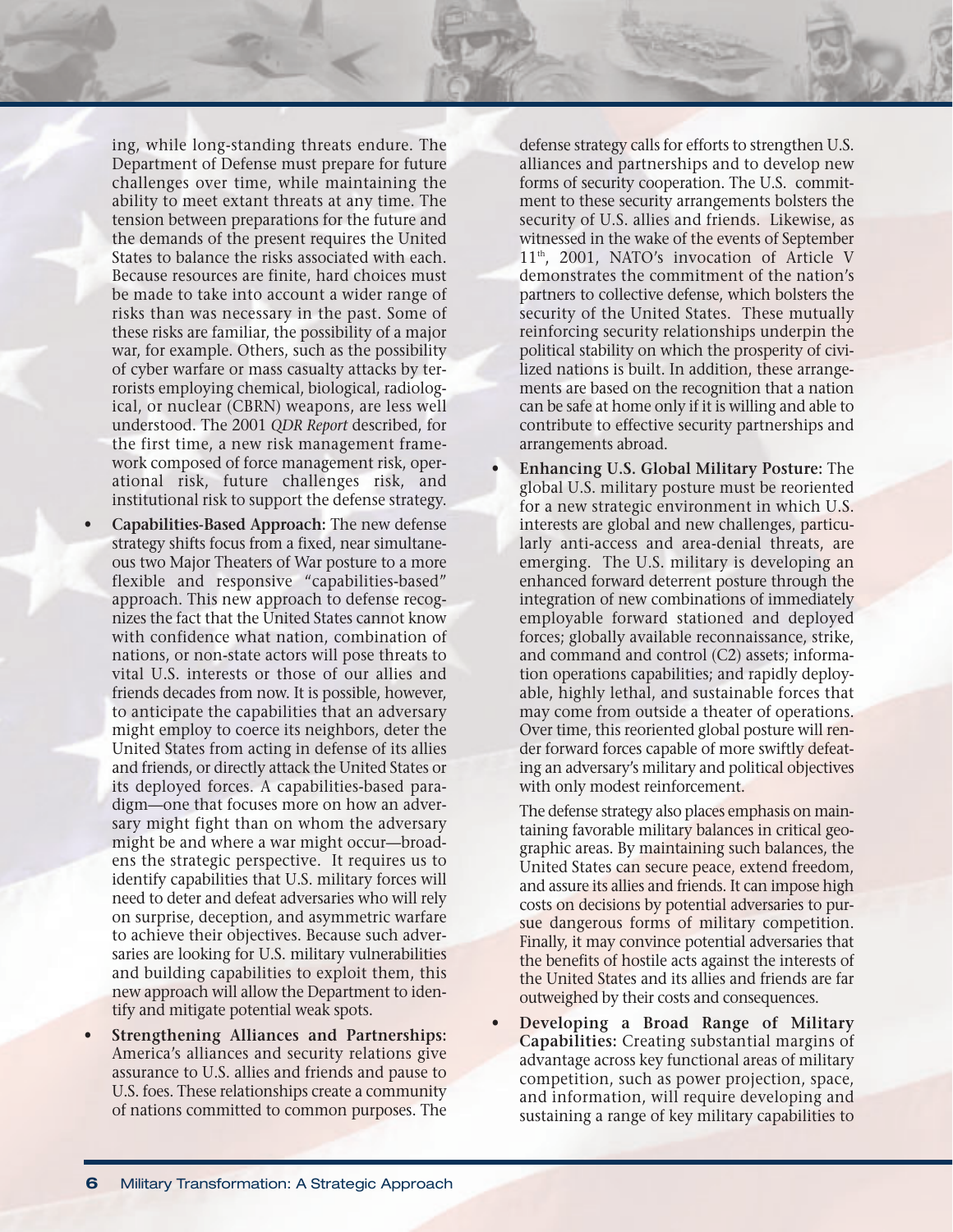enable U.S. forces to prevail over current challenges and to hedge against and counter future threats. Building upon the current superiority of U.S. conventional forces, this range of military capabilities will include those required for conducting information operations, ensuring U.S. access to distant theaters, defending against threats to the United States and allied territory, and protecting U.S. assets in space. It will also require exploiting U.S. advantages in superior technological innovation, unmatched space and intelligence capabilities, sophisticated military training, and an ability to integrate highly distributed military forces in synergistic combinations



**Figure 1. Military Transformation – Strategy to Concepts to Capabilities**

to conduct complex joint military operations.

• **Transforming Defense:** Finally, the defense strategy calls for the transformation of the Department of Defense. Transformation is at the heart of the new strategy. It includes new technologies, but goes well beyond this to include new operational concepts and organizational structures and relationships. To transform the Department, the culture of the institution must change in important areas. Change must include the planning, budgeting, acquisition, and personnel management systems in place today. Without change, the current defense program will only become more expensive to maintain over time, resulting in the loss of opportunities available to the United States today.

*". . . our overall goal is to encourage a series of transformations that in combination can produce a revolutionary increase in our military capability and redefine how war is fought. The capabilities demonstrated in Afghanistan show how far we have come in the ten years since the Persian Gulf War. But they are just a glimpse of how far we can still go."*

> *Deputy Secretary of Defense Paul Wolfowitz, Testimony before the Senate Armed Services Committee, April 9, 2002*

## **Purpose of Military Transformation Strategy**

There are many perspectives through which military transformation may be viewed. At the highest level, President Bush has elevated transformation to the level of defense strategy. He has repeatedly emphasized the vital importance of military transformation to the future defense of the United States. The significance of military transformation to U.S. defense strategy is also apparent by its inclusion as one of the seven interconnected strategic tenets.

The transformation strategy is a strategy for largescale innovation. More specifically, transformation strategy is about how a competitive space is selected. The strategy identifies the attributes within that space which will ultimately lead to an advantage for the U.S. military. It must answer the fundamental questions of how one shapes the scope, pace, and intensity of competition.

The 2002 *NSS* states that the goal of military transformation "must be to provide the President with a wider range of military options to discourage aggression or any form of coercion against the United States, our allies, and our friends . . . Our forces will be strong enough to dissuade potential adversaries from pursuing a military build-up in hopes of surpassing, or equaling, the power of the United States."

As illustrated in **Figure 1** above, military transformation begins at the strategic level. Guided by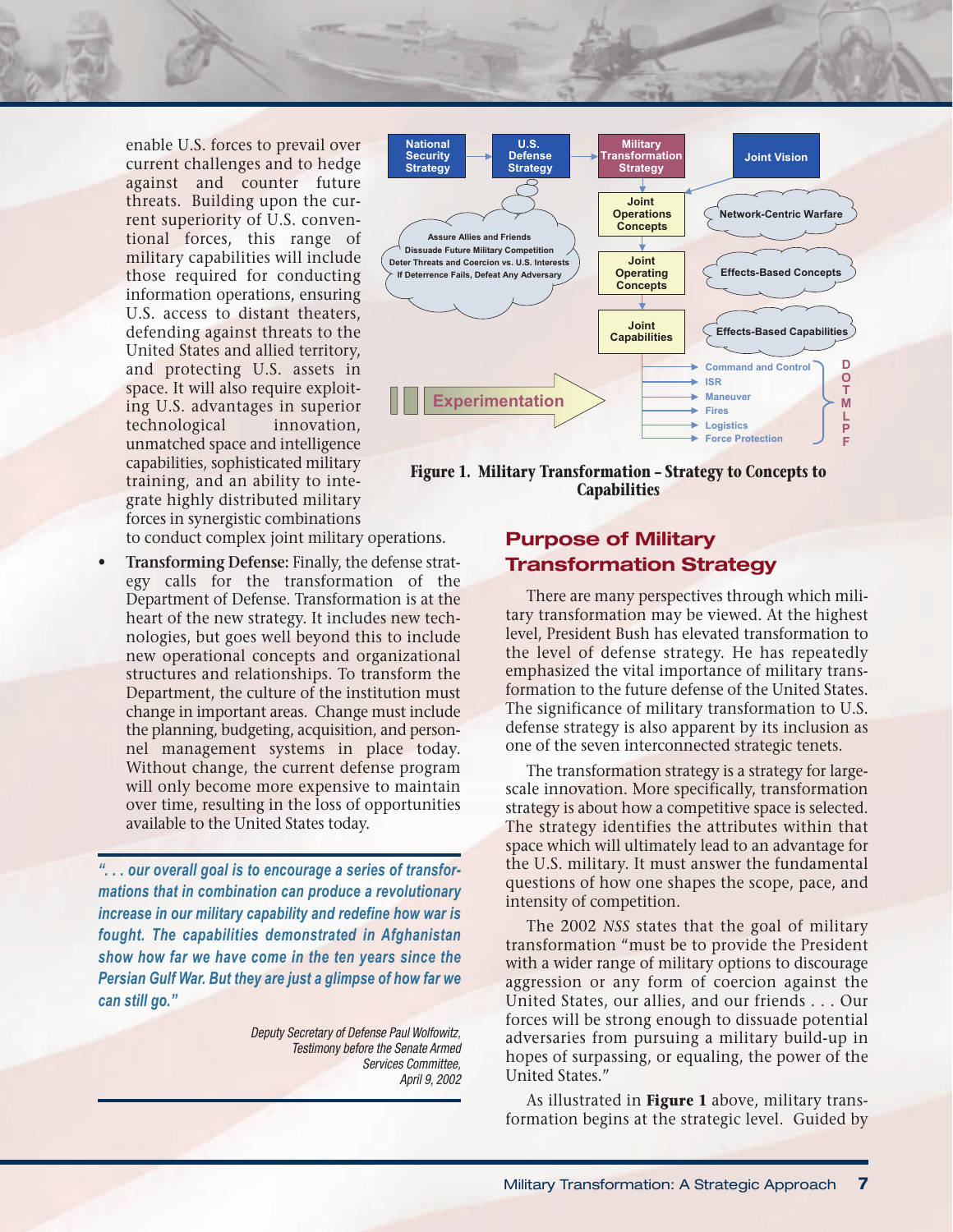U.S. defense strategy, the military transformation strategy, and the Joint Vision, joint warfighting concepts are developed. The new *Joint Operations Concepts (JOpsC)* is an overarching joint concept that provides the operational context for military transformation and sufficient detail for the development of subordinate joint operating concepts (JOCs). Ultimately, the *JOpsC* and the JOCs will focus the development and acquisition of joint warfighting capabilities across doctrine, organization, training, materiel, leadership and education, personnel, and facilities.

#### **What Is Transformation?**

Transformation within the Department of Defense is an effort that requires the active participation of all major components of the organization. The Department describes transformation as:

A process that shapes the changing nature of military competition and cooperation through new combinations of concepts, capabilities, people and organizations that exploit our nation's advantages and protect against our asymmetric vulnerabilities to sustain our strategic position, which helps underpin peace and stability in the world. (*Transformation Planning Guidance*, April 2003, p. 3)

First and foremost, transformation is a continuing process. It does not have an end point. Transformation anticipates and creates the future and deals with the co-evolution of concepts, processes, organizations, and technology. Profound change in any one of these areas necessitates change in all. Transformation creates new competitive areas and competencies and identifies, leverages, or creates new underlying principles for the way things are done. Transformation also identifies and leverages new sources of power. The overall objective of these changes is to sustain U.S. competitive advantage in warfare.

Military transformation is about changing the culture of the U.S. Armed Forces. Therefore, transformational activity must facilitate a culture of change and innovation in order to maintain competitive advantage in the information age. That culture must foster leadership, education, processes, organizations, values, and attitudes that encourage and reward meaningful innovation. Individually and institutionally, holding on to the past is a result of the natural need to define order in the midst of instability. Individuals and institutions tend to follow what they know and do best because past success becomes the safest predictor of survival in the face of uncertainty.

Transformation is a vital component of an overall corporate strategy for innovation, a strategy that also includes another vital component, modernization. Transformation and modernization are not in competition, but they require balance. They are different processes, and any large organization like the Department of Defense must undertake both to be successful. A good corporate innovation strategy has at least three distinct parts, as shown in **Figure 2**:

- **Focus on Core Missions, Continuous Small Steps:** This is the bread and butter of any organization and the main effort of any corporate innovation effort. It is where modernization, recapitalization, and taking care of the capital plant occur. It is the realm of evolutionary changes where an organization tries to get better at what it is already doing. The U.S. military must continually search for ways to take small steps to improve its current competitive position.
- **A Series of Many Exploratory Medium Jumps:** This is where we push out the boundaries of core competencies and try to create something new, resulting in significant capability improvements. Changes in this category are within the existing paradigm. An example of this is the U.S. Navy's pursuit of unmanned underwater vehicles for shallow water mine hunting and antisubmarine warfare. Those missions are already core competencies for the Navy, but insofar as using this technology in new ways makes it possible to do

#### *Continuous small steps*

*Incremental capability enhancements generally termed "modernization"*

#### *Many medium jumps*

*Significant capability improvements within the current American Way of War*

#### *A few big jumps*

*New rule sets that leverage new sources of military power, creating a new American Way of War*



#### *Create a New Game with New Rules*

**Figure 2. A Corporate Strategy for Innovation**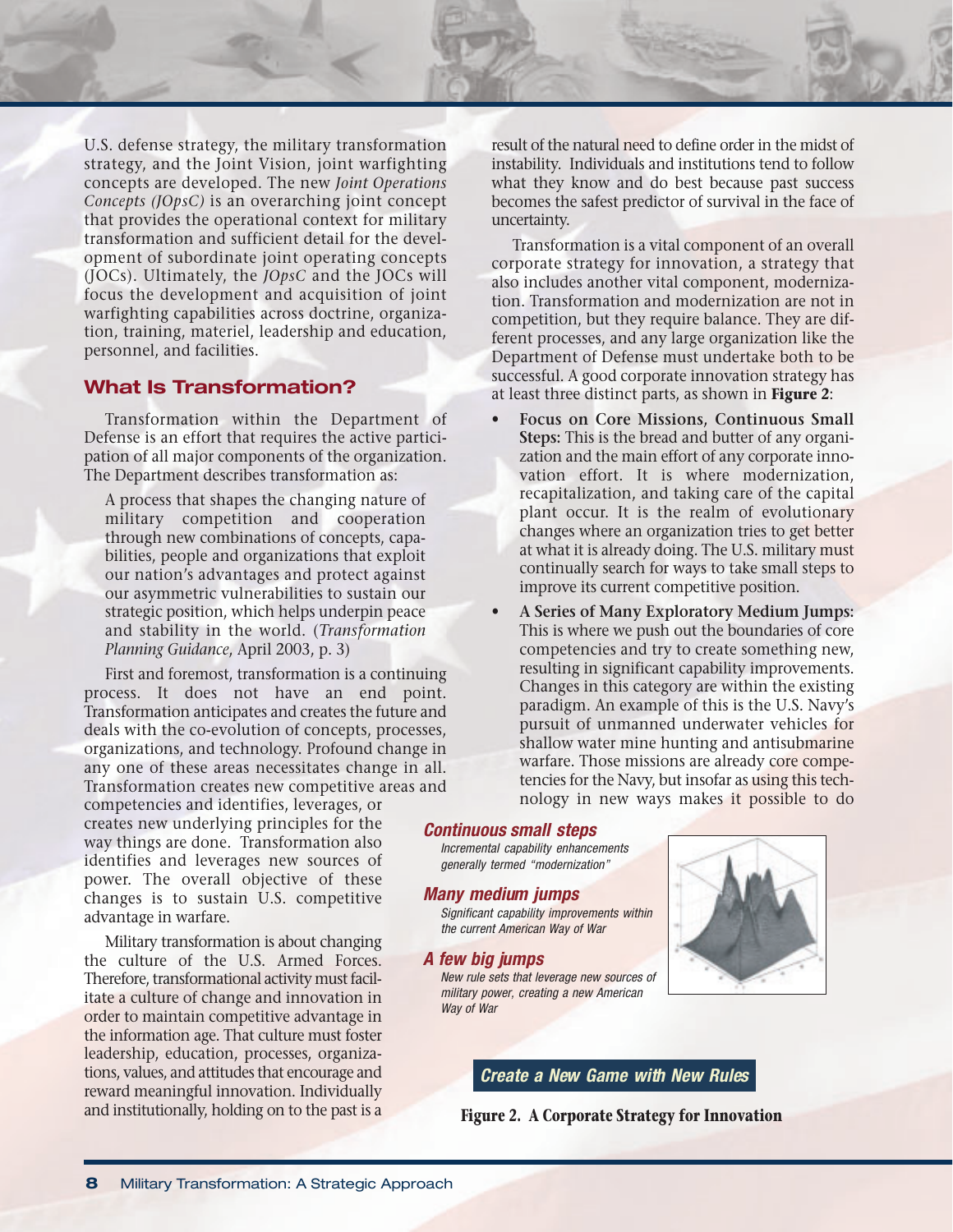something that the Navy could not do before, it is transformational. This kind of change involves doctrine and organization as well as technology.

• **Making a Few Big Jumps:** These are big jumps, things that will change a military service, the Department of Defense, or even the world. From time to time, we must attempt to make very large jumps and explore things that are well away from our core competencies. The Global Positioning System (GPS), which gave the U.S. Armed Forces a tremendous advantage over Iraqi forces during Operation DESERT STORM, is a prime example. Its advent changed the military, the Department, and civil society. Another example was the U.S. Army's decision to seek to "own the night." The Army made a huge jump by combining new technology with innovative operational concepts. In so doing, it changed the character of land warfare.

Our recent experience in Afghanistan during the conduct of Operation Enduring Freedom underscores the point that transformation is not just about new weapons or new technology. The crucial victory at Mazar-e-Sharif set in motion the Taliban's dramatic fall from power. What actually won the battle was a combination of the ingenuity of the U.S. Special Operations Forces on the ground, advanced precisionguided munitions delivered by U.S. aircraft, and the courage of our Afghan allies. In this case, transformation involved new ideas and concepts, as well as the adaptation of old weapons to meet the challenges of a new century. The U.S. Air Force B-52s, which played such an important role in this battle, were much older than the pilots who flew them, but they employed modern electronics and avionics and dropped "smart bombs" guided by GPS.

*"But really, this is precisely what transformation is all about. Here we are in the year 2002, fighting the first war of the 21st century, and the horse cavalry was back and being used, but being used in previously unimaginable ways. It showed that a revolution in military affairs is about more than building new high tech weapons, though that is certainly part of it. It's also about new ways of thinking, and new ways of fighting."*

> *Secretary of Defense Donald Rumsfeld at the National Defense University, January 31, 2002*

Shaping the nature of military competition ultimately means the redefinition of standards for military success by accomplishing military missions that were previously unimaginable or impossible except at prohibitive risk and cost. The U.S. Armed Forces understand current standards for success because they train to exacting standards in the most realistic fashion possible. From this baseline, we can compare and assess new operating concepts that employ new organizational constructs, capabilities, and doctrine for achieving military objectives and make a determination as to whether they are sufficiently transformational to merit major investments. But new capabilities rarely outperform the old when they first appear. Often this is because the technologies involved may be only nascent, and the required doctrinal or organizational changes are incomplete. So there is a danger in culling new capabilities too soon.

Transformational change will allow us to preserve, and potentially extend, our military superiority over adversaries. Eventually, such efforts will render previous ways of warfighting obsolete and change the measures of success in military operations.

#### **Scope of Transformation**

Overall, the Department's transformation must address three major areas: how we do business inside the Department, how we work with our interagency and multinational partners, and how we fight.

• **Transforming How We Do Business:** Forces employing transformational warfighting concepts require transformed processes that produce the timely results demanded by  $21^{st}$ century security challenges. The Department is currently pursuing transformational business and planning practices such as adaptive planning; a more entrepreneurial, future-oriented, capabilities-based resource allocation planning process; accelerated acquisition cycles built on spiral development; output-based management; and a reformed analytic support agenda. Senior leadership must take the lead in fostering innovation and adaptation of information age technologies and concepts within their organizations and ensure that processes and practices that are antithetical to these goals are eliminated.

Among the most important initiatives already underway is a set of proposed legislative reforms to eliminate duplicative reporting require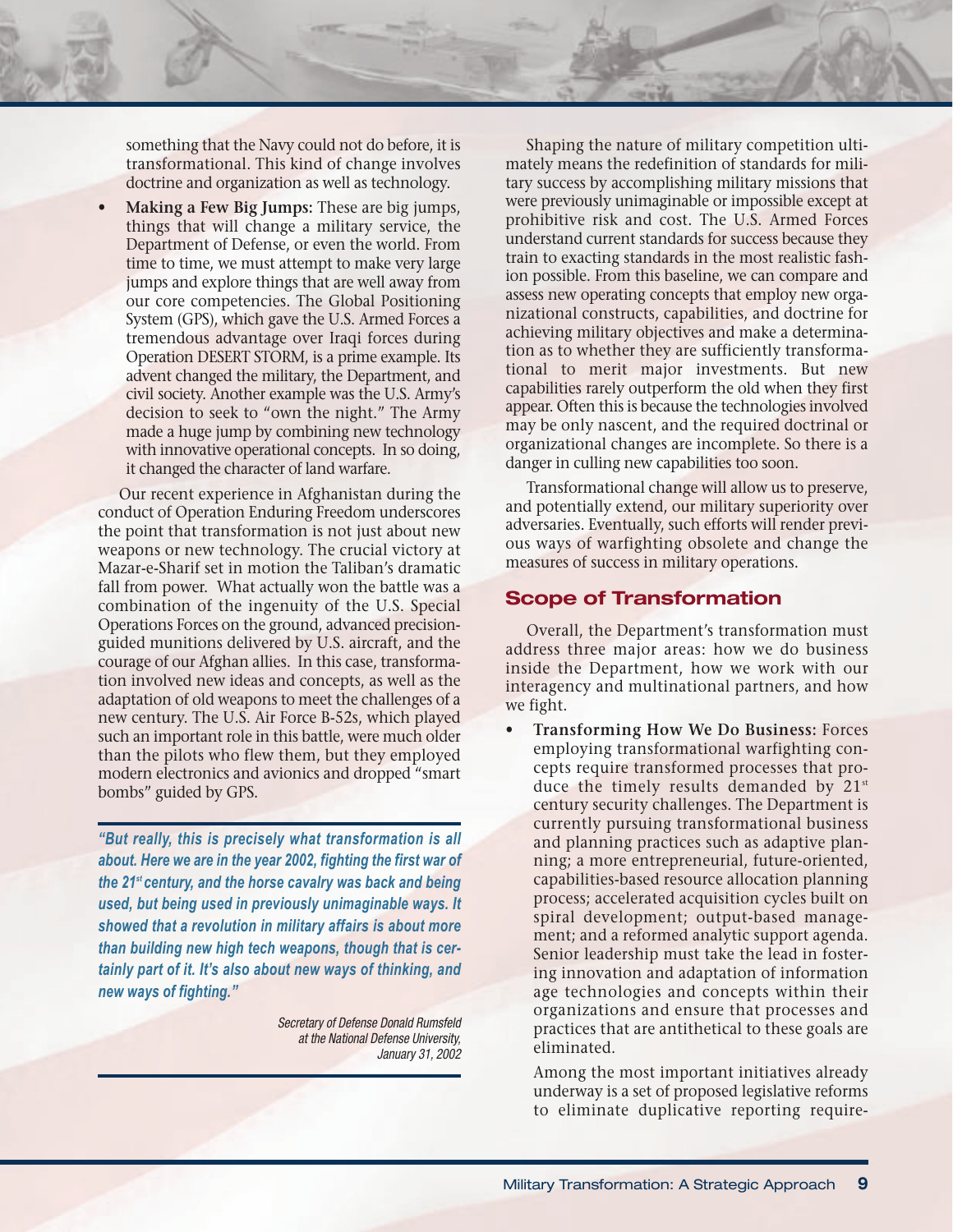ments, transform fiscal authorities, and enhance the Department's ability to hire and retain highly skilled personnel. Pay raises and housing improvements to improve the quality of life for Service personnel and greater flexibility in managing the Department's human resources are both critical steps for sustaining transformation momentum in the Department. The Department must focus personnel policies on valuing people and intellectual capital as a strategic asset. The result is an altered riskreward system that encourages innovation. Military personnel must be recruited and trained in accordance with their ability to operate in a constantly changing environment. That culture will foster leadership, education, process, organization, values, and attitudes that encourage and reward meaningful innovation.

Reform of the acquisition process is another priority of the Department's corporate transformation strategy. The Department is reducing acquisition cycle time and aligning acquisition with a new capabilities-based resource allocation program built around JOCs. Instead of building plans, operations, and doctrine around individual military systems as often occurred in the past, the Department will explicitly link acquisition strategy to future joint concepts in order to provide the capabilities necessary to execute future operations.

• **Transforming How We Work with Others:** The events of September  $11<sup>th</sup>$  are causing us to rebalance our homeland security role with how we secure our global interests abroad. Transforming the way the Department integrates military power, including active duty, National Guard, and Reserve forces, with other elements of national power and with foreign partners will also help ensure that, when we employ military power, we do so consistent with the new strategic context. It is crucial to do so when dealing with terrorists and other unconventional fighters who attack non-combatants and otherwise engage in political-military conflict because they cannot be defeated by military means alone. Enhanced coordination with the interagency and across all levels of government (federal, state, and local) will promote increased cooperation, more rapid response, and the ability to conduct seamless operations.

Further guidance will be developed, particularly with respect to multinational cooperation. As the U.S. military transforms, our interests are served by making arrangements for international military cooperation to ensure that rapidly transforming U.S. capabilities can be applied effectively with allied and coalition capabilities. U.S. transformation objectives should be used to shape and complement foreign military developments and priorities of likely partners, both in bilateral and multilateral contexts.

• **Transforming How We Fight:** The strategy for transformation presented in the Department's *Transformation Planning Guidance (TPG)* includes a detailed approach to force transformation, or the transformation of how we fight. Force transformation depends on the development of future joint warfighting concepts and experimentation designed to evaluate these new concepts. It includes the full range of supporting military capability areas: doctrine, organization, training, materiel, leadership and education, personnel, and facilities.

The transformation process must broadly develop forces capable of defending the U.S. population, homeland, and interests, as well as swiftly defeating an adversary from a posture of forward deterrence with minimum reinforcements. No aspect of defense should be left untouched if we are to maintain a competitive advantage in the information age.

#### **Military Transformation Process**

The military transformation process depicted in **Figure 3** begins with an analysis of the strategy, threat, and technology drivers for transforming the force and the six critical operational goals, identified in the 2001 *QDR Report*, which provide the focus for the Department's transformation efforts. Transformational capabilities will be attained when the results of concept development and experimentation are implemented in selected elements of the U.S. Armed Forces.

The compelling need for military transformation is presented in the following chapter, which includes a discussion of the new international security environment and the four imperatives that lend urgency to the requirement for military transformation: strategy, technology, threat, and risk mitigation. The third chapter addresses the six operational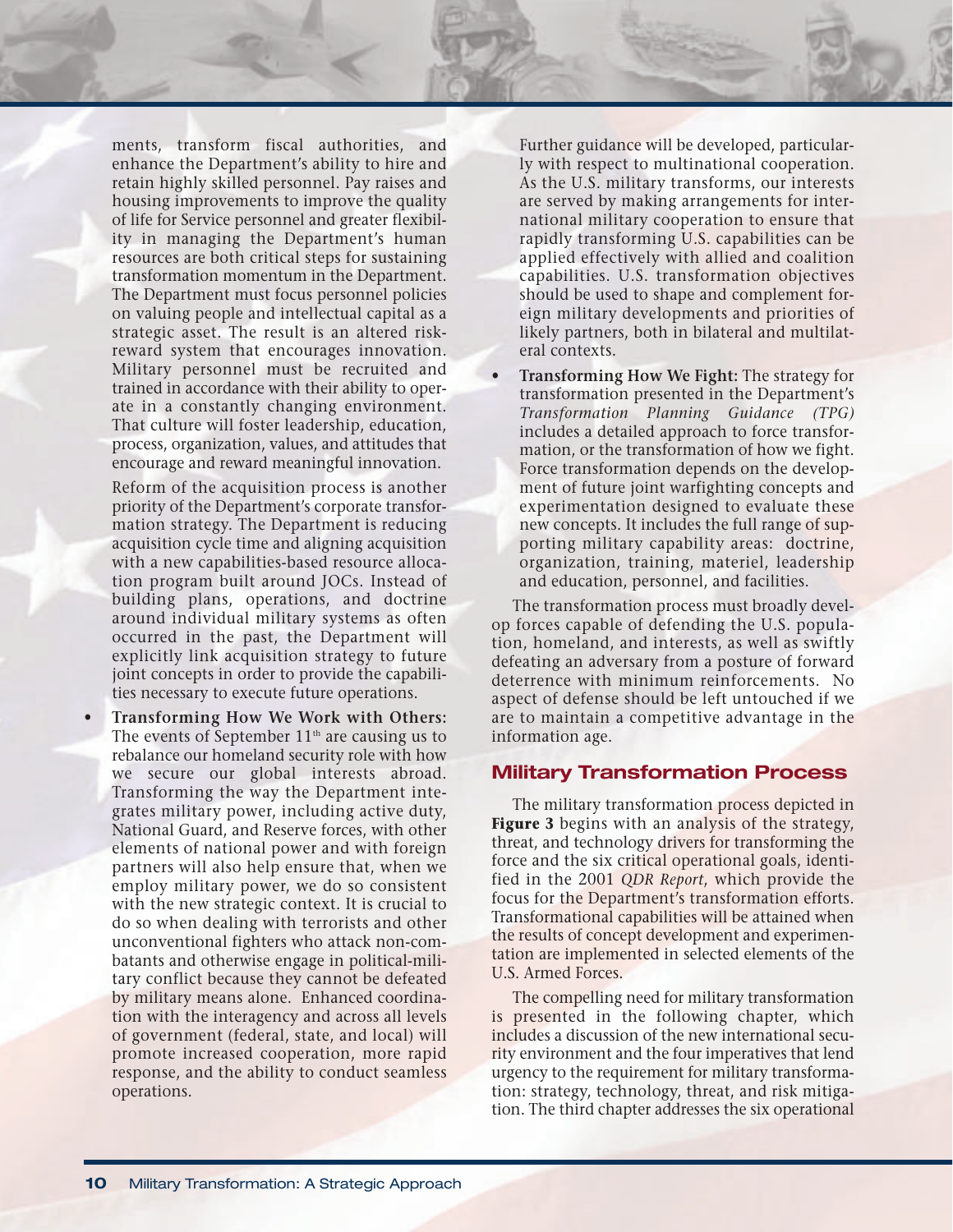goals and how they will guide military transformation, ultimately shifting the balance of U.S. forces and capabilities. The fourth chapter focuses on the four transformation pillars that constitute the essential elements of the Department's military transformation strategy, outlining current plans for the implementation of each. The fifth and final chapter, "The Emerging Way of War," describes the evolving U.S. approach to the conduct of joint warfare, designed around the fundamental tenets of network-centric warfare (NCW) and featuring deep sensor reach; high-quality shared awareness; agile, rapidly deployable forces; speed of command; and flexibility in planning and execution.



**Figure 3. Military Transformation Process**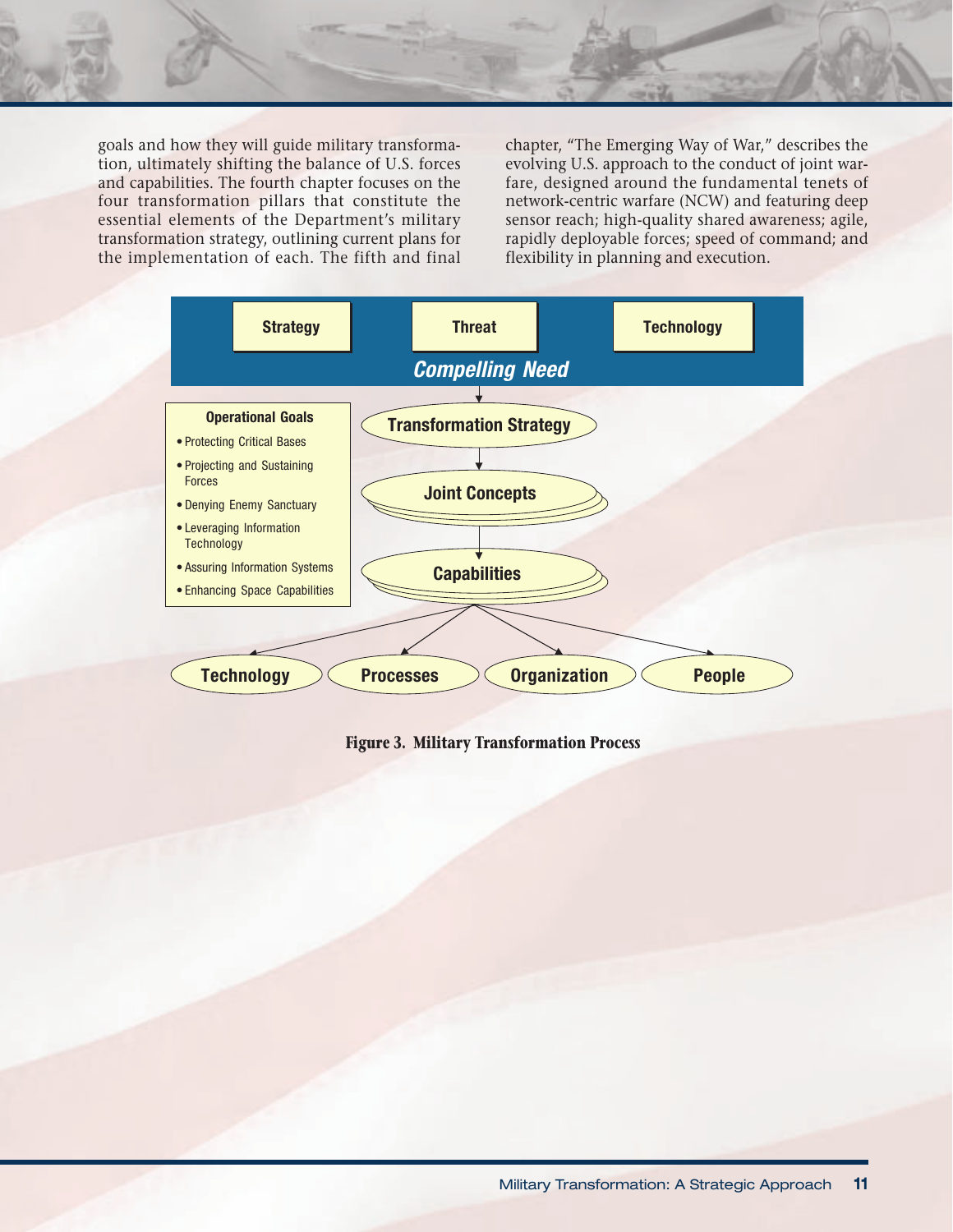## **COMPELLING NEED FOR MILITARY TRANSFORMATION**

*"The most important transformation that we're facing is the transformation from the industrial to the information age. To the extent that we do that well, all our other efforts in transformation will prosper. To the extent we don't, all of those efforts will be for naught."*

> *Vice Admiral (Ret.) Arthur K. Cebrowski, Director, Force Transformation, Office of the Secretary of Defense at the National Defense University, January 31, 2002*

Although current U.S. military capabilities are superior to any existing conventional threat, our supremacy will rapidly diminish over time if we do not continue to enhance our military prowess. The U.S. Armed Forces must transform before our adversaries have closed the gap with our military capabilities or developed effective counters. In short, we must respond to a compelling and urgent need for military transformation. The changed global security environment, evident to all U.S. citizens since the terrorist attacks of September  $11<sup>th</sup>$ , 2001, and the uncertainty of the future security environment make military transformation imperative.

The recent performance of U.S. forces during combat operations in Afghanistan and Iraq provides impressive evidence that ongoing transformation efforts in the Department are already paying dividends. However, we must not rest on our laurels. As Secretary of Defense Rumsfeld says in his foreword to the Department's *Transformation Planning Guidance (TPG)*, "There will be no moment at which the Department is 'transformed.' Rather we are building a culture of continual transformation, so that our armed forces are always several steps ahead of any potential adversaries."

#### **Changed Security Environment**

The American people were relieved when the Cold War ended a decade ago. With the demise of the Soviet Union and the emergence of a non-Communist Russia, we no longer faced an adversary whose stated intent was to destroy the United States. Americans saw the growth of market economics and governments based on representative democracy taking root around the globe. They saw a powerful U.S. economic expansion creating unprecedented prosperity. There was a temptation to believe that this favorable circumstance was a permanent condition. Suddenly, the events of September  $11<sup>th</sup>$  presented a different view of the world. It is now clear that the  $21<sup>st</sup>$  century security environment is fundamentally different from the security environment we faced in the  $20<sup>th</sup>$  century—in important ways, it is more complex and more dangerous.

An assessment of the current and future global security environment involves a great deal of uncertainty about the potential sources of military threats, the conduct of war in the future, and the form that threats and attacks against the nation will take. History has shown that rapid and unexpected changes, such as the collapse of the Soviet Union, can transform the geopolitical landscape. New military technologies can revolutionize the form of military competition and the nature of armed conflict in ways that render military forces and doctrines of the industrial age obsolete. Although contending with such uncertainty is a key challenge for U.S. defense planners, certain features and trends of the security environment define not only today's geopolitical and military-technical challenges, but also highlight critical operational challenges that the U.S. Armed Forces will need to master in the future.

Over the past several years, senior Department of Defense leaders determined that contending with uncertainty must be a central tenet in U.S. defense planning. They reasoned that planners would have to carefully consider a broad array of potential challenges to U.S. interests and the nation's inherent vulnerability to asymmetric attacks. Senior Department leaders concluded that defense planners would have to assume that surprise is the norm, rather than the exception. The compelling need for military transformation is examined in terms of four imperatives: strategy, technology, threat, and risk mitigation.

#### **Military Transformation – A Strategic Imperative**

Transformation is necessary to ensure that U.S. forces continue to operate from a position of overwhelming military advantage in support of strategic objectives. We cannot afford to react to threats slowly or have large forces tied down for lengthy periods. Instead, U.S. forces require sufficient power and agility to deter from a forward posture and to swiftly defeat potential adversaries.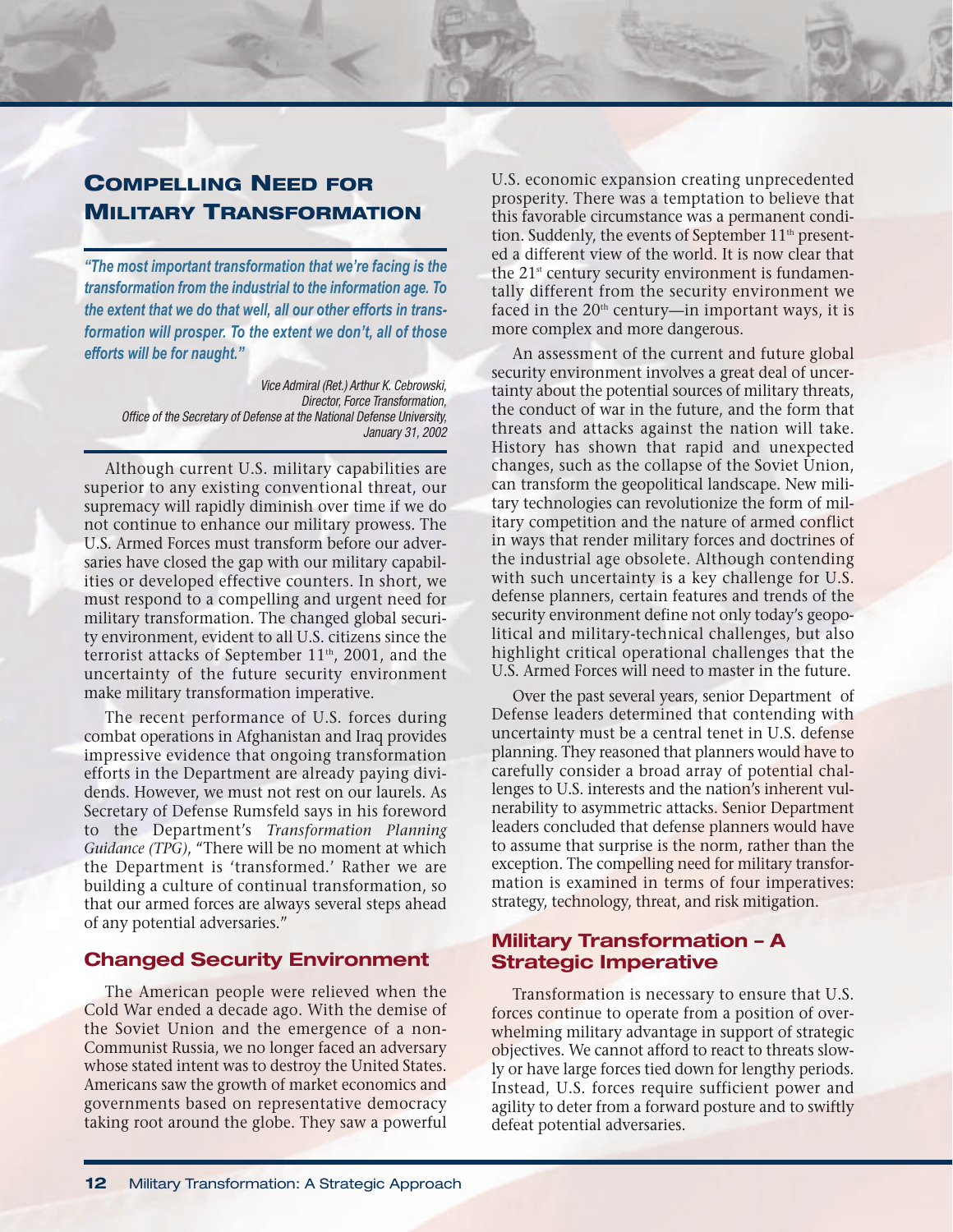Indeed, our strategy requires agile, network-centric forces that can take action from a forward position (rapidly reinforced from other areas) and defeat adversaries swiftly and decisively while conducting an active defense of U.S. territory. Such forces are also essential for deterring conflict, dissuading threatening adversaries, and assuring others of our commitment to a peaceful and stable world. Over the long term, our security and the prospects for peace and stability for much of the rest of the world depend on the success of transformation.

We are at the confluence of three broad trends: the movement of our society and much of the world from the industrial age to the information age; the appearance of an expanded array of threats in a more uncertain context; and vast technological opportunities available to friend and foe alike. The Department's transformation will be shaped and influenced by the emerging realities of competition in the information age and the concept of networkcentric warfare (NCW):

*"NCW will provide increasing return on investment by providing our most important resource – our people – the high quality shared awareness necessary to speed mission accomplishment. NCW capabilities will accelerate our ability to know, to decide, and to act. . . . NCW is at the heart of military adaptivity – the ability to respond to uncertainty in dynamic situations, day-to-day, at every level of warfare, and across the range of potential military operations."* 

> *Vice Admiral (Ret.) Arthur K. Cebrowski, Director, Force Transformation, Office of the Secretary of Defense, Prepared Statement for the Senate Armed Services Committee, April 9, 2002*

• **Network-Centric Warfare:** In the information age, power is increasingly derived from information sharing, information access, and speed. Thus, NCW is the military expression of the information age. "Network-centric warfare" refers to the combination of emerging tactics, techniques, and technologies that a networked force employs to create a decisive warfighting advantage. It provides a new conceptual framework with which to examine military missions, operations, and organizations in the information age. As an organizing principle, NCW accelerates our ability to know, decide, and act by linking sensors, communications systems, and weapons systems in an interconnected grid. A warfighting force with networked capabilities

allows a commander to analyze the battlespace, rapidly communicate critical information to friendly combat forces, and marshal a lethal combination of air, land and sea capabilities to exert massed effects against an adversary. As shown in **Figure 4**, a force employing networkcentric operations will be able to move into a new competitive space, thereby gaining a decided advantage over a force conducting traditional platform-centric operations. For a more detailed discussion of NCW and the new rules of information age warfare, see the fifth chapter, "The Emerging Way of War."



#### **Figure 4. The Networked Competitive Advantage**

- **Difficulty with the Status Quo:** Some critics question the need to transform what are widely acknowledged as the world's best military forces. However, history and current trends indicate that merely attempting to hold on to existing advantages is a shortsighted approach and may prove disastrous. As the distribution of economic wealth continues to flatten around the globe, as other countries begin to enjoy steady economic growth and the benefits of a better educated, more technologically skilled population, and most importantly, as the dispersion of information age technology and the rate of technological change continue to accelerate, current U.S. military advantages could diminish comparatively.
- **Rising Force-on-Force Challenges:** Over the longer term, some adversaries hope the United States will become complacent. They hope that they will be able to better exploit diffusion of knowledge and information technology (IT) as the world continues to move from the industrial to the information age, and thereby negate or leap ahead of current U.S. military advantages. Potential adversaries are developing the ability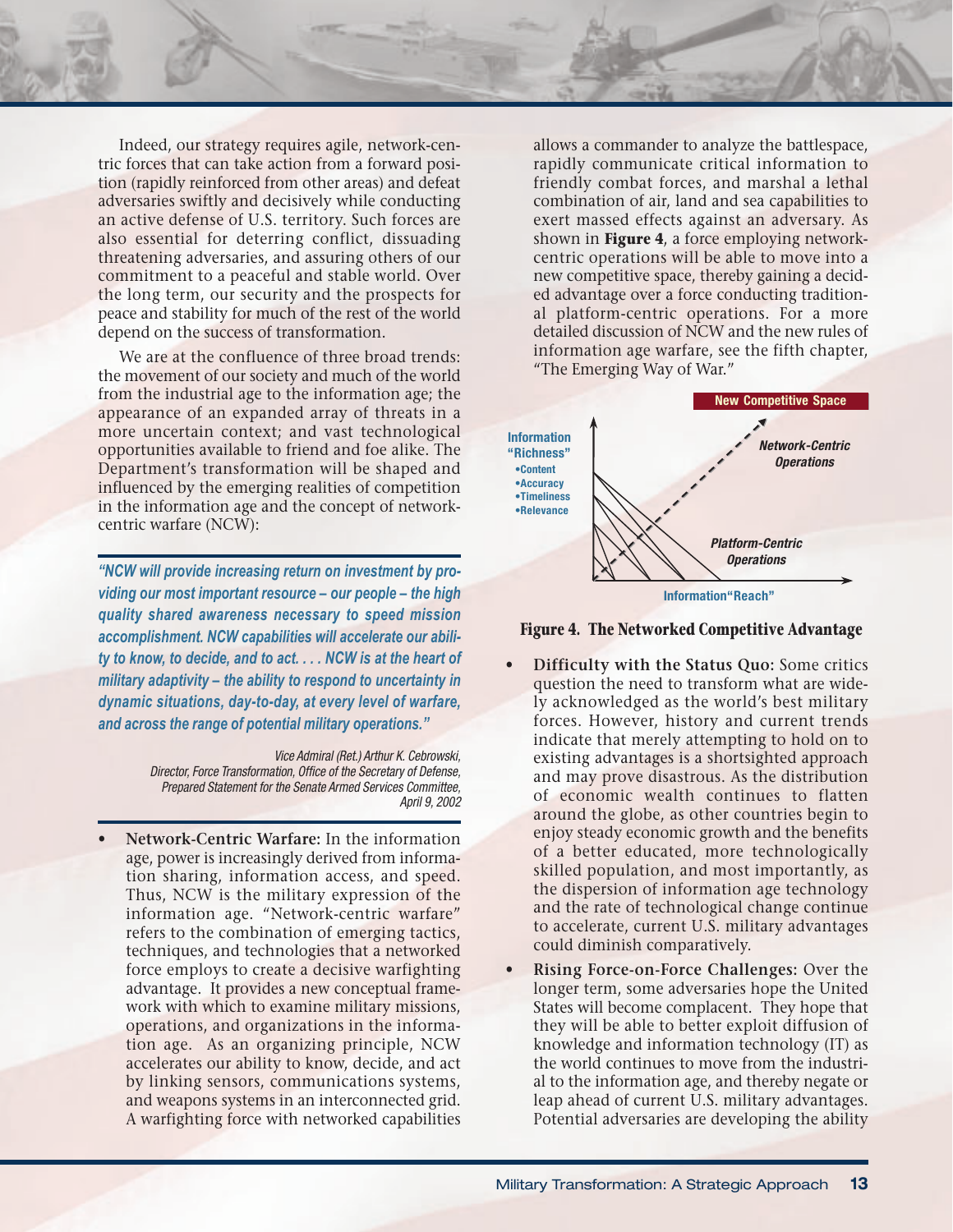to confront U.S. advantages more directly. They are developing new electronic and cyber warfare capabilities, means to counter or negate distinct U.S. advantages such as our space capabilities, and anti-access capabilities such as submarines, mines, and cruise and ballistic missiles. They also are investigating innovative operational and tactical concepts to better employ advanced asymmetric technologies.

- **Historic Opportunity:** The evolving threat environment and our strategic response reflect an underlying trend in technology development. Throughout history, warfare has assumed the characteristics and used the technology of its era. Today we are witnessing the transition from the industrial age, with its emphasis on mass, to the information age where the power of distributed, networked forces and shared situational awareness will transform warfare. The Department must align itself with the ongoing information revolution, not just by exploiting IT but also by developing information-enabled organizational relationships and operating concepts. Victory in the Cold War opened a historic window of opportunity to do so because we are no longer consumed by the requirement to defend against a monolithic threat to our way of life. That window remains open so long as U.S. forces are much more capable of conducting traditional military operations than our most likely regional adversaries.
- **High Stakes:** If the United States fails to transform, our current military superiority and the relative peace, prosperity, and stability it supports will erode. In such circumstances, we would expect to see the more rapid emergence of a multi-polar world prone to major conflicts. Future military operations in such an environment would be conducted at much greater cost to the nation. At best, the United States would be forced to invest increasing shares of national wealth in forces with diminishing capabilities. At worst, we would eventually face the historic norm: a major battlefield reversal and the rapid rise of a major competitor. Success in transforming U.S. military forces means we will be able to execute our defense strategy with high confidence and less risk and to shape the international environment so that it is less rather than more hostile to U.S. interests.

#### **Military Transformation – A Technological Imperative**

Technology in the military sphere is developing as rapidly as the changes reshaping the civilian sector. The combination of scientific advancement and globalization of commerce and communications have contributed to several trends that significantly affect U.S. defense strategy and planning. Falling barriers to competition caused by ubiquitous, lowcost IT contribute significantly to the compelling need for military transformation. Some of these trends include the following:

- **Rapid Advancement of Military Technologies:** Technologies for sensors, information processing, precision guidance, and many other areas continue to advance at a rapid pace. States hostile to the United States are significantly enhancing their capabilities by integrating widely available commercial technologies into weapon systems and their armed forces. Conversely, these same advances offer the United States the opportunity to sustain and extend its advantages in key areas of military technology, systems, and operational practices. Exploiting and sustaining our current position of advantage requires not only technological innovation but also the co-evolution of operational concepts, new organizational adaptations, and training and experimentation.
- **Increasing Threat of Chemical, Biological, Radiological, and Nuclear Weapons and Ballistic Missiles:** The proliferation of chemical, biological, radiological, and nuclear (CBRN) technology, materiel, and expertise has provided potential adversaries with the means to directly challenge the safety and security of the United States and its allies and friends. The pace and scale of ballistic missile proliferation have exceeded earlier intelligence estimates and suggest that this challenge may grow at a faster pace than previously expected. Likewise, the biotechnology revolution and bio-terror portend a future with increasing threats of advanced and more sophisticated forms of attack. Hostile regimes and terrorist organizations will seek to acquire and use CBRN weapons and ballistic missiles to attack the vulnerabilities of the United States and other open societies.
- **Emergence of New Arenas of Military Competition:** Technological advances create the potential for new forms of competition in space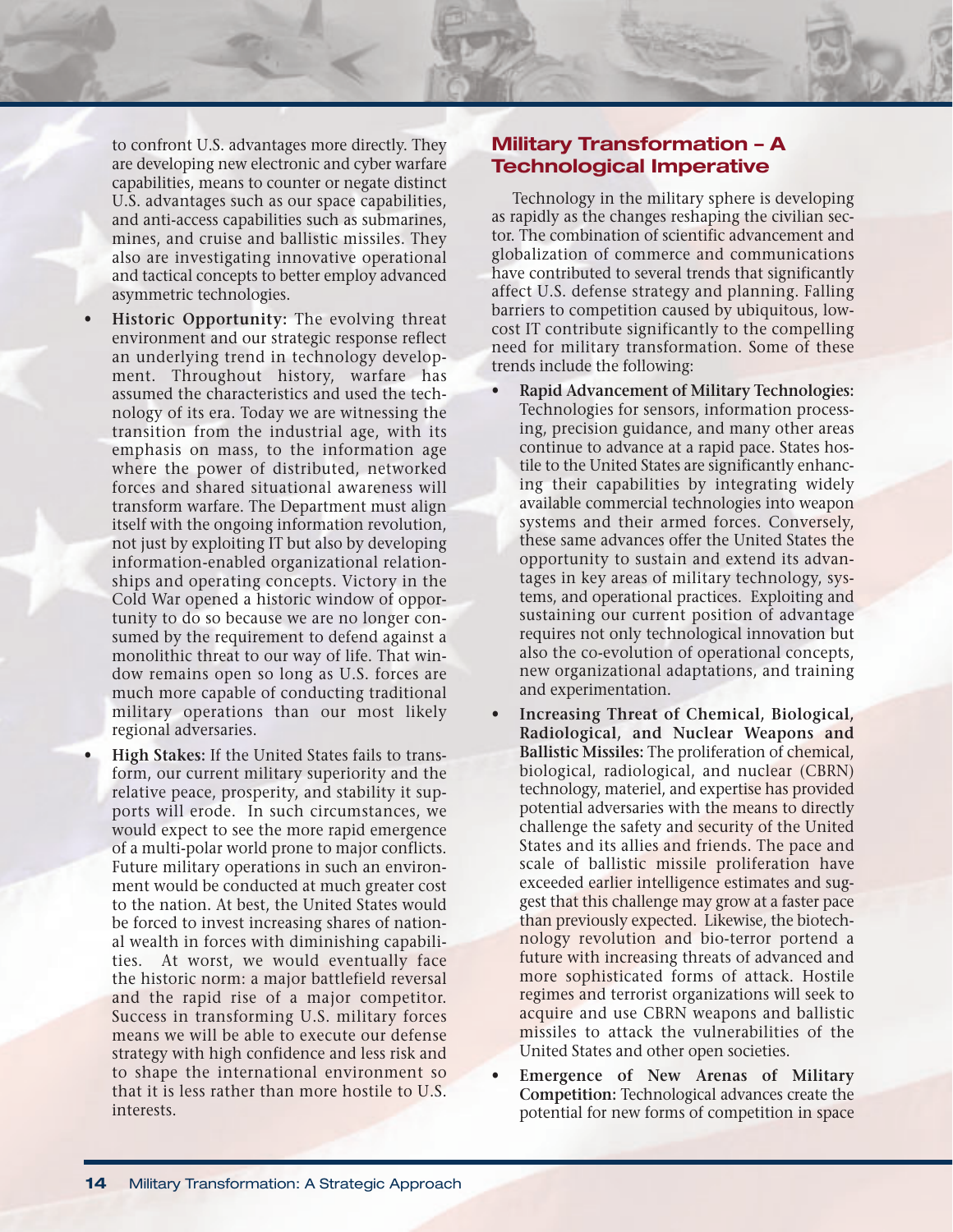and cyber space. Space and information operations have become the backbone of networked, highly distributed commercial civilian and military capabilities. No nation relies more on space for its national security than the United States. Yet elements of the U.S. space architecture ground stations, launch assets, and satellites in orbit—are threatened by capabilities that are increasingly available to potential enemies. This opens up the likelihood that assuring the use of space—while denying the use of space to adversaries—will become a key objective in future military competition. Similarly, many states are developing offensive information operations capabilities designed to attack military and commercial information systems.

• **Increasing Potential for Miscalculation and Surprise:** Together, these military-technical trends create an increased potential for miscalculation and surprise. In recent years, the United States has been surprised by the speed with which other states have progressed in developing weapons of mass destruction (WMD) and ballistic missiles. In the future, it is unlikely that the United States will be able to predict accurately how successfully other states will exploit new military technology and operational concepts, how rapidly potential or actual adversaries will acquire WMD and their delivery systems, or how competitions in space and cyber space will develop.

## **Military Transformation – A Threat Imperative**

Although U.S. military forces enjoy significant advantages in many aspects of armed conflict, the U.S. will be challenged by adversaries that possess or seek capabilities and design novel concepts to overcome our advantages. However, it is possible to identify the trends that will provide adversaries with capabilities and opportunities to do harm to the United States. These trends include the following:

• **Diminishing Protection Afforded by Geographic Distance:** The geographic position of the United States does not provide immunity from direct attack on its people, territory, or infrastructure. Enemies are finding new ways to overcome the difficulties of geographic distance. It is clear that an increasing number of states have acquired or will soon acquire cruise and ballistic missiles of steadily increasing range. Moreover, economic globalization and the

increase in travel and trade across U.S. borders have created new vulnerabilities for hostile states and actors to exploit and opportunities for these entities to perpetrate devastating attacks on the U.S. homeland.

- **Emergence of Regional Threats:** Regional powers are developing capabilities to threaten stability in regions critical to U.S. interests. In particular, Asia is gradually emerging as a region susceptible to large-scale military competition. Along a broad arc of instability that stretches from the Middle East to Northeast Asia, there is a volatile mix of rising and declining regional powers. The governments of some of these states are vulnerable to radical or extremist internal political forces and movements. Many of these states field large militaries and already have or possess the potential to develop or acquire WMD. Iran and North Korea, for example, are arming with long-range missiles and have acquired or are seeking to acquire WMD. These regimes continue to support global terrorist organizations and to terrorize their own people.
- **Growing Asymmetric Threats:** Over the past decade, potential adversaries have attempted to compensate for U.S. conventional military superiority by developing asymmetric approaches and capabilities. Terrorists attacked non-combatants; other adversaries used low-end indiscriminate weapons such as mines. As mentioned previously, adversaries such as Iran and North Korea are investing heavily in WMD and a wide range of delivery methods in hopes of deterring or frustrating the deployment and employment of highly lethal U.S. combat capabilities. Both these trends present significant challenges but also reflect the current U.S. advantages in conventional forces.
- **Increasing Threats from Weakened States and Ungoverned Areas:** The absence of capable or responsible governments in many countries in wide areas of Asia, Africa, and the Western Hemisphere creates a fertile ground for non-state actors to engage in terrorism, acquisition of CBRN weapons, illegal drug trafficking, and other illicit activities across state borders. A terrorist underworld—including such groups as al Qaeda, Hamas, Hezbollah, Islamic Jihad, the al-Aqsa Martyrs Brigades, and Jaish-I-Mohammed—operates in such areas. In an era of catastrophic terrorism, the United States cannot afford to ignore the anarchy that threatens a number of regions of the world.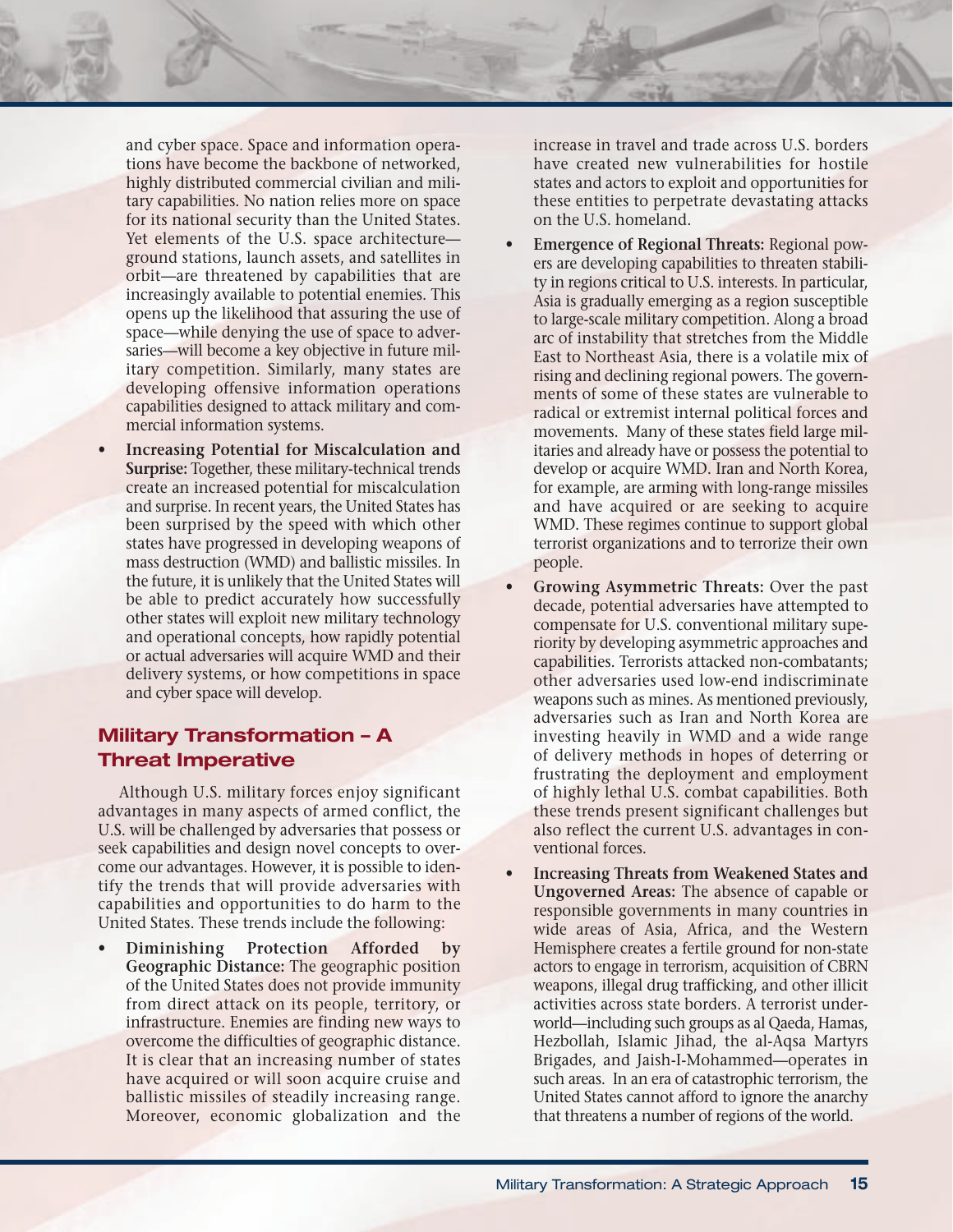In several regions, the inability of some states to govern their societies, safeguard their military armaments, and prevent their territories from serving as sanctuary to terrorists and criminal organizations poses a threat to stability and places demands on U.S. forces. The recent history of Afghanistan, including the brutal reign of the Taliban and the development of training bases and other facilities by al Qaeda, provides an example of the security implications for the United States of such weak or ungoverned areas. Conditions in some states, including some with nuclear weapons, demonstrate that threats can grow out of the weakness of governments as much as out of their strength.

- **Diffusion of Power and Military Capabilities to Non-State Actors:** Terrorist groups possess both the motivation and capabilities to conduct devastating attacks on U.S. territory, citizens, and infrastructure. Often these groups have the support of state sponsors or enjoy sanctuary and the protection of states, but some have the resources and capabilities to operate without state sponsorship. Terrorist networks and their supporters are exploiting globalization and actively seeking CBRN technology.
- **Increasing Diversity in the Sources and Unpredictability of the Locations of Conflict:** Together, these trends produce a geopolitical setting that is increasingly complex and unpredictable. Unlike the recent past, the United States will not be able to develop its military forces and plans primarily to confront a specific adversary in a specific geographic area. The United States could face the need to intervene in unexpected crises against opponents with a wide range of capabilities. Moreover, these interventions may take place in distant regions where urban environments, other complex terrain, and varied climatic conditions present major operational challenges.

#### **Military Transformation – A Risk Mitigation Imperative**

Managing risks, one of the seven strategic tenets of the defense strategy, is central to the Department's new way of thinking about defense. In an enterprise as complex as the Department of Defense, creating a framework to manage responses to the different sources of risk is essential. The Department's risk management framework is based on the view that there are four categories of risk that affect the ability of the United States to achieve its defense policy goals:

- **Force management risk** results from issues affecting the ability to recruit, train, equip, and retain sufficient numbers of quality personnel and sustain the readiness of the force while accomplishing its many operational tasks.
- **Operational risk** stems from factors shaping the ability to achieve military objectives in a nearterm conflict or other contingency.
- **Future challenges risk** derives from issues affecting the ability to invest in new capabilities and develop new operational concepts needed to dissuade or defeat mid- to long-term military challenges.
- **Institutional risk** results from factors affecting the ability to develop management practices and controls that use resources efficiently and promote the effective operation of the Defense establishment.

A failure to address any one of these sources of risk could imperil U.S. capabilities. In the past, the Department tended to over-invest in minimizing the near-term operational risks while under-investing in the other categories. In particular, we have tended to focus on near-term operational risk mitigation at the expense of future challenges risk. The new risk management framework provides a system to ensure that sufficient attention and resources are put against the needs of maintaining a capable and ready force, the requirements of near-term operations and contingencies, the demands of transforming the force for the future, and the imperatives to streamline and modernize internal processes in the Department.

Military transformation is a key to the mitigation of the future challenges risk. In light of the dynamic changes in the security environment, a premium has been placed on the need to manage future challenges risk. In short, the Department of Defense has accepted the need to place greater priority on investments to meet future challenges. The mismatch between present U.S. forces and the requirements of responding to the potential capabilities of future adversaries is becoming more apparent. The Department must be able to define transformation investments that address future risk with enough specificity that they can be balanced with the other three primary risk areas. Although many elements of the existing force will continue to contribute to U.S. capabilities, there is an increasing need to develop new, leading-edge capabilities. The events of September  $11<sup>th</sup>$ , 2001, made clear the danger of postponing preparations for the future. We must prepare now to anticipate future surprises and thereby mitigate their effects.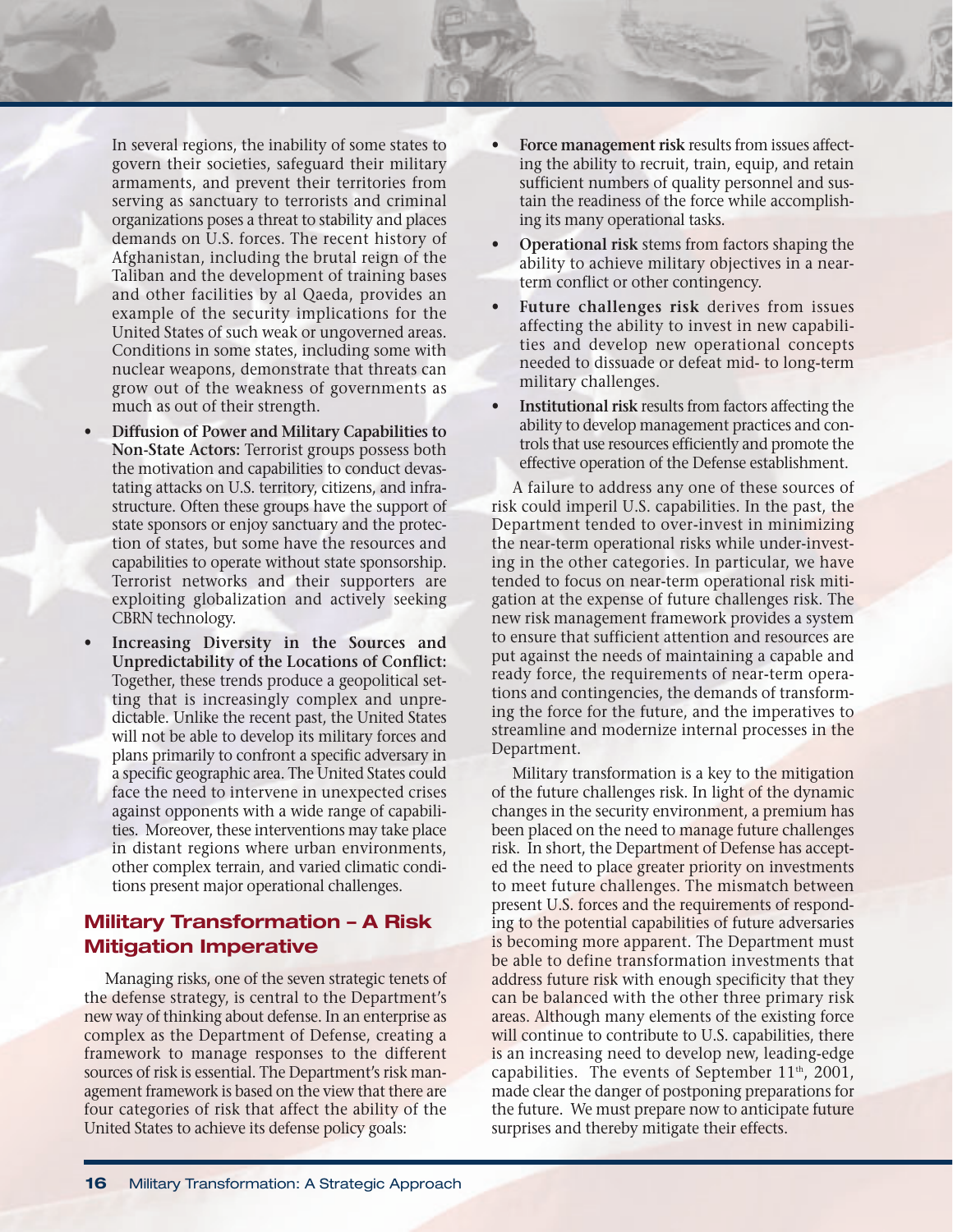# **SIX CRITICAL OPERATIONAL GOALS**

*"On Sept 11, America's contract with the Department of Defense was torn up and a new contract is being written."*

> *Vice Admiral (Ret.) Arthur K. Cebrowski, Director, Force Transformation, Office of the Secretary of Defense, at the National Defense University, July 9, 2002*

The purpose of military transformation is to maintain or improve U.S. military preeminence in the face of unpredictable, potentially disproportionate changes in the strategic security environment. Transformation must therefore be focused on emerging strategic and operational challenges and the opportunities created by these challenges. As mentioned in the first chapter, the Secretary of Defense has identified six critical operational goals. These goals provide the focus for the Department's transformation efforts. As shown in **Figure 5**, three are mission-oriented goals and three are enabling goals.

Over time, the continued focus of the Department's force transformation efforts on the deveopment of the capabilities necessary to achieve these six operational goals will help shift the balance of U.S. forces and broaden their capabilities. First and foremost, the Department will seek to deter and, if necessary, defeat the full range of threats forward. Attaining these six goals will help us do that in a rapidly changing world.

## **Protecting Critical Bases and Defeating Chemical, Biological, Radiological, and Nuclear Weapons**

Above all, U.S. forces must protect critical bases of operations and defeat weapons of mass destruction (WMD) and their means of delivery. No base of operations is more important than the U.S. homeland. Defending the U.S. homeland from external attack is the foremost responsibility of the U.S. Armed Forces. Vast oceans and good neighbors do not insulate the United States from military attacks that emanate from abroad. The attacks of September 11<sup>th</sup> revealed the vulnerability of our nations's open society to terrorist attacks. The lethal anthrax letters sent in the fall of 2001 demonstrated the potentially grave danger posed by terrorists armed with chemical, biological, radiological, and nuclear (CBRN) weapons.



**Figure 5. Six Operational Goals**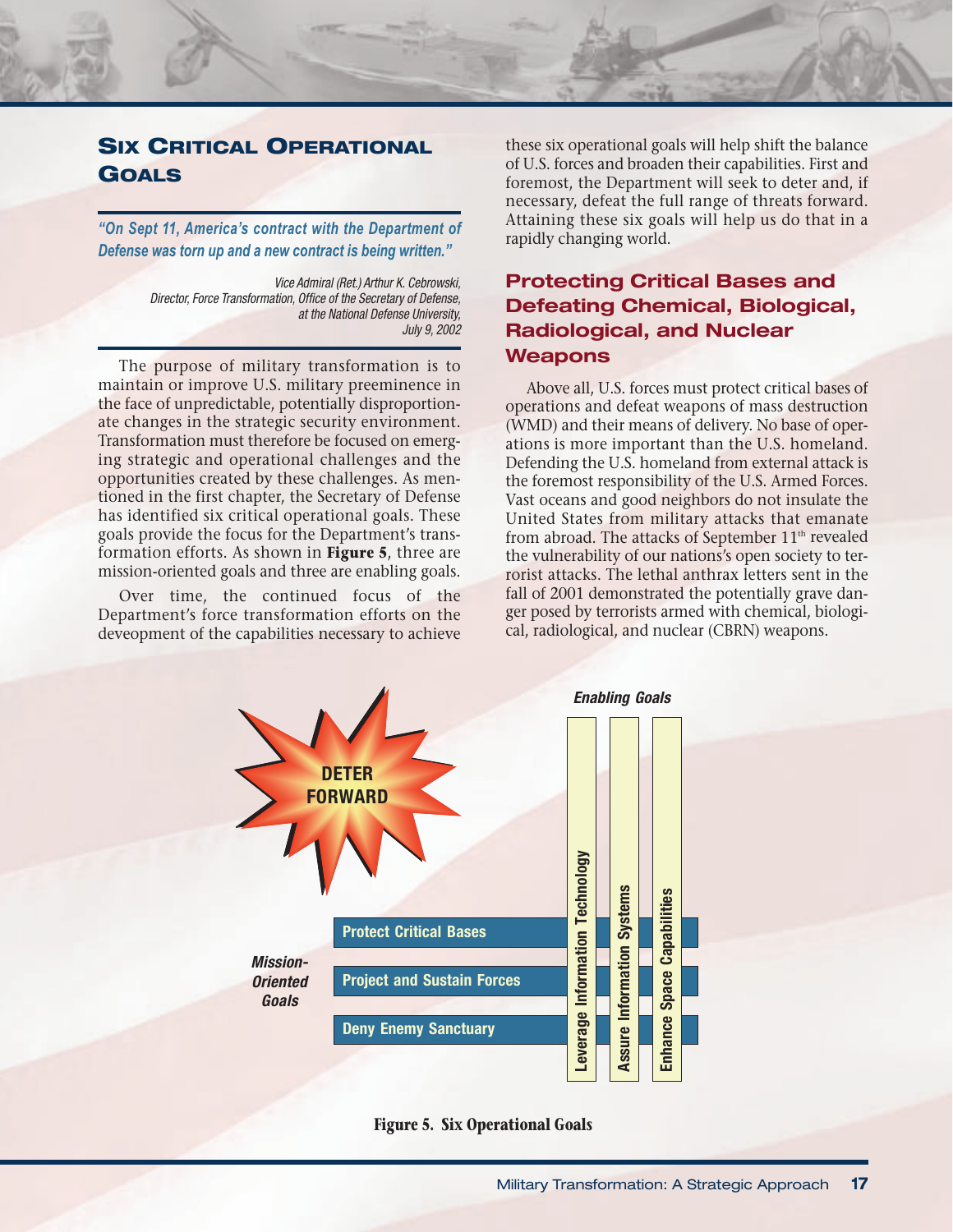Future adversaries will have a range of new means with which to threaten the United States, both at home and abroad. As discussed in the previous chapter, these means will include new forms of terrorism: advanced CBRN weapons, ballistic and cruise missiles, and weapons of mass disruption, such as information warfare attacks on critical information infrastructure. The Department is addressing these emerging operational challenges. For example, it has refocused its missile defense program to better defend U.S. territory, deployed forces, allies, and friends against ballistic missiles of any range. It has also emphasized science and technology programs aimed at defending against advanced biological threats.

## **Projecting and Sustaining Forces in Anti-Access Environments**

Future adversaries are seeking capabilities to render ineffective much of the current U.S. military's ability to project military power overseas. Today, U.S. power projection depends heavily on access to large overseas bases, airfields, and ports. Saturation attacks by ballistic or cruise missiles armed with CBRN warheads could deny or disrupt U.S. entrance into a theater of operations. Advanced air defense systems could deny access to hostile airspace to all but low-observable aircraft. Military and commercial space capabilities, over-the-horizon radars, and lowobservable unmanned aerial vehicles could give potential adversaries the means to conduct widearea surveillance and track and target U.S. forces. Anti-ship cruise missiles, advanced diesel-powered submarines, and sophisticated mines could threaten the ability of U.S. naval and amphibious forces to operate in littoral waters. Surreptitious attacks employing persistent chemical or biological warfare agents could deny strategic areas to U.S. forces and terrorize U.S. and allied populations.

New approaches for projecting power are needed to meet these threats. These approaches will place a premium on enhancing U.S. active and passive defenses against missiles and CBRN weapons; distributing forces throughout a theater of operations and developing new network-centric concepts of warfare; reducing the dependence of U.S. forces on major air and sea ports for insertion; increasing U.S. reliance on stealth, standoff, hypersonic, long-range, and unmanned systems for power projection; enhancing capabilities to project and sustain power directly from an integrated seabase; continuing to improve capabilities for littoral engagements; and developing ground forces that are lighter, more lethal, more versatile, more survivable, more sustainable, and rapidly deployable. New approaches are also required to meet the challenges of sustaining U.S. forces in antiaccess environments and to attain the goal of reducing our logistics footprint by 50 percent.

#### **Denying Enemy Sanctuary**

Adversaries are likely to seek to exploit territorial depth and the use of mobile systems, urban terrain, and concealment to their advantage. Mobile ballistic missile systems can be launched from extended range, exacerbating the anti-access and area-denial challenges. Space denial capabilities, such as groundbased lasers, can be located deep within an adversary's territory. Accordingly, a key objective of transformation is to develop the means to deny sanctuary to potential adversaries—anywhere and anytime. This will require the development and acquisition of robust capabilities to conduct persistent surveillance of vast geographic areas and longrange precision strike—persistent across time, space, and information domains and resistant to determined denial and deception efforts.

As the President has said, "When all of our military can continuously locate and track moving targets—with surveillance from air and space—warfare will be truly revolutionized." Denying enemies sanctuary will also require the ability to insert special operations and other maneuver forces into denied areas and to network them with long-range precision strike assets. The awesome combination of forces on the ground with long-range precision strike assets was amply demonstrated in Afghanistan and Iraq. It provided a glimpse of the potential that future integration efforts could offer if consciously exploited through U.S. transformation and experimentation efforts.

## **Leveraging Information Technology**

U.S. forces must leverage information technology (IT) and innovative network-centric concepts of operations to develop increasingly capable joint forces. New information and communications technologies hold promise for networking highly distributed joint and multinational forces and for ensuring that these forces have better situational awareness—about friendly forces and those of adversaries—than in the past.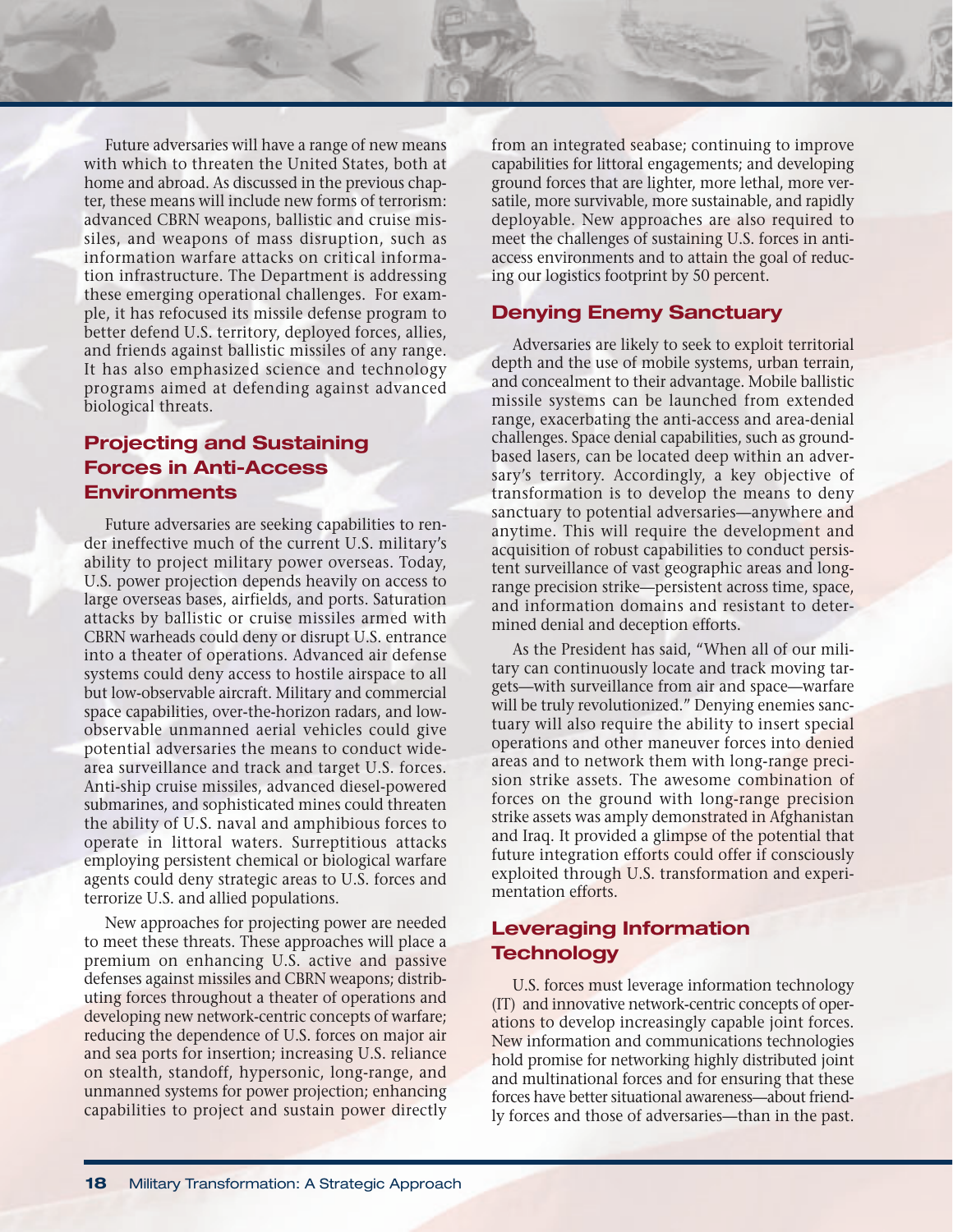Command, control, communications, computers, intelligence, surveillance, and reconnaissance (C4ISR) systems draw combat power from the networking of a multitude of platforms, weapons, sensors, and command and control (C2) entities, which are collectively self-organized through access to common views of the battlespace.

In the war in Afghanistan, the United States demonstrated the ability to strike at global range with a variety of networked combat elements from all the Services. These included Special Operations Forces from all Services, the Air Force's intercontinental-range bombers, elements of two Army divisions, several Aircraft Carrier Battle Groups, and Marine Expeditionary Units. Yet, this joint action only hints at the potential opportunities that can be exploited by seamlessly connecting our air, sea, and ground forces in new and innovative ways.

IT holds vast potential for maximizing the effectiveness of our forces. We must move toward network-centric warfare (NCW); increase the importance of connectivity and interoperability as critical performance factors in the design and acquisition of C4ISR and weapons systems; increase the visibility of the Department's evolving Global Information Grid; and improve the Department's oversight processes—in requirements, programming, and acquisition—for assessing a range of capabilities rather than specific weapons platforms. The goal is to enable U.S. forces to better communicate with each other; maintain a continuous awareness of friendly, neutral, and enemy positions; and share the same, precise, real-time picture of the battlespace.

## **Assuring Information Systems and Conducting Information Operations**

Information systems must be protected from attack, and new capabilities for effective information operations must be developed. The emergence of advanced information networks holds promise for vast improvements in joint U.S. capabilities, and it also provides the tools for non-kinetic attacks by U.S. forces. These attacks can include operations that seek to shape the mind of an opponent, electronic warfare, and in some instances, computer network attack.

At the same time, the increasing dependence of advanced societies and military forces on information networks creates new vulnerabilities. Potential adversaries could exploit these vulnerabilities through their own computer network attacks. The falling barriers to entry in the information realm, brought about through declining costs and diffusion of technology, have increased the number of potential adversaries capable of conducting information attacks. Closely coordinating U.S. offensive and defensive capabilities, and effective integration of both with intelligence activities, will be critical to protecting the current U.S. information advantage.

#### **Enhancing Space Capabilities**

The Department of Defense must enhance the capability and survivability of its space systems. Activities conducted in space are critical to national security and the economic well-being of the nation. Both friends and potential adversaries will become more dependent on space systems for communications, situational awareness, positioning, navigation, and timing. In addition to exploiting space for their own purposes, future adversaries will likely also seek to deny U.S. forces unimpeded access to and the ability to operate through and from space. Space surveillance, ground-based lasers, space jamming capabilities, and proximity of micro-satellites will become increasingly available. A key objective for transformation, therefore, is not only to capitalize on the manifold advantages that space offers the United States but also to close off U.S. space vulnerabilities that might otherwise provoke new forms of competition. U.S. forces must ensure space control and thereby guarantee U.S. freedom of action in space in time of conflict.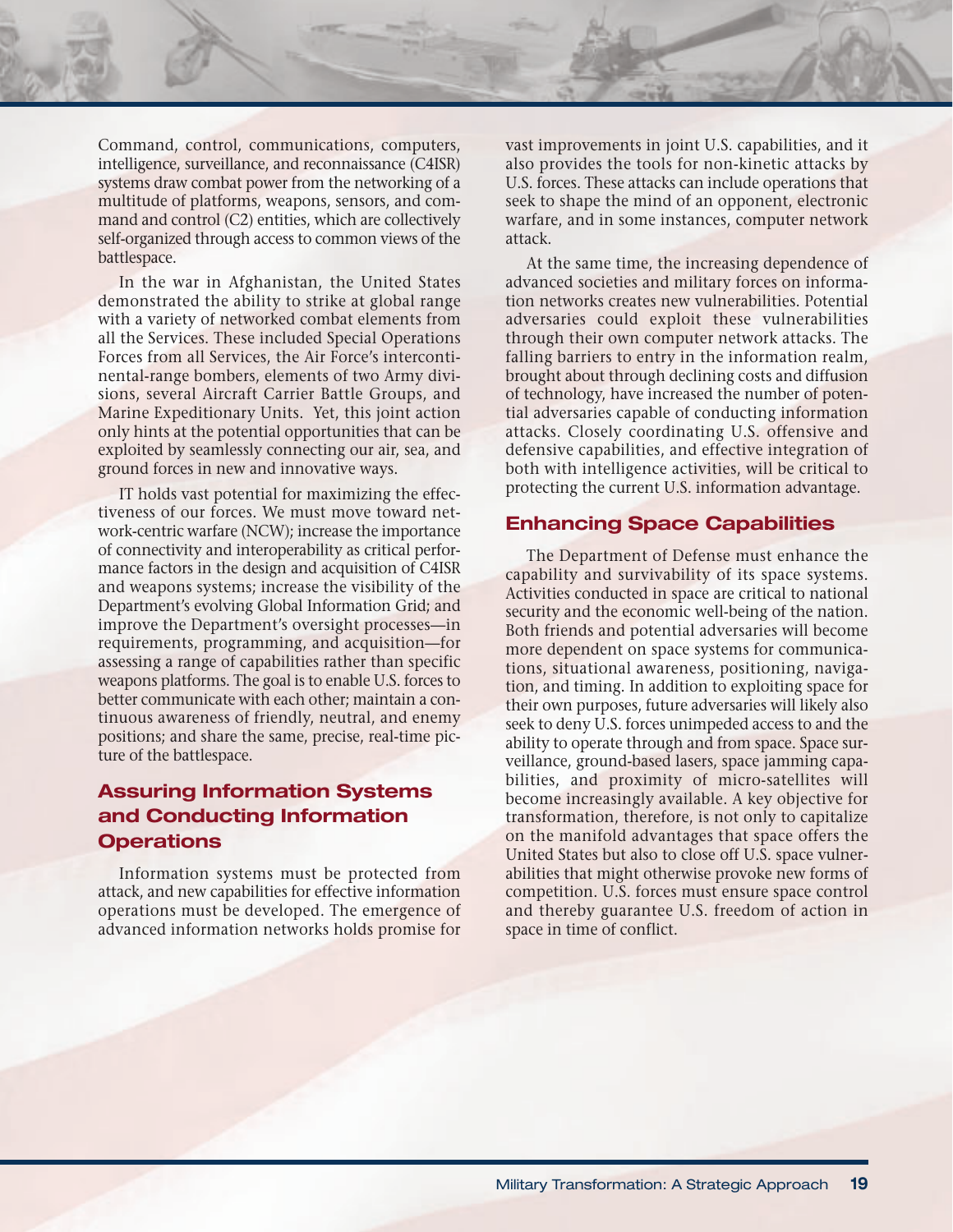## **FOUR PILLARS OF MILITARY TRANSFORMATION**

*"Along with experimentation, the development of joint operational concepts and operational architectures will drive material and non-material transformation solutions and establish standards for interoperability. . . . New operational concepts—the end-to-end stream of activities that define how force elements, systems, organizations, and tactics combine to accomplish military tasks—are critical to the transformation process."*

> *Deputy Secretary of Defense Paul Wolfowitz during testimony before the Senate Armed Services Committee, April 9, 2002*

As mentioned in the first chapter, the Department's transformation strategy is an extension of the U.S. defense strategy. The central purpose of our transformation strategy is to enable the Department to better manage two major transformation challenges, both of which arise from the need to invest scarce resources in transformation.

The first transformation challenge is the need to invest now in specific technologies and concepts that are deemed transformational while remaining open to other paths toward transformation. To transform the force, we must commit resources, yet remain detached enough from these commitments to continue an iterative process of innovation and experimentation that permits new insights to guide future investment decisions.

The second transformation challenge is the need to balance near-term operational needs against future risk in investment decisions. Postponing major investments in transformational capabilities while devoting the bulk of the available resources to satisfying nearer term operational needs raises the risk of being overtaken by more creative and daring adversaries. Progress on transforming military forces requires significant investments in those aspects of transformation that we are confident have some enduring benefits. Even in an environment of increasing defense budgets, dollars are limited. Therefore, this may result in canceling or significantly reducing expenditures on planned systems and investing in capabilities that we believe will reduce future risk.

## **Essential Elements of the Military Transformation Strategy**

The Department's overall strategy for transforming consists of three parts: transforming culture; transforming processes; and transforming capabilities through force or military transformation. The focus of this chapter is on the four Military Transformation Pillars identified by the Secretary of Defense. These four pillars constitute essential elements of the Department's force transformation strategy (**Figure 6**):

- Strengthening joint operations
- Exploiting U.S. intelligence advantages
- Concept development and experimentation
- Developing transformational capabilities.



**Figure 6. Military Transformation Pillars**

Successful implementation of the Department's military transformation strategy will accelerate the ongoing shift from an industrial age to an information age military. Future military operations will be conducted using more network-centric forces. They will be able to distribute forces more widely by increasing information sharing via a secure network that provides actionable information at all levels of command. This sharing, in turn, will create conditions for increased speed of command and opportunities for self-synchronization across the battlespace. The first step toward the development of a network-centric joint force is to invest more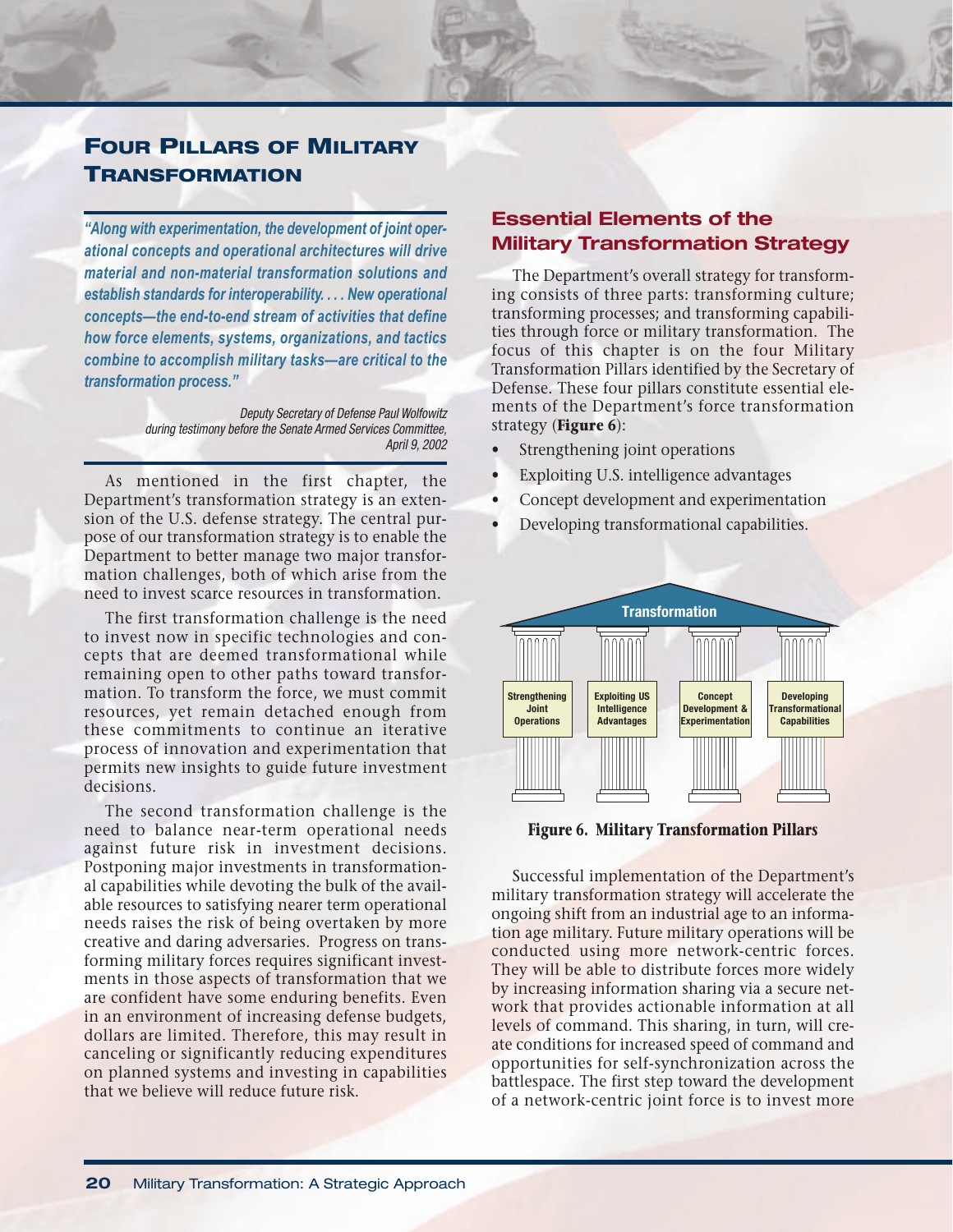now in the four transformation pillars. The goal is to produce military forces with the following capabilities by the end of the decade:

- **Effects-Based, Adaptive Planning:** Standing joint force headquarters (SJFHQ) will conduct effects-based, adaptive planning in response to contingencies, with the objective of defeating initial enemy threats using networked, modular forces capable of distributed, seamlessly joint, and combined operations.
- **Power Projection in Anti-Access Environments:** U.S. forces will defeat the most potent of enemy anti-access and area-denial capabilities through a combination of more robust contamination avoidance measures, mobile basing, and priority time-critical counterforce targeting.
- **Leverage Asymmetric Advantages:** U.S. forces will leverage the nation's asymmetric advantages to the fullest extent possible, drawing upon unparalleled command, control, communications, computers, intelligence, surveillance, and reconnaissance (C4ISR) capabilities that provide global access, common relevant operational situational awareness of the battlespace, rapid and robust sensor-to-shooter targeting, and the necessary prerequisites for network-centric warfare (NCW).
- **Joint and Combined Forces Maneuver:** Joint and combined armed forces with superior situational awareness will maneuver more easily around battlefield obstacles and force the enemy to mass where precision engagement capabilities may be used to the maximum effect.

Military forces with the ability to execute these types of operations will be better able to accomplish the six operational goals discussed in the previous chapter. Committing to a set of investment priorities designed to accomplish these goals will permit us to better execute the new defense strategy and establish a solid foundation for further transformation. However, these are just intermediate objectives.

The transformation process must be comprehensive, ranging from science and technology efforts to fielded capabilities, but need not encompass the entire force simultaneously. Some aspects of transformation should be applied broadly, such as networking for shared awareness. The tension between retaining flexibility in transformation and the need to invest now in prerequisite capabilities is greatly reduced by targeting. For example, we target the entire force now for networking, but we populate that network with new platforms more deliberately. "Vanguard" forces equipped with the new platforms will then be available to exploit new concepts and capabilities in operational environments and influence the development of the rest of the force. Heavier investments in the larger share of the force will follow after the smaller portion of the force has demonstrated in real-world operations and field trials that a critical mass of transformational capabilities can produce disproportionately favorable effects.

## **Pillar One: Strengthening Joint Operations**

Pillar One focuses on strengthening joint operations through the development of joint concepts and architectures and the pursuit of other important jointness initiatives and interoperability goals.

**Joint Concepts and Architectures:** The key to the Department's transformation strategy is the development of future joint operating concepts (JOCS). They should be specific enough to permit identification and prioritization of transformation requirements inside the defense program, yet flexible enough to absorb valuable new ideas as they emerge. At no time should a single JOC be declared authoritative at the expense of continuing debate and research on alternative concepts. History has shown that, when an operating concept is declared the single solution, intellectual development ceases and the force is eventually overcome by its competitors. Joint concepts will be produced in three time frames:

• **Near-term (2-3 years out) Joint Operations:** Combatant Commander war plans, operational and training lessons learned, and joint doctrine, designed to achieve new strategy goals and updated in accordance with the Contingency Planning Guidance, will promote transformation through enhanced jointness and planning modifications. Combatant Commanders are developing war plans that take into account mid-term JOCs, lessons learned from ongoing operations, joint training and exercises, advanced concept technology demonstrations (ACTDs), and experiments. Current war plans and joint doctrine present a starting point, but not the standard, for experi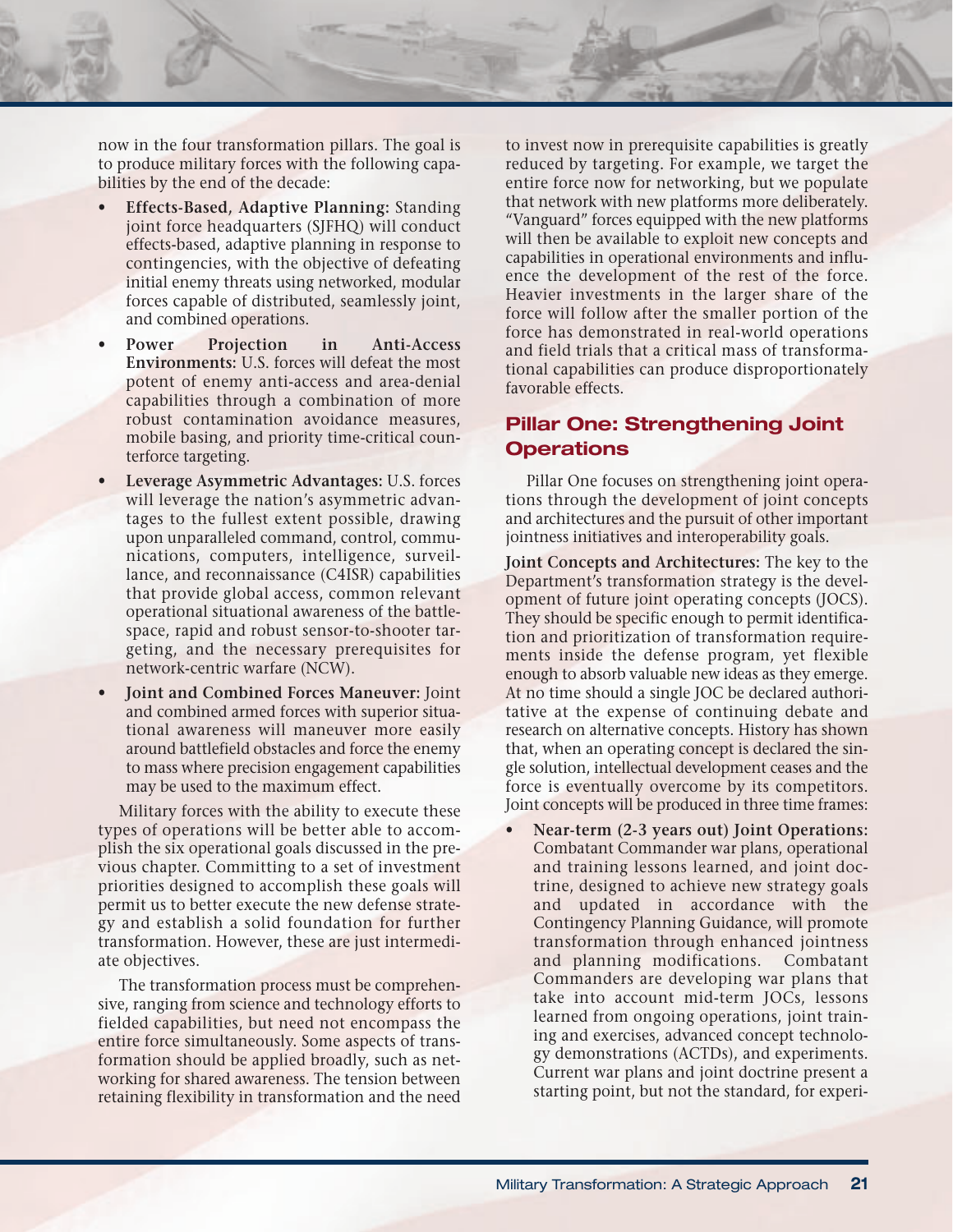mentation and future concepts. Because experimentation and new concepts frequently carry a new value structure or paradigm and are far less mature, direct comparison with the old is inappropriate. New metrics are required.

- **Mid-term (just beyond the Future Years Defense Plan) Joint Concepts:** Joint concepts will depict how the joint force of the future is to fight. They will address specific types of military operations across the range of military operations. Furthermore, they will be designed to meet the six critical operational goals established by the Secretary of Defense:
	- **Joint Operations Concepts:** The overarching *Joint Operations Concepts (JOpsC)* document developed by the Chairman of the Joint Chiefs of Staff (CJCS), in coordination with the Commander, Joint Forces Command (JFCOM), provides the operational context for military transformation by linking strategic guidance with the integrated application of Joint Force capabilities. The *JOpsC* is a single overarching joint concept that will be continuously refined through experimentation. This overarching concept provides the conceptual framework to guide future joint operations and joint, Service, combat support, and defense agency concept development and experimentation. It also provides the foundation for the development and acquisition of new capabilities through changes in doctrine, organization,

training, materiel, leadership and education, personnel, and facilities.

– **Joint Operating Concepts:** JOCs will further develop key areas of the *JOpsC*. Focusing at the operational level and above, JOCs describe how a Joint Force Commander (JFC) will plan, prepare, deploy, employ, and sustain a joint force given a specific operation or combination of operations. Among other things, JOCs specifically address how they contribute to achieving the six operational goals. As shown in **Figure 7**, four initial cornerstone JOCs are being developed: homeland security, major combat operations, stability operations, and strategic deterrence. Like the *JOpsC*, the JOCs are expected to evolve over time to reflect insights gained from experimentation. The Service transformation roadmaps will identify the desired operational capabilities needed to implement the JOCs and the preferred means of obtaining those capabilities.

- **Integrated Architectures and Capabilities:** Integrated architectures describe in greater detail the relationship between the tasks and activities that generate effects on enemy forces and supporting operations. They identify where operations intersect and overlap and provide details on interoperability requirements. The architectures include not just material solutions but also doctrine, organization, and training requirements. These architectures will be used to prioritize capabilities based on their contribution to the realization of the JOCs.
- **Far-term (15-20 years out) Joint Vision:** The Joint Vision document is a long-range articulation of joint operations. It provides a broad statement of desired future concepts and capabilities required for future operations. The Joint Vision also provides the context for future joint and Service concepts development and experimentation.

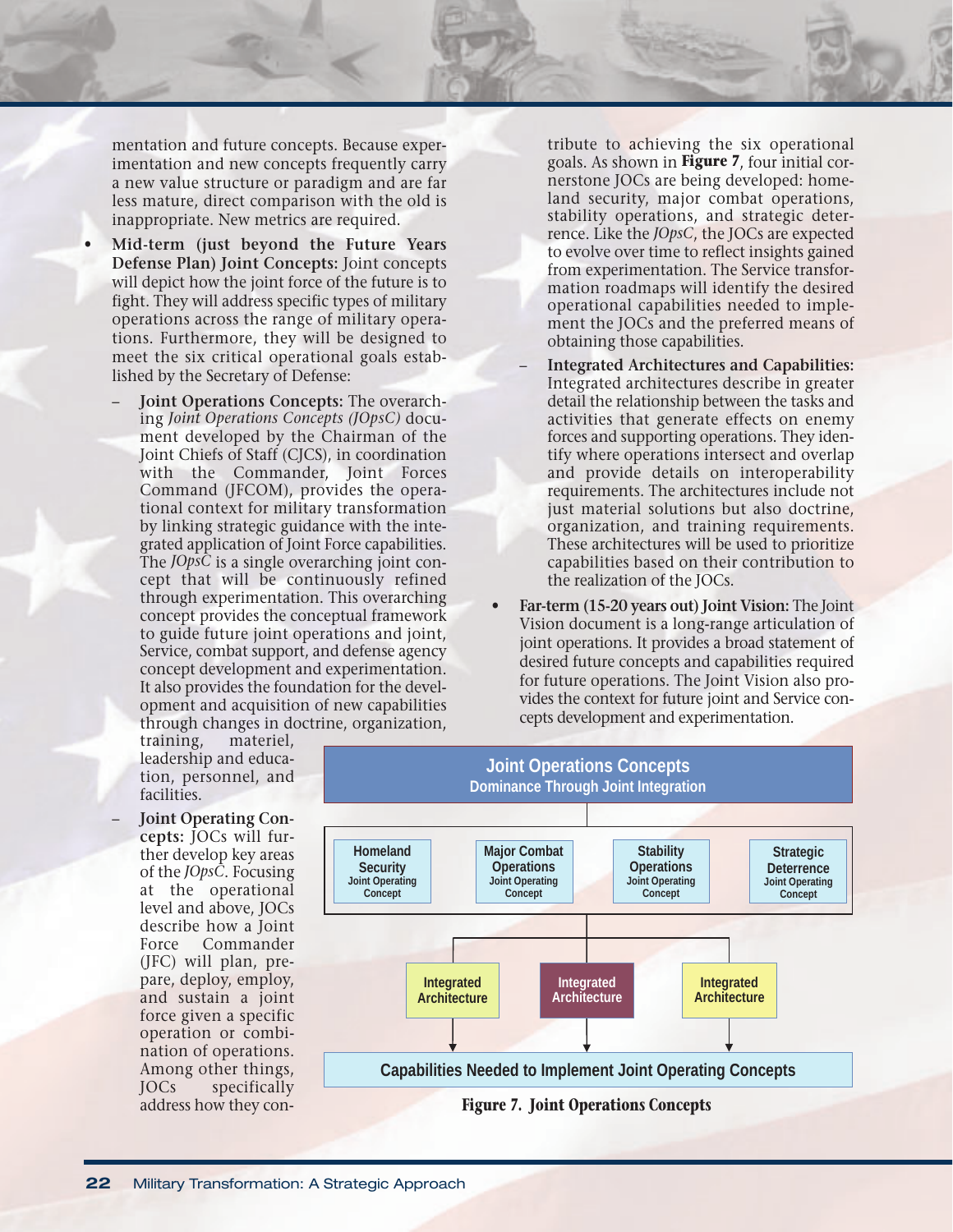**Other Jointness Initiatives and Interoperability Goals**: Increased interoperability is a key prerequisite for enhanced jointness and an imperative for the transforming force (**Figure 8**). The Department of Defense is in the process of strengthening joint operations through SJFHQ, improved joint command and control (C2), joint training transformation, and an expanded joint forces presence policy. Based on the results of interoperability studies, the Commander, JFCOM, is developing plans to address the following interoperability priorities:

- Standard operating procedures and deployable joint C2 processes, organizations, and systems for the SJFHQ
- A common relevant operational picture for joint forces
- Enhanced intelligence, surveillance, and reconnaissance (ISR) capabilities
- Selected sensor-to-shooter linkages prioritized by contribution to the JOCs
- Reachback capabilities that provide global information access
- Adaptive mission planning, rehearsal, and joint training linked with C4ISR.

# **If you are not interoperable, you are…**

**Not on the net Not contributing Not benefiting**



# *Not part of the information age*

**Figure 8. Imperative of Interoperability**

## **Pillar Two: Exploiting U.S. Intelligence Advantages**

The new defense strategy rests on a foundation of transforming intelligence capabilities. Our ability to defend America in the new security environment requires unprecedented intelligence capabilities to anticipate where, when, and how adversaries intend to harm us. Our vision of a smaller, more lethal, and nimble joint force capable of swiftly defeating an adversary throughout the depth of the global battlespace hinges on these capabilities.

Today, the United States not only possesses unique intelligence capabilities, currently unmatched by any potential adversary, but it also has numerous efforts underway to improve and expand current intelligence capabilities. At the same time, U.S. military dependence on information is growing. This is particularly true in light of the Department's transition to NCW. Pillar Two involves the exploitation of U.S. intelligence advantages through multiple intelligence collection assets, global surveillance and reconnaissance, and enhanced exploitation and dissemination.

**Increasing Demands on Intelligence Capabilities:** Demands on intelligence capabilities are certain to grow. Because potential adversaries recognize the importance of information superiority to U.S. strategy and operations, they are seeking to acquire similar advantage. To offset U.S. conventional military capabilities, they are also pursuing asymmetric strategies, including information operations, space warfare, and weapons of mass destruction (WMD).

> These asymmetric threats pose daunting new intelligence challenges. To respond effectively, the Department will vigorously pursue new processes and procedures to better exploit existing assets while aggressively developing new technologies that offer great potential for responding to new threats and requirements. In particular, the Department will treat information operations, intelligence, and space assets not simply as enablers of current U.S. forces but rather as core capabilities of future forces.

> **Requirement to Transform Defense Intelligence Capabilities:** Intelligence and how we use it—is the first line of defense against terrorists and the threats posed by hostile states. Originally designed around the priority of gathering

enormous amounts of information about a massive, fixed object (e.g., the Soviet bloc), the U.S. intelligence community is now coping with the challenge of following a far more complex and elusive set of targets. We must transform our intelligence capabilities within the Department and build new ones to keep pace with the nature of these threats. Clearly, we must improve or redesign our intelligence system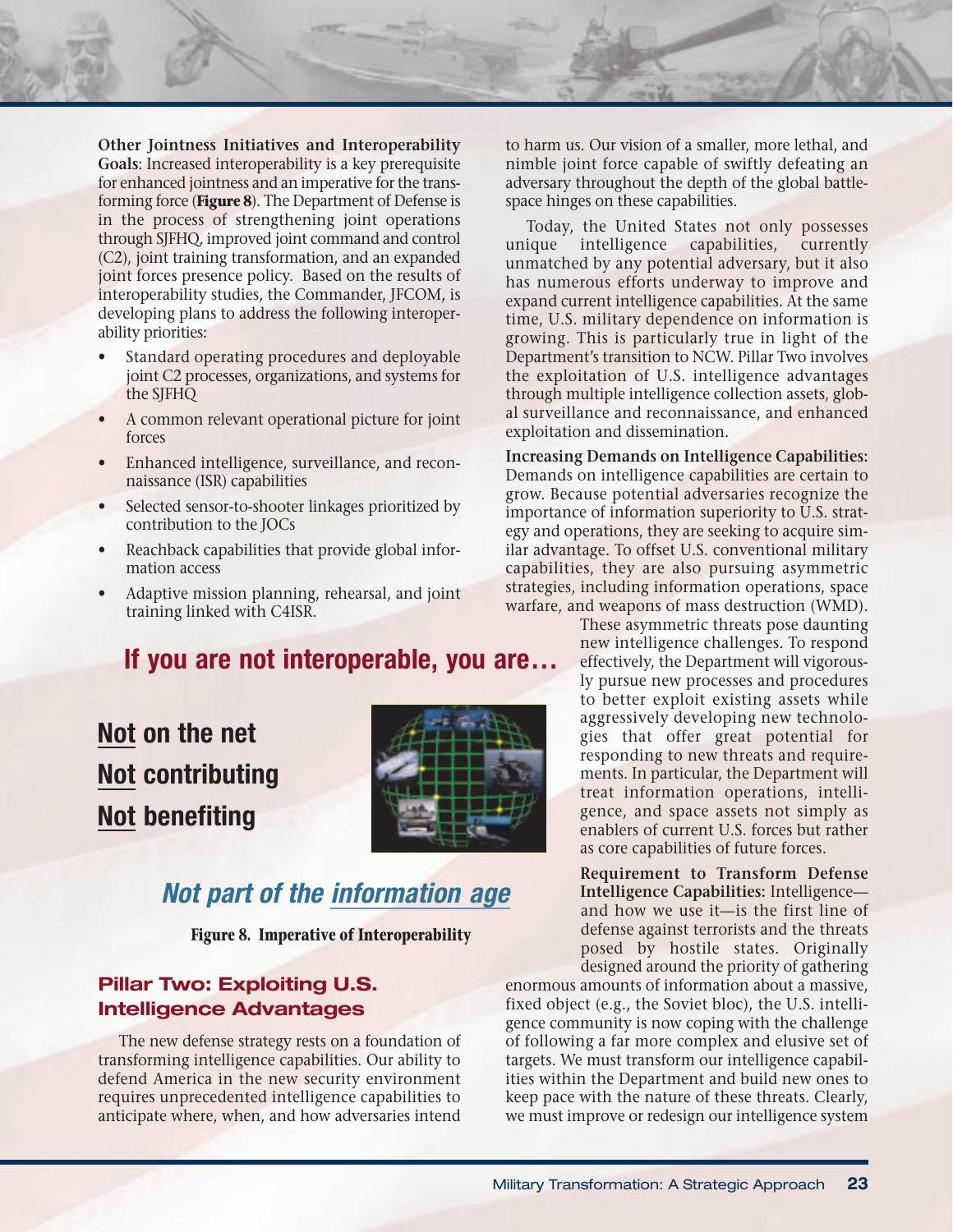so it is capable of providing unambiguous warning sooner. In a world of multiple terrorist threats and the increasingly widespread availability of WMD, the United States and our allies cannot afford to wait for the enemy to deliver the first blow. This is simply unacceptable. Yet, the challenge faced by the U.S. intelligence community is daunting because of the nature of terrorism.

Over the course of the next decade and beyond, the Department's intelligence capabilities must become more proactive, intrusive, networked, responsive, and integrated. The Department is making major investments now in global ISR capabilities, especially those that prepare the intelligence and operational battlespace by supporting the interoperability objectives previously identified. The Department's transformation strategy calls for such investments because they are critical prerequisites for the type of networked joint forces capable of achieving and fully exploiting decision superiority. The Department's investments in intelligence are also required to provide better warning of emerging crises, identify critical targets for effects-based campaigns, measure and monitor the progress of campaigns, and provide indicators of success.

**Global Intelligence:** Throughout the Cold War, the singular nature of the strategic threat from the Soviet Union provided U.S. intelligence with a remarkably stable target. Today, intelligence is required to provide political and military leaders with strategic and operational information on an increasingly diverse range of political, military, leadership, and scientific and technological developments worldwide:

• **Human Intelligence:** Experience gained during recent operations in Afghanistan and Iraq, as well as in other parts of the world, in the conduct of the global war on terrorism, has reinforced the need for improved human intelligence (HUMINT). The conduct of HUMINT collection, analysis, and reporting must be optimized to gain access and insights into some of the most difficult "targets," such as terrorist cells, hard and deeply buried targets, closed regimes, and WMD development and deployment plans. The United States needs to enhance HUMINT capabilities and tools not only to gather better intelligence but also to gain the synergy of technical collection systems through better positioning. Finally, HUMINT reporting must be integrated into the situational awareness display that provides joint forces with battlespace visualization.

- **Emerging Technologies:** The Department will vigorously pursue the development and exploitation of technologies that can significantly increase the U.S. advantage in intelligence collection, analysis, and security. Some of the most promising follow:
	- Low-observable technologies that may be applied to collection platforms
	- Nanotechnology that may result in miniature, mobile, autonomous sensors capable of penetrating the secure and remote facilities of an adversary
	- Ubiquitous, networked sensors providing friendly forces with a continuous, highly accurate, real-time display of the enemy throughout the battlespace
	- Advanced parallel processing and quantum computing to provide real-time processes, decryption, translation, and transcription of communications
	- Biometrics for tracking adversaries and providing secure authentication of individuals seeking network or facility access
	- Commercial imagery for remote sensing of the earth.

**Intelligence, Surveillance, and Reconnaissance:** The Department is pursuing investment strategies and migration plans for an integrated, cost-effective mix of unmanned aerial vehicles (UAVs), manned platforms, and spaceborne, maritime, and terrestrial systems responsive to future collection needs and challenges. As these strategies and plans are developed, the horizontal integration of intelligence and surveillance content and processes is needed along with the indicated policy and organizational changes. Efforts are underway to accelerate the procurement of additional UAV platforms and sensors. Enhanced space-based radar systems are also required to provide global, long-range, ground moving target indicator capability to augment existing airborne capabilities. Commercial systems, especially satellite imagery, are being integrated into U.S. government ISR capabilities.

**Sensors:** A wide range of imagery intelligence (IMINT), signals intelligence (SIGINT), and measurement and signature intelligence (MASINT) sensors are needed to respond to cur-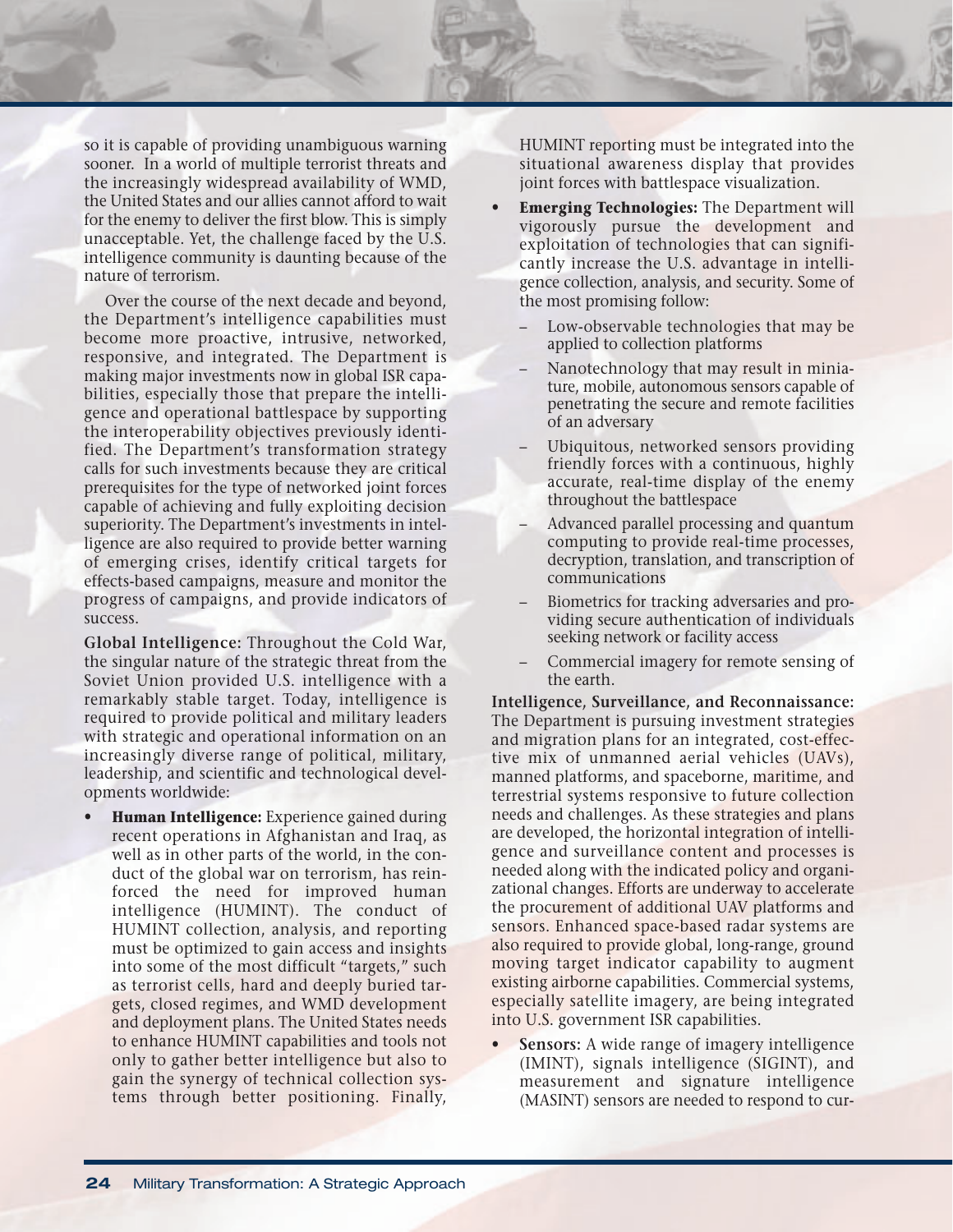rent and future requirements. Satellite IMINT sensors need to provide long-dwell capabilities. SIGINT payloads are needed for UAVs as well as for specialized shipboard collection sensors to capture radio frequency signals emanating from state and non-state threats. Extensive airborne SIGINT modernization efforts are needed to provide low- and high-band collection capabilities that elude currently deployed systems. MASINT's multi-disciplinary scope offers great potential. MASINT sensor development and deployment, particularly for such purposes as sampling for agents and collection against hard and deeply buried targets, is critical to maintaining U.S. military advantages.

- **Collaborative Intelligence, Surveillance, and Reconnaissance Operations:** The ISR community must move toward a collaborative enterprise to achieve more responsive support for civilian decision-makers and commanders engaged in planning and executing operations. Collaborative capabilities are needed to permit agile and adaptive strategies, plans, and operations, as well as rapid sharing of analysis and time-sensitive information. A fused information picture must provide decision-makers and commanders with a near-real-time capability to support operations and visualize the operational space. Decision aids and other tools are needed to enable decision-makers to develop a coherent strategy and plan and to adjust rapidly to emerging situations. Such systems are essential to establishing an effective, efficient, and responsive ISR posture in joint and combined operations.
- **Task, Post, Process, and Use:** The rapid tempo and agility of future military operations will require innovative information handling approaches that more effectively integrate all collection disciplines (e.g., IMINT, SIGINT, MASINT, HUMINT, and open sources) and enable immediate and simultaneous access to information by a variety of users. The traditional sequential model (task, collect, process exploit/analyze, disseminate) is being supplemented by an information-handling concept for NCW expressed by the functions: "task, post, process, and use (TPPU)." Immediate, simultaneous, and integrated intelligence processes must accommodate new types of readily available multimedia, multi-spectral, and multi-source information.

## **Pillar Three: Concept Development and Experimentation**

Pillar Three involves experimentation with new approaches to warfare, operational concepts and capabilities, and organizational constructs (e.g., the U.S. Army's Interim Brigade Combat Team) through war gaming, simulations, and field exercises focused on emerging challenges and opportunities.

Concept development and experimentation go hand-in-hand. Experiments designed to evaluate new concepts provide results that help refine those concepts in an iterative fashion. The spiral experimentation process features the use of joint limited objective experiments (LOEs) networked among all of the combatant commanders. The Department expects to have multiple joint and Service concept development efforts underway, conducted by the combatant commands and the Services to ensure the robust competition of ideas. The *Transformation Planning Guidance (TPG)* provides detailed joint concept development and experimentation guidance.

**Joint Concept Development and Experimentation Criteria:** The Director of the Office of Force Transformation (OFT) has published criteria for successful experimentation programs. These criteria address the following areas:

- Scientific method and its role in the U.S. Armed Forces achieving competitive advantage
- Experimentation in exercises and operations and considerations for design, data collection, analysis, and sharing results
- Experimentation with virtual capabilities and threats to explore mid- and far-term transformational possibilities
- Experimentation with prototypes that allow coevolution of concepts, technologies, processes, and organizations
- Experimentation with aggressive threats that include asymmetric capabilities and the possibility of technological breakthroughs and that span a variety of environments
- Use of red teams operating at the tactical, operational, and strategic levels
- Establishment of procedures and repositories for capturing and sharing lessons learned.

**Service Role in Experimentation:** Service-led experimentation efforts should be consistent with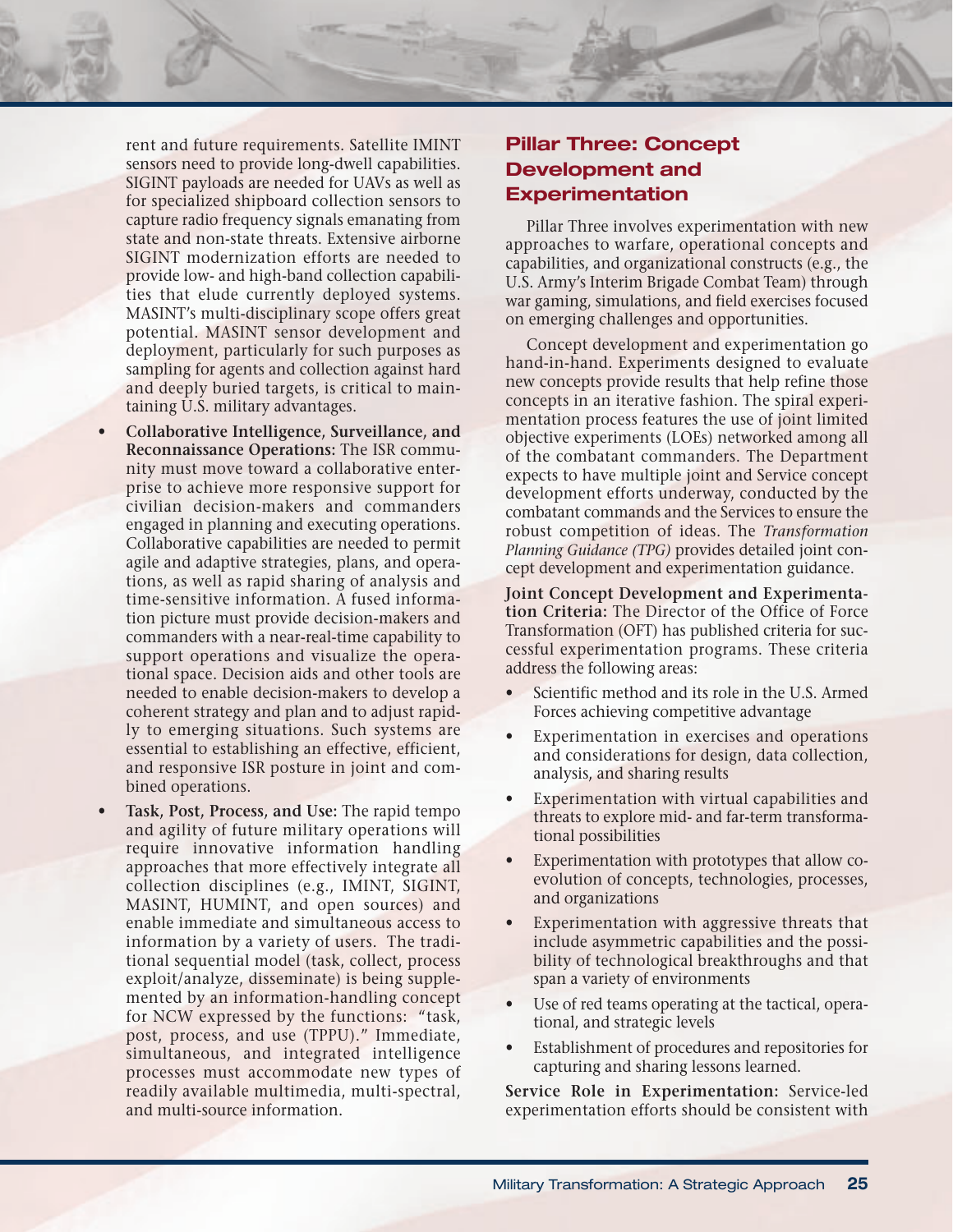each Service's transformation roadmap and joint experimentation efforts by JFCOM and other JFCs. Components are working with JFCOM on developing joint experimentation that assigns highest priority to generating the following results:

- Fast-deploying joint C2 structures that exploit global information access to distributed, non-deploying centers of information worldwide and that better enable the synchronized and synergistic employment of forces provided by the Services
- Tools enabling the timely correlation and dissemination of mission-specific information to commanders at all levels
- Tools enabling the closer integration of ISR efforts and their output
- Joint capabilities enabling the near-simultaneous deployment, synergistic employment and sustainment of air, land, sea, and space warfighting capabilities
- Resource reallocation recommendations aimed at overcoming low-density/high-demand constraints
- Improvements to joint operations in urban terrain and jungle environments, with special emphasis on LOEs in urban C4ISR.

**Supporting Infrastructure:** Vigorous and dynamic concept development and experimentation will need to be supported by a dedicated infrastructure. This infrastructure includes the following elements:

- **War Gaming:** War games can help Services and agencies develop and evaluate future concepts. Services and agencies can combine near-, mid- or long-term capabilities and concepts with each other's, as well as the joint community's, to examine key ideas and identify conceptual gaps or flaws. War gaming can also take place in a distributed fashion, thus drawing upon all Services and agencies as appropriate. The results can be analyzed for continued development and refinement of the future concepts.
- **Modeling and Simulation:** A new generation of modeling and simulation (M&S) is needed to support concept development. M&S should promote experimentation and training by linking many types of simulations, from aggregate and detailed computer models, to simulators and man-in-the-loop hardware components.
- **Joint National Training Capability:** The Joint National Training Capability (JNTC) will provide a real-world laboratory with the capability to conduct experiments that assess new doctrine, tactics, tech-

niques, and procedures using live military forces against professional opposing forces in realistic combat conditions. Lessons learned from the JNTC's exercises and experiments will be a principal source of insight for generating new operating concepts.

• **Operational Lessons Learned:** Lessons learned from operational missions should be systematically captured, analyzed, and incorporated into ongoing experimentation and concept development. These actions will allow the Department to test new tactics, techniques, and procedures by introducing them into an experimental environment to determine whether they are worthy of consideration in operating concepts. Proven results can then be institutionalized within the forces.

#### **Pillar Four: Developing Transformational Capabilities**

The Department requires strong mechanisms for implementing results from concept development and experimentation, and more immediately, for developing the capabilities needed to meet the six operational goals of transformation. To accomplish these operational goals, and more broadly develop the capabilities necessary for achieving future operating concepts, the Department must develop actionable transformation roadmaps, promote rapid and innovative Research, Development, Test, and Evaluation (RDT&E) alternatives, and transform joint training and education. It must also continue to make organizational changes, as appropriate, within the combatant commands and other military organizations.

**Developing Actionable Transformation Roadmaps:** The initial Service and agency transformation roadmap efforts established a baseline assessment across the Department's transformational activities. The next set of roadmaps will address capabilities and associated metrics to address progress toward the six transformational goals and the JOCs. In addition, the Service roadmaps will provide a plan for building the capabilities necessary to support the JOCs. Similarly, the joint roadmap developed by JFCOM with input from the defense agencies will provide a plan for building joint capabilities in support of the JOCs. Guidance for the development of transformation roadmaps is provided in Appendix Three of the *TPG.*

**Rapid RDT&E Programs:** The transformation roadmaps serve as baseline plans for achieving the desired JOCs. However, it is possible that the roadmaps may not be fully executed due to competing priorities elsewhere in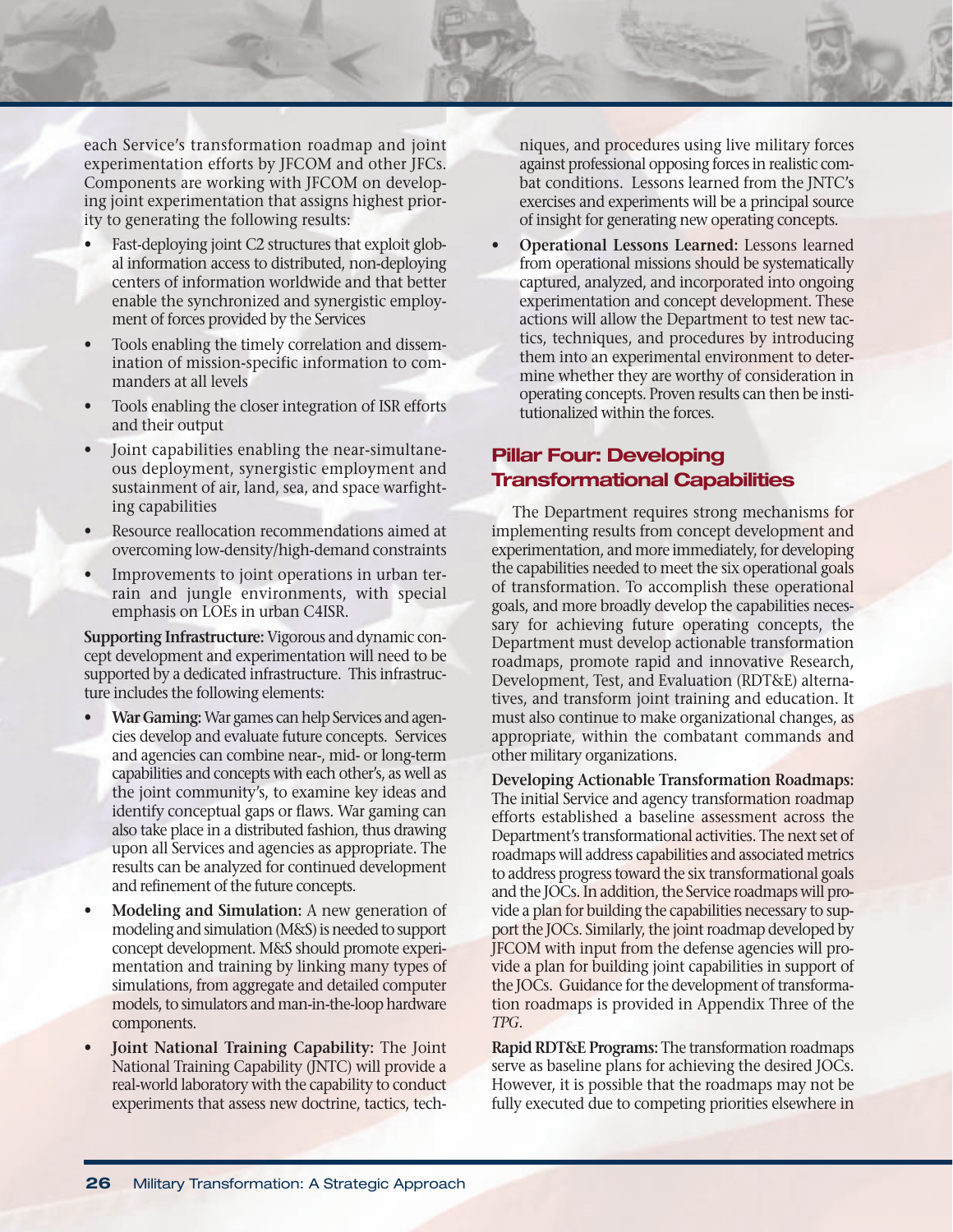the defense program. To ensure execution of critical roadmap areas, or to stimulate alternative ways to more efficiently and effectively achieve desired capabilities, perhaps at higher technical risks, the Department is initiating the following RDT&E programs with substantially greater flexibility and rapidity:

- **Transformation Initiatives Program:** One of the keys to achieving the Department's transformational goals is the involvement of combatant command commanders in the experimentation process in operational environments. Consequently, the Transformation Initiatives Program (TIP) is being developed by the Director, OFT, to enable these commanders to implement unprogrammed transformation initiatives that support transformational opportunities. The TIP will enhance the combatant commanders' ability to pursue unforeseen but potentially high-payoff joint transformation initiatives. These initiatives are expected to be time-critical and present themselves as opportunities to co-evolve JOCs and technologies in contingencies, joint operations, exercises, and experiments.
- **Joint Rapid Acquisition Program:** Transformation of defense management includes the reduction of acquisition cycle time. The joint Rapid Acquisition Program (RAP) administered by JFCOM will accelerate the implementation and fielding of projects employing newly matured technologies to meet the immediate needs of the warfighter. Its purpose is to serve as a source of bridge funding to transition a program from the status of an ACTD, Advanced Technology Demonstration (ATD), or experimental prototype into a program of record, funded by a component, combatant command, or defense agency.

**Transformation of Training:** The military advantages that U.S. forces enjoy today are due in large part to the way we train our forces. The rigorous and realistic training regimen that our military conducts provides our forces with extraordinary battlespace advantages. This training enables the warfighter to maximize the potential of technologically advanced platforms, thus widening the gap between the United States and its adversaries. For this advantage to persist into the future, the transformation of training must

parallel and be equally as robust as all other areas of the Department's transformational efforts. To this end, JFCOM is planning for the establishment of the new JNTC.

**Transformation of Joint Education:** Joint education is fundamental to creating a culture that supports transformation, founded on leaders who are joint by disposition and comfortable with change. This culture requires a fundamentally revised approach to joint professional military education. Joint education must prepare our leaders both to conduct operations as a coherently joint force and to think their way through uncertainty.

**Transformation of Organizations:** Organizational change is fundamental to transformation efforts. For example, recent changes in the missions and geographic areas of responsibility of selected combatant commands and the establishment of a new combatant command, have been an important, but sometimes overlooked, dimension of military transformation. During Fiscal Year 2002 , these changes were highlighted by the new Unified Command Plan (UCP). They resulted from a careful consideration of new and emerging capabilities within the U.S. Armed Forces and the fast-changing strategic and operational environment within which they are operating:

- The U.S. Northern Command was established to defend the U.S. homeland and provide military assistance to civil authorities.
- JFCOM is to focus on transforming U.S. military forces. Its geographic responsibilities were shifted to the U.S. Northern Command and the U.S. European Command.
- The merging of the U.S. Space Command and the U.S. Strategic Command created an expanded U.S. Strategic Command; new missions (Global Strike, Missile Defense, Information Operations C4ISR) have been assigned to this command in addition to its traditional missions and responsibilities.
- The expansion of the U.S. Special Operations Command's role in the global war on terrorism, directed by the Secretary of Defense, is also part of this process.

We should expect organizational transformation to extend down through small unit levels.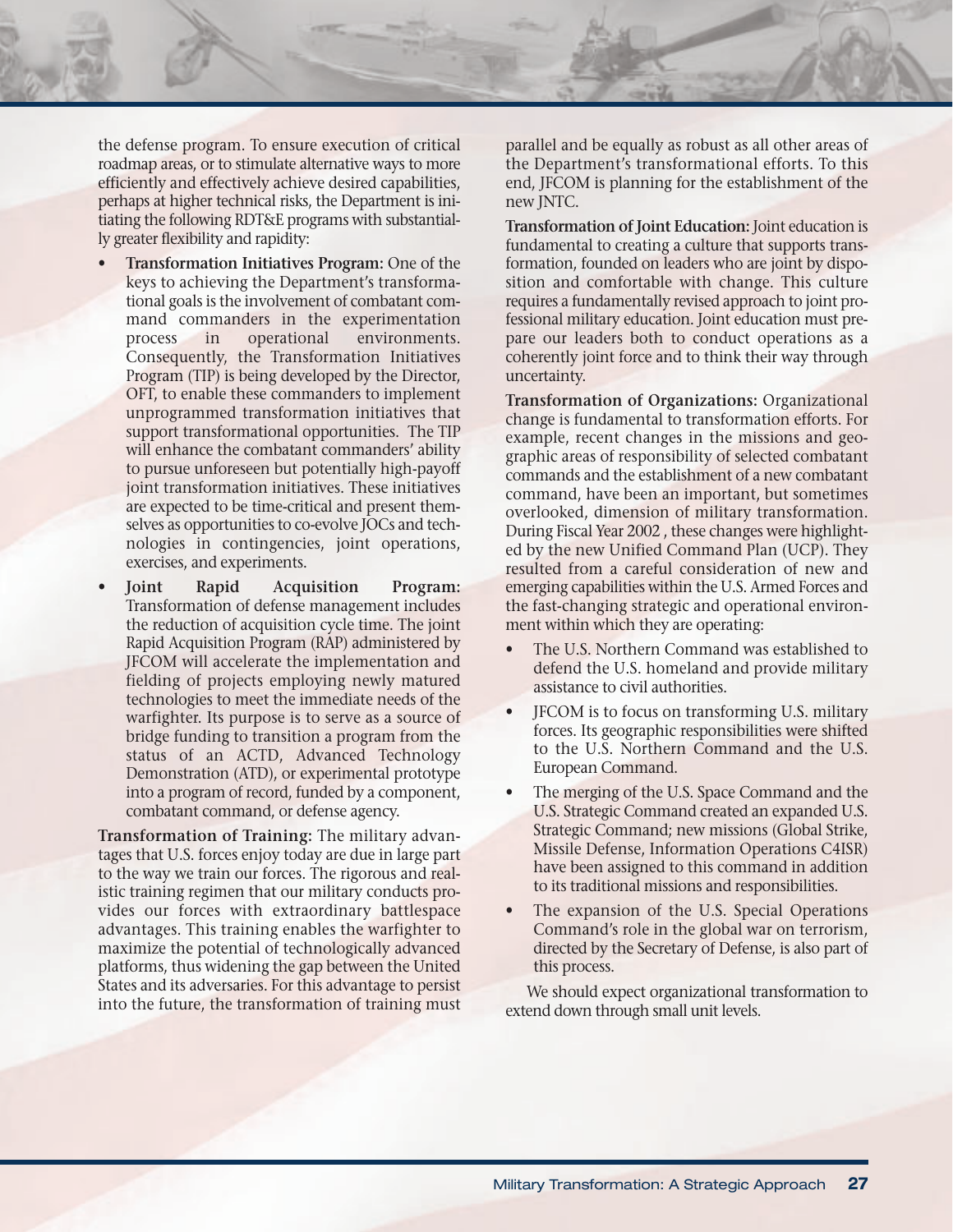## **THE EMERGING WAY OF WAR**

*". . . we are entering a new era of military operations and capabilities. The very character of warfare is changing to account for the massive implications of the information age. It embodies the new decision logic with attributes we will become increasingly familiar with and comfortable. We can already see its effects in current operations. The last time we witnessed change of this magnitude was with the advent of the industrial age and the* levée en masse *(the mobilization of entire societies for war). Both of these events are rapidly receding into the past. A new American way of war has emerged – network-centric operations."*

*Vice Admiral (Ret.) Arthur K. Cebrowski, Director, Force Transformation, Office of the Secretary of Defense, "New Rules, New Era,"* Defense News*, October 21-27, 2002, page 28*

The emerging way of war is a unique approach to the conduct of joint warfare in the information age. Constructed around the fundamental tenets of network-centric warfare (NCW) and emphasizing high-quality shared awareness, dispersed forces, speed of command, and flexibility in planning and execution, it will result in U.S. forces conducting immensely powerful effects-based operations (EBO) to achieve strategic, operational, and tactical objectives across the full range of military operations. Although the transformation of the U.S. Armed Forces is a continuing process, the recent performance of U.S. forces in the successful conduct of Operation Enduring Freedom and Operation Iraqi Freedom has provided a glimpse of the future potential of the emerging way of war.

The basic tenets of NCW, set forth in *Network Centric Warfare: Department of Defense Report to Congress* (July 27, 2001), are as follows:

- A robustly networked force improves information sharing.
- Information sharing enhances the quality of information and shared situational awareness.
- Shared situational awareness enables collaboration and self-synchronization and enhances sustainability and speed of command.
- These, in turn, dramatically increase mission effectiveness.

NCW, the key enabler of EBO and the emerging way of war, involves a new way of thinking about how the U.S. Armed Forces accomplish their missions and how they organize and interrelate. It represents a powerful set of warfighting concepts and associated military capabilities that allow warfighters to take full advantage of all available information and bring all available assets to bear in a timely and flexible manner.

The transforming joint force—organized, trained, and equipped to conduct the emerging way of war—will be capable of achieving U.S. strategic and operational objectives more quickly while employing agile, more rapidly deployable forces. This force must be able to gain and maintain decision superiority, influence or rapidly alter the initial conditions, and conduct networkcentric operations to resolve a crisis or decisively defeat any adversary.

The ongoing transformation of the U.S. Armed Forces is crucial to ensuring that our forces are capable of attaining the four major goals of the U.S. defense strategy: assuring allies and friends, dissuading future military competition, deterring threats and coercion against U.S. interests, and decisively defeating any adversary if deterrence fails.

#### **Military Transformation and the Strategic Environment**

Transforming defense—its role in national security, its management, and the force itself—is a national, corporate, and risk management strategy that responds to profound change in the strategic environment. As we move forward, we must understand how transformation addresses uncertainty. For many years, our strategic focus has been at the top: great power war in a global security environment where our security concerns were largely viewed through the lens of state-on-state conflict. Even as the threat of great power war diminished, we remained focused largely on conflict between nations with the threat recast as the "rogue state." Meanwhile, sources of power, conflict, and violence continued to change and spread more broadly within the system.

Today, we find that power is moving to the larger system level, an international system evolving as a consequence of globalization, while violence is migrating downward to the level of individuals or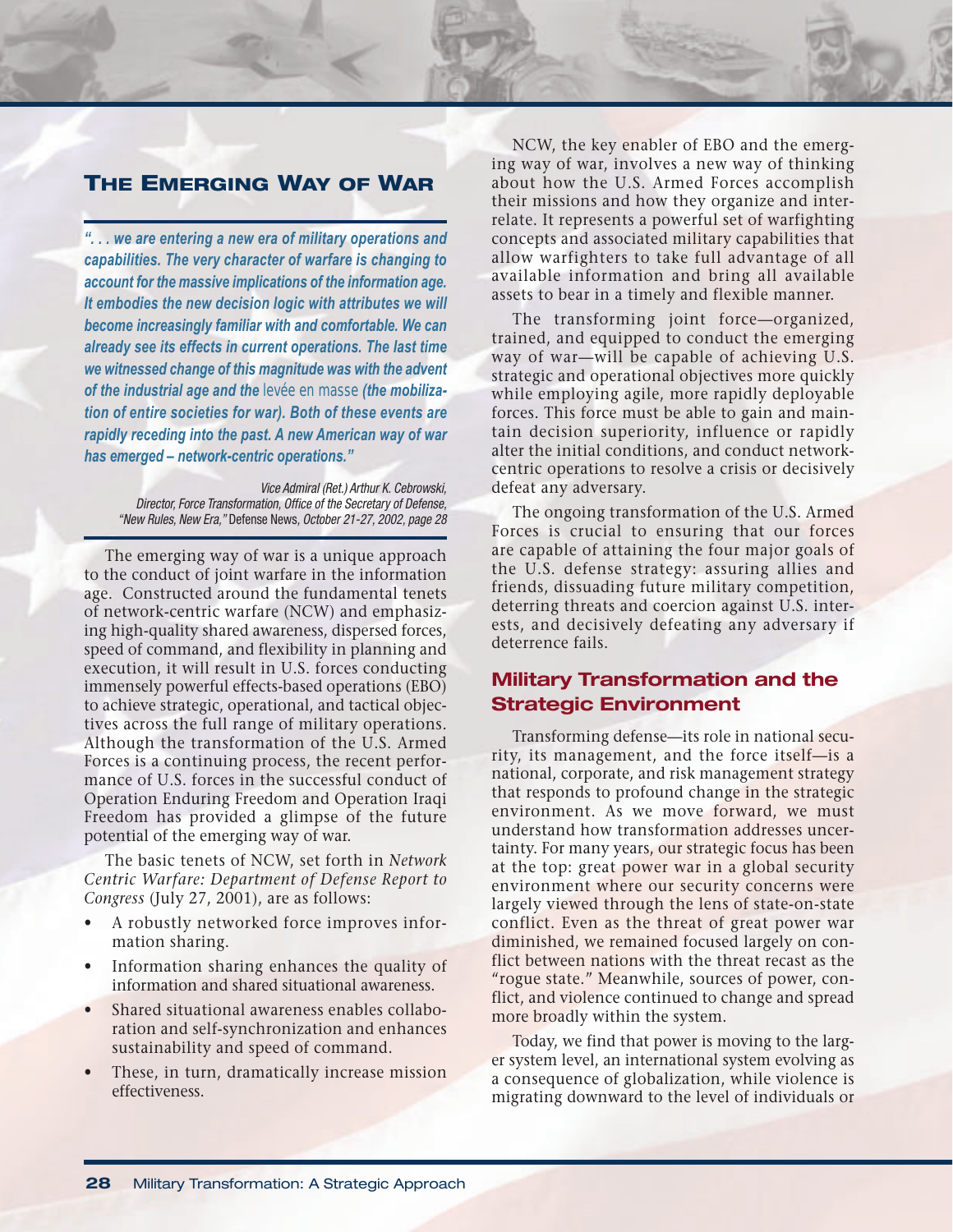collections of individuals. To be sure, state-on-state conflict is by no means obsolete, nor is it likely to become so. As illustrated by North Korea, Iran, and others, the potent threat posed by "rogue states" armed with weapons of mass destruction (WMD) remains. At the same time, new threats are emerging from societies and people who remain disconnected from the larger evolving global system. These threats have the potential to create severe perturbations to the international system, and the resulting shockwaves cross all economic sectors and social boundaries as they propagate around the world.

On September  $11<sup>th</sup>$ , 2001, we witnessed this phenomenon. We were not attacked by a nation or by an army; we were attacked by a group of individuals who were willing to die for their cause and could not be deterred. As the consequences of this systemic change become more apparent, we are discovering that our force capabilities are out of balance with emerging realities. We are just now readjusting our security perspectives in light of this altered system; a strategy that emerges is transformation.

The magnitude and pace of change in the strategic environment compel a transformation of the U.S. military, as well as the organizations and processes by which it is controlled, supported, and sustained. And although we might point to a beginning of transformation, we should not and cannot foresee the end. President George W. Bush's mandate for military transformation was "to challenge the status quo and envision a new architecture of American defense for decades to come." Both he and Secretary Rumsfeld view transformation as a continuing process that not only anticipates the future but also seeks to create that future. It does so, in part, by co-evolving technology, organizations, and processes. However, transformation begins and ends with culture.

Transformation is first and foremost about changing culture. In turn, culture is about behavior—about people, their attitudes, their values, and their beliefs. What we believe, what we value, and our attitudes about the future are ultimately reflected in our actions, in our strategies and processes, and the decisions that emerge from them. The Department's strategy for transformation understands this; its actions reflect that understanding.

*"We must transform not only our armed forces, but also the Department that serves them by encouraging a culture of creativity and intelligent risk taking. We must promote a more entrepreneurial approach to developing military capabilities, one that encourages people, all people, to be proactive and not reactive, to behave somewhat less like bureaucrats and more like venture capitalists; one that does not wait for threats to emerge and be 'validated,' but rather anticipates them before they emerge and develops new capabilities that can dissuade and deter those nascent threats."* 

> *Secretary of Defense Donald Rumsfeld, at the National Defense University, January 31, 2002*

The Department of Defense's *Transformation Planning Guidance (TPG)*, approved by the Secretary of Defense in April 2003, provides a clear, concise plan for implementing the Department's force transformation strategy. It identifies the critical elements of force transformation and assigns roles and responsibilities for actions toward that end. At the same time, the *Joint Operations Concepts (JOpsC)*, developed by the Chairman of the Joint Chiefs of Staff (CJCS) in coordination with the Commander, Joint Forces Command (JFCOM), provides the overarching template for future joint operations. Together, the *TPG* and the *JOpsC* reflect a capabilities-based approach that focuses on how the United States can defeat a broad array of capabilities that any potential adversary may employ rather than who the adversaries are and where they might engage the U.S. Armed Forces or threaten U.S. interests. These two key documents are consistent with the transformation vision outlined in the President's remarks and continue the process of building and articulating the emerging way of war that began with the 2001 Quadrennial Defense Review (QDR).

#### **Deter Forward – A Concept for Prevention**

When Secretary Rumsfeld signed the *QDR Report* in September 2001, he created the vision for transformation. The six operational goals and the four pillars of transformation, addressed in the preceding chapters, have received the most attention. However,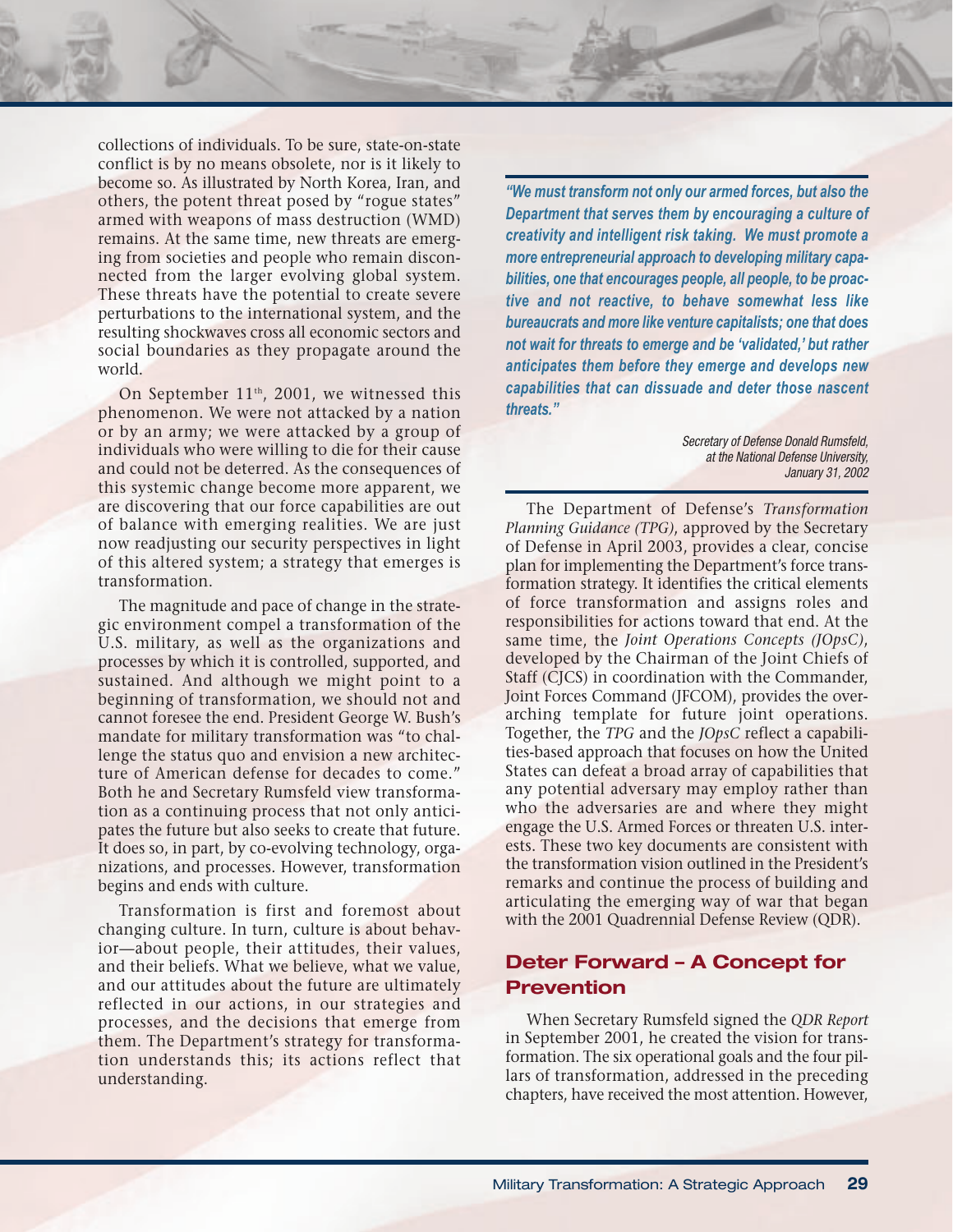one of the most powerful concepts in the *QDR Report*, and one that has received the least scrutiny, is the concept of "deter forward."

Deter forward is profoundly important because it forces us to change the way we think about force capabilities and disposition. The capability of U.S. forces to take action from a forward area, to be reinforced rapidly from other areas, and to defeat adversaries swiftly and decisively will contribute significantly to our ability to manage the future strategic environment. Consider for a moment the implications of deterring and defeating an enemy with minimal reinforcements. In peacetime, we assure allies, we dissuade competition, and we deter hostile acts. If it becomes necessary to compel resolution with military force, we bring forces to bear. Assuming we continue to use classic industrial age thinking, we vary the speed of force deployment and the type and volume of capabilities brought to bear according to the degree of risk we are willing to accept. The equation is, in effect, that if we cannot respond quickly, then we simply get there with more massive force than our adversary, ultimately overwhelming him. But this approach is doomed to failure in the information age.

In the information age, because of the enormous leverage that information technology (IT) provides across all warfighting functions, armed conflict is increasingly path dependent: small changes in the initial conditions result in enormous changes in outcome. Thus, speed becomes a more valuable characteristic of the entire force because the ability to decide and act faster than our opponent allows us to define or alter the initial conditions on terms favorable to our interests. The goal is to develop a dynamic situation, and in particular, one that is changing at a higher rate of speed than an adversary can keep pace with, while at the same time sharply narrowing the adversary's strategic options. Only certain kinds of forces are going to be able to do that: forces oriented around speed. This is not so much speed of response as it is speed within the response: speed of deployment, speed of organization, speed of employment, and speed of sustainment. In other words, we may choose our punches with great care (strategy), only to unleash them with blinding speed (operations, tactics). Networking is the key enabler of the battlespace transparency necessary for that speed.

As illustrated in **Figure 9**, a joint force will achieve its strategic and/or operational objectives



**Figure 9. Deter Forward, Alter the Initial Conditions**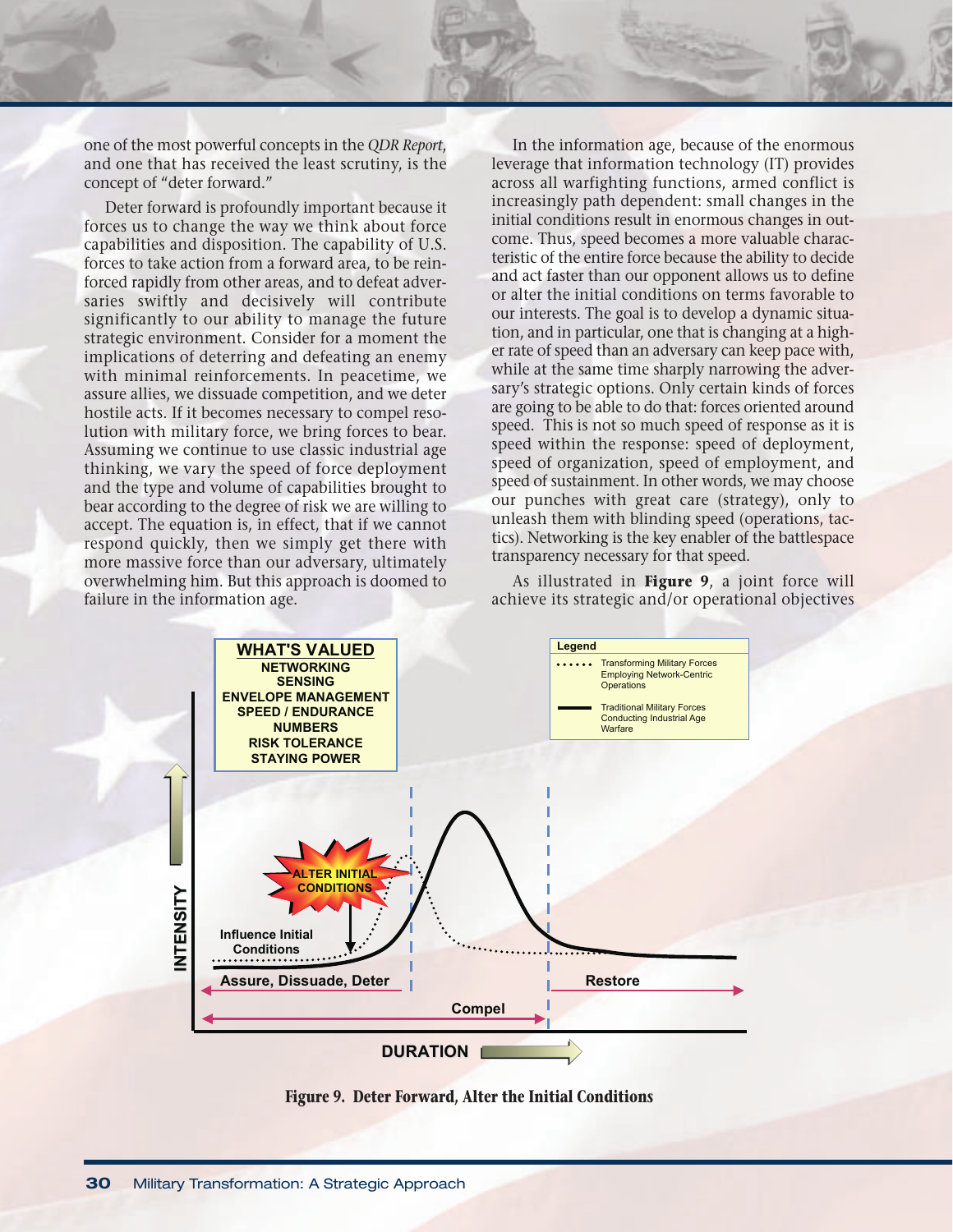more quickly as an agile, rapidly deployable force that can quickly alter initial conditions in its favor. Traditionally, the effectiveness of an industrial age military force has been measured by its ability to use its mass to generate and sustain a peak of intensity over time. Although that ability remains important in struggles between industrial age organizations, it is immaterial if an information age opponent is able to seize the initiative and alter initial conditions. Recent operational experience has repeatedly reinforced the lesson that only forces that are truly joint, with comprehensively integrated capabilities and operating according to the principles of NCW, can fully exploit the highly path-dependent nature of modern conflict. They do so by altering initial conditions, developing and sustaining high rates of change, and repeatedly creating new operational realities which progressively "lock out" an opponent's ability to cope effectively. These joint forces retain the ability to generate great intensity, but because its onset is more abrupt, this intensity is far more difficult to counter.

## **Governing Principles of a Network-Centric Force**

Network-centric organizations and an understanding of the governing principles of NCW are required for effective "deterrence forward" forces capable of conducting EBO. NCW is not just dependent on technology per se; it is also a function of behavior. Fundamentally, it is about how wars are fought and how warfighting power is developed. During the industrial age, power came from mass. Increasingly, power tends to come from information, access, and speed. NCW will capitalize on capabilities for greater collaboration and coordination in real time, the results of which are greater speed of command, greater self-synchronization, and greater precision of desired effects. It will enable the merging of our current warfighting capabilities into a seamless, joint force that is highly agile and capable of locking out its opponent's ability to respond to high rates of change.

The U.S. Armed Forces have already accumulated compelling evidence from simulation, experimentation, and real-world experience that substantiates the power of network behavior. Many think of "the network" as a noun, in other words, a "thing." They may not realize that "to network" is also a verb, a human behavior. So when we shift from being platform-centric to network-centric, we shift from focusing on things to focusing on behaviors or actions. That is where we find the power. The ongoing shift from platform-centric to network-centric thinking is a key to transformation and the emerging way of war.

Some governing principles for a network-centric force, also referred to as terms of reference, have been identified, as shown in **Figure 10**. In effect, these terms of reference constitute the new rules of warfare in the information age. They are guiding the development of the *JOpsC*.

**Fight First for Information Superiority:** Generate and exploit high-quality shared awareness through better timeliness, accuracy, and relevance of information:

- Increase an enemy's information needs and reduce his ability to access information.
- Assure our own information access through a well-networked and interoperable force.

**High-Quality Shared Awareness:** Routinely translate information and knowledge into the requisite level of common understanding and situational awareness across the spectrum of participants in joint operations:

- Build a collaborative network of networks, populated and refreshed with quality intelligence and non-intelligence data, both raw and processed, to enable forces to build a shared awareness relevant to their needs.
- Information users must also become information suppliers, responsible for posting information before use.
- High-quality shared awareness requires secure and assured networks and information that can be defended.

**Dynamic Self-Synchronization:** Increase the freedom of low-level forces to operate nearly autonomously and to re-task themselves through exploitation of shared awareness and the commander's intent:

- Increase the value of subordinate initiative to produce a meaningful increase in operational tempo and responsiveness.
- Rapidly adapt when important developments occur in the battlespace, and eliminate the step function character of traditional military operations.

**Dispersed Forces:** Move combat power from the linear battlespace to non-contiguous operations: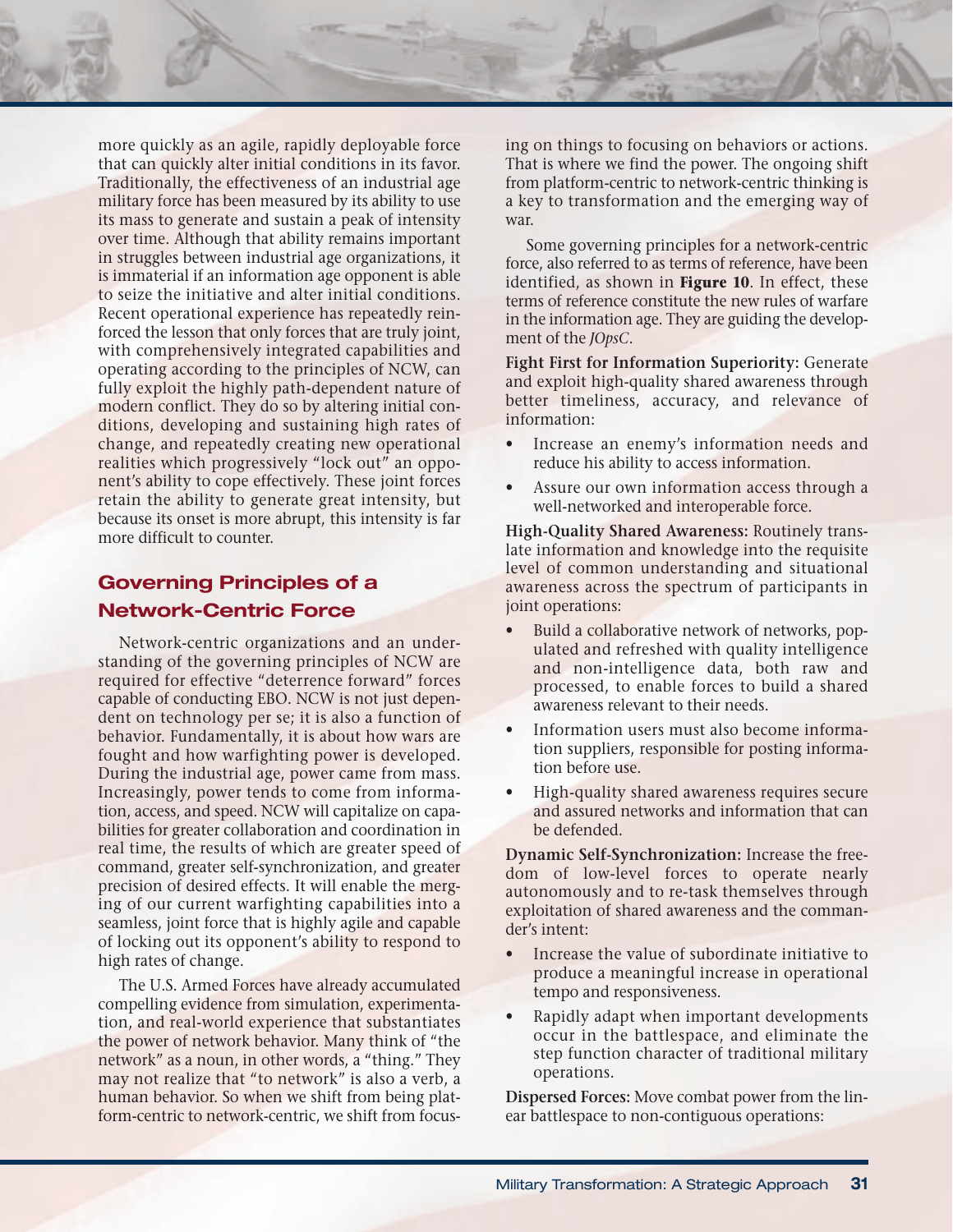- Emphasize functional control versus physical occupation of the battlespace and generate effective combat power at the proper time and place.
- Increase close coupling of intelligence, operations, and logistics to achieve precise effects and gain temporal advantage with dispersed forces.

**De-massed Forces:** Move from an approach based on geographically contiguous massing of forces to one based upon achieving effects:

- Substitute information and effects for mass to limit the need to concentrate physical forces within a specific geographical location.
- Increase the tempo and speed of movement throughout the battlespace to complicate an opponent's targeting problem.

**Deep Sensor Reach:** Expand the use of deployable, distributed, and networked sensors, both distant and proximate, that detect actionable information on items of interest at operationally relevant ranges to achieve decisive effects:

- Leverage increasingly persistent intelligence, surveillance, and reconnaissance (ISR).
- Use sensors as a maneuver element to gain and maintain information superiority.
- Exploit sensors as a deterrent when employed visibly as part of an overt display of intent.

**Compressed Operations and Levels of War:** Eliminate procedural boundaries between Services and within processes so that joint operations are conducted at the lowest organizational levels possible to achieve rapid and decisive effects:

- Increase the convergence in speed of deployment, speed of employment, and speed of sustainment.
- Eliminate "firewalls" between processes (e.g., organize, deploy, employ, sustain), operations, intelligence, and logistics.
- Eliminate structural boundaries to merge capabilities at the lowest possible organizational levels (e.g., joint operations at the company/subsquadron/task unit level).

#### **The New Rules**

- Fight first for *information superiority*
- Access to information *shared awareness*
- Dynamic *self-synchronization*
- *Dispersed forces* noncontiguous operations
- *De-massed forces*
- *Deep sensor reach*
- *Compressed operations* and levels of war
- *Speed* of command
- *Alter* initial conditions at increased rates of change

#### **NETWORK-CENTRIC WARFARE**

**HIGH RATES OF CHANGE CLOSELY COUPLED EVENTS LOCK IN/OUT SPEED OF COMMAND SELF SYNCHRONIZATION**

#### **WHAT'S VALUED**

**NETWORKING SENSING ENVELOPE MANAGEMENT SPEED/ENDURANCE NUMBERS RISK TOLERANCE STAYING POWER**

#### **Figure 10. New Rules of Information Age Warfare**

**Rapid Speed of Command:** Create an information advantage and convert it into a competitive advantage by creating processes and procedures otherwise impossible within prudent risk:

- Through battlefield innovation and adaptation, compress sensor-to-decision-maker-to-shooter timelines to turn information advantage into decision superiority and decisive effects.
- Progressively lock out an adversary's options, and ultimately achieve option dominance.

**Alter Initial Conditions at Increased Rates of Change:** Exploit the principles of high-quality shared awareness, dynamic self-synchronization, dispersed and de-massed forces, deep sensor reach, compressed operations and levels of war, and rapid speed of command to enable the joint force, across the cognitive, information, and physical domains of warfare, to swiftly identify, adapt to, and change an opponent's operating context to our advantage.

## **Network-Centric Operations and the Domains of Conflict**

The *JOpsC* and its subordinate Joint Operating Concepts (JOCs), architectures, requirements, and capabilities will encapsulate the vision of a transforming network-centric joint force and a capabilities-based defense strategy designed to attain the six operational goals established by the Secretary of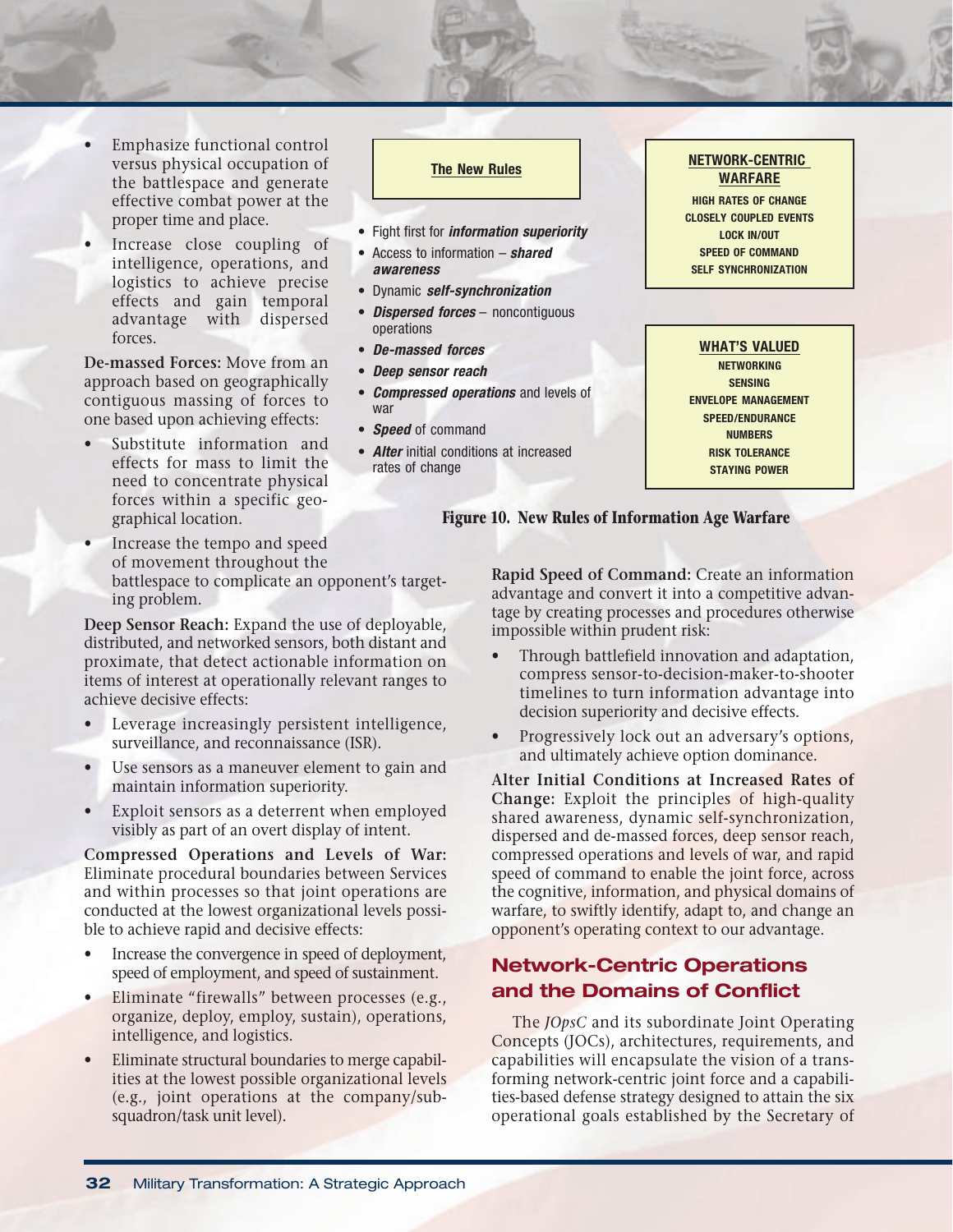Defense. Additionally, the *JOpsC* will be expressed in terms of the physical, information, and cognitive domains of warfare. The required attributes and capabilities of a new joint force capable of conducting network-centric operations must be carefully considered for each of these three domains:

- **Physical Domain:** The physical domain is the traditional domain of warfare where force is moved through time and space. It spans the land, sea, air, and space environments where military forces execute the range of military operations and where the physical platforms and communications networks that connect them reside. Comparatively, the elements of this domain are the easiest to measure, and consequently, combat power has traditionally been measured in the physical domain.
- **Information Domain:** The information domain is the domain where information is created, manipulated, and shared. It is the domain that facilitates the communication of information among warfighters. It is where command and control (C2) of military forces is communicated and the commander's intent is conveyed. Consequently, it is increasingly the information domain that must be protected and defended to

enable a force to generate combat power in the face of offensive actions by an adversary. Finally, in the all-important battle for information superiority, the information domain is ground zero.

• **Cognitive Domain:** The cognitive domain is in the mind of the warfighter. This is the realm of EBO. Battles, campaigns, and wars are won in this domain. The intangibles of leadership, morale, unit cohesion, level of training and experience, and situational awareness are elements of this domain. This is the domain where a commander's intent, doctrine, tactics, techniques, and procedures reside. This is also where decisive battlefield concepts and tactics emerge.

As illustrated in **Figure 11**, the domain intersections represent important, dynamic areas within which concept-focused experimentation should be conducted. The precision force so vital to the conduct of successful joint operations is created at the intersection of the information and physical domains. Shared awareness and tactical innovation occur at the intersection between the information and cognitive domains. Because many battles and campaigns are actually won or lost in the cognitive domain, this intersection is enormously important. The intersection between the physical and cognitive



**Figure 11. Information Age Warfare . . . Domains of Conflict**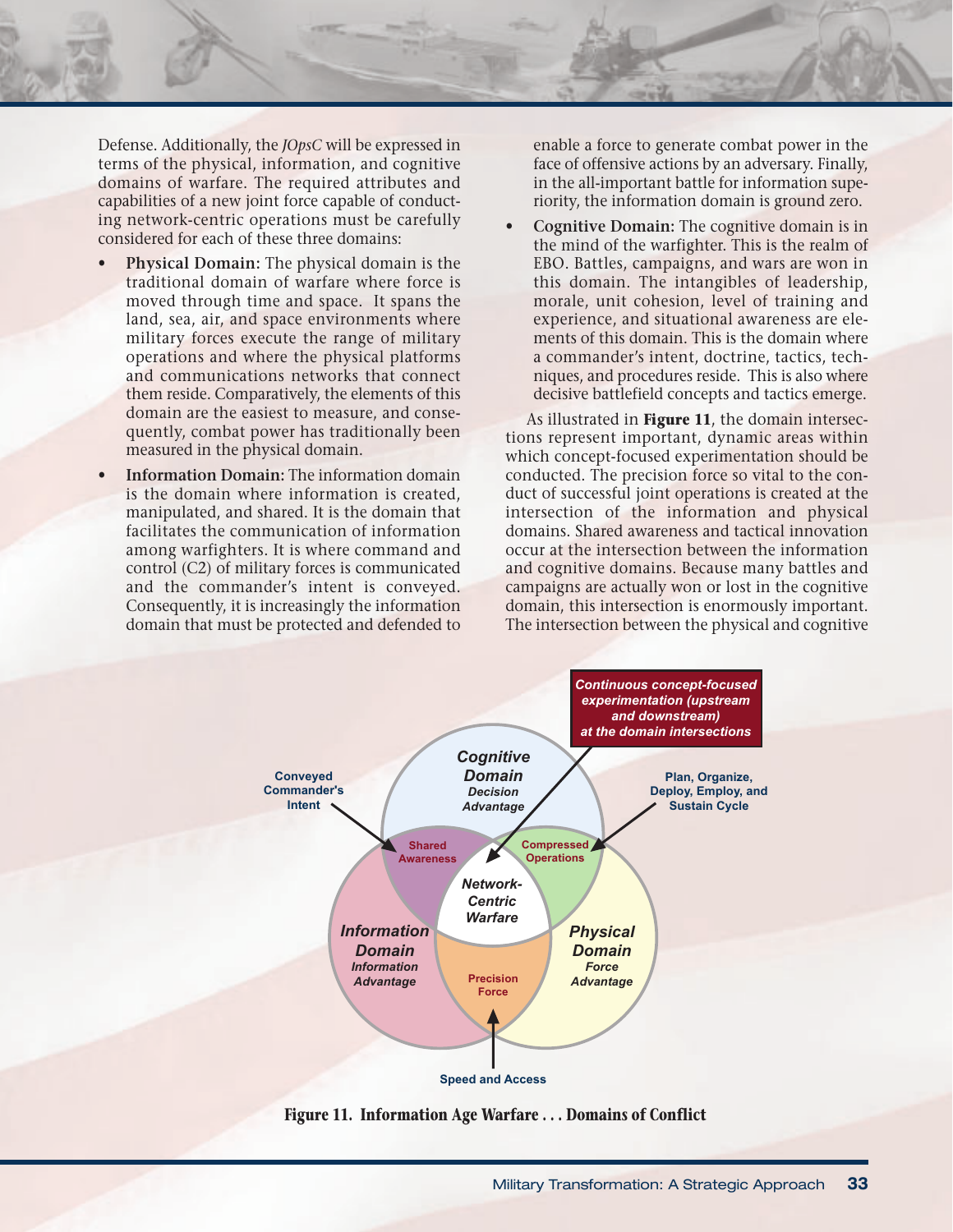domains is where the time compression and lockout phenomenon occur, where tactics achieve operational and even strategic effects, and where high rates of change are developed. NCW exists at the very center where all three domains intersect.

#### **Effects-Based Operations**

In the emerging way of war, the development of network-centric organizations and the rapidly growing capability of our forces to conduct network-centric operations are not viewed as ends in themselves. Instead, they provide an essential means to an end, the conduct of EBO by U.S. forces. Unless our forces can apply their network-centric capabilities to achieve strategic, operational, or tactical objectives, these capabilities will be of little value. On the other hand, without the network structure and the phenomena that go on in network-centric operations, it will be far more difficult, if not impossible, for U.S. forces to conduct EBO against adversaries in future conflicts. The powerful combination of network-centric capabilities in the form of an effects-based approach to planning and execution will provide U.S. forces with the potential to achieve the desired effects on the enemy's behavior.

EBO is not a new form of warfighting, nor does it displace any of the currently recognized forms of warfare. Throughout history, decision-makers have sought to create conditions that would achieve their objectives and policy goals. Military commanders and planners have tried to plan and execute campaigns to create such favorable conditions—an approach that would be considered "effects-based" in today's terminology. Rather than a new form of warfare, EBO is a way of thinking or a methodology for planning, executing, and assessing operations designed to attain specific effects that are required to achieve desired national security outcomes.

The EBO methodology is a refinement or evolution of the objectives-based planning methodology that has been clearly and carefully incorporated into U.S. military doctrine over the last decade. Commanders and planners are expected to apply the EBO methodology to all operations, ranging from peacetime engagement and stability operations to combating terrorism and major combat operations.

EBO is not simply a mode of warfare at the tactical level, nor is it purely military in nature. EBO encompasses the full range of political, military, and economic actions a nation might take to shape the behavior of an enemy, of a would-be opponent, and even of allies and coalition partners. These actions may include the destruction of an enemy's forces and capabilities. However, the objective of an effects-based strategy, including the actions that advance it, is not to win a military campaign or a war through the physical attrition of the enemy but to induce an opponent or an ally or a neutral to pursue a course of action consistent with our security interests.

The question of will is fundamental to both the symmetric and asymmetric models of conflict but in different ways. In a symmetric, attrition-based conflict, the destruction of the enemy's physical capacity to wage war is the objective. In an asymmetric conflict, the destruction is aimed at creating the desired psychological or cognitive effect. In the asymmetric, essentially effects-based contest, the objective is to break the will or otherwise shape the behavior of the enemy so that he no longer retains the will to fight, or to so disorient him that he can no longer fight or react coherently. Although physical destruction remains a factor in EBO, it is the creation of such a psychological or cognitive effect that is the primary focus of the effects-based approach.

EBO is primarily about focusing knowledge, precision, speed, and agility on the enemy decisionmakers to degrade their ability to take coherent action rather than conducting combat operations on more efficient destruction of the enemy. The knowledge, precision, speed, and agility brought about by network-centric operations provide the necessary ingredients for entry into the realm of EBO. In summary, the combination of network-centric capabilities and an effects-based approach provides U.S. commanders and planners with a new potential for attacking the elements of the enemy's will directly, thereby avoiding, or at least diminishing, our reliance on sheer physical destruction.

#### **Conclusion**

Transformation is yielding new sources of power. Because the global pace of change is accelerating, new sources of power fuel our ability to maintain the advantage in a competitive landscape where yesterday's winner is tomorrow's target. Our ability to capitalize on new sources of power will determine, in part, our success in the future.

One such source is information sharing through robust network structures. The power of networkcentric operations and EBO impacts all levels of mil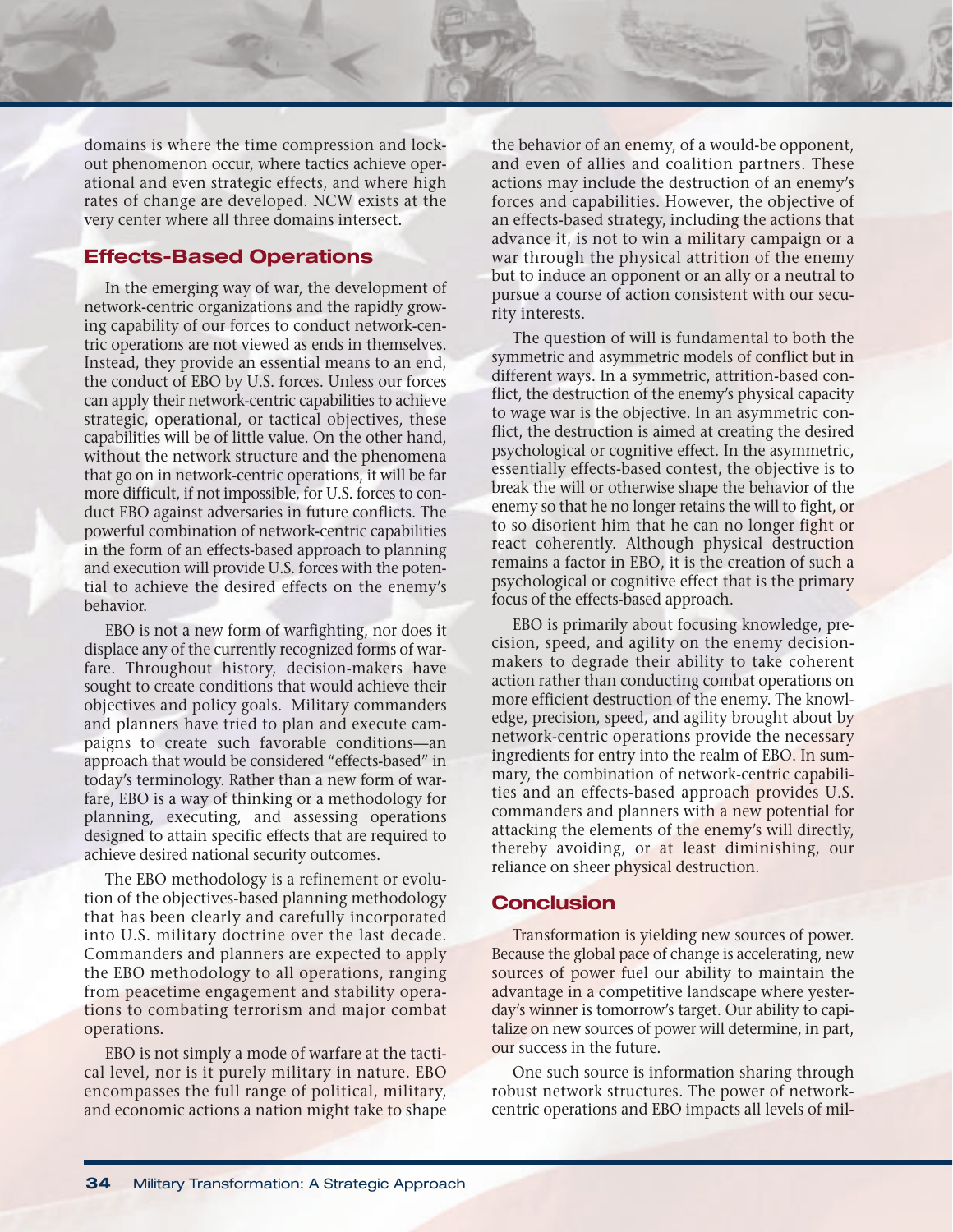itary operations from the tactical to the strategic. Although the order of magnitude changes that occur as a consequence of network activity may seem somewhat abstract when compared with traditional industrial age measures of effectiveness, they are nevertheless quite real. The construct of an information advantage may seem somewhat intangible, but it can be measured and its impact on military operations can be evaluated in terms of lethality, survivability, and ultimately, mission effectiveness—coins of the realm valued by warfighters across the ages.

When one considers the core logic of transformation in light of the emerging international security environment, it becomes clear that even as homeland security remains our principal national security objective, the preferred U.S. military strategic method is the projection of power overseas and deterrence of potential adversaries forward. As a matter of effectiveness, cost, and moral preference, operations will have to shift from being reactive (i.e., retaliatory and punitive) to being largely preventative or even, in certain situations, preemptive.

The implications of "deter forward" necessitate a major force posture review, rebalancing from the current condition where more than 80 percent of the force is U.S.-based and virtually all of the CONUS-based Army, Air Force, and Marine Corps units and several key capability sets of the Navy are competing for access to the same finite strategic lift. Ultimately, a balance must be achieved among strategic deployment from home, forces forward, and reliance on allies. Accordingly, the emerging way of war, as developed by the U.S. Armed Forces, will feature the following:

- Increased focus on highly networked, small, but broadly skilled and highly trained units whose extensive local knowledge and easier insertion give them greater power and utility than other formations deploying from remote locations
- Expeditionary character: forces that are rapidly deployable and capable of overcoming anti-access or area-denial environments with seamless transitions from "deployment" to "employment"
- Forces capable of applying information-age techniques and technologies to urban warfare in order to deny the enemy sanctuary
- Surveillance-oriented forces to counter WMD so that unambiguous warning will not come too late
- Joint concepts that extend down through the tactical level of war
- Interagency capabilities for nation building and constabulary operations, so that our forces do not get stuck in one place when they are needed in another
- Adjustments in force structure and posture in consideration of the growing homeland security roles of the Coast Guard, the National Guard, and the Reserves.

Adding these new capabilities to the U.S. military is not only a natural development but also a positive one. For it is the United States' continued success in deterring global war and reducing the likelihood of state-on-state war that will allow us to begin tackling the far thornier issues of transnational threats and sub-national conflicts—the battlegrounds on which the global war on terrorism will ultimately be won.

*"The gravest danger our nation faces lies at the crossroads of radicalism and technology. . . . We will cooperate with other nations to deny, contain, and curtail our enemies' efforts to acquire dangerous technologies. And, as a matter of common sense and self-defense, America will act against such emerging threats before they are fully formed."*

> *President George W. Bush, National Security Strategy, September 2002*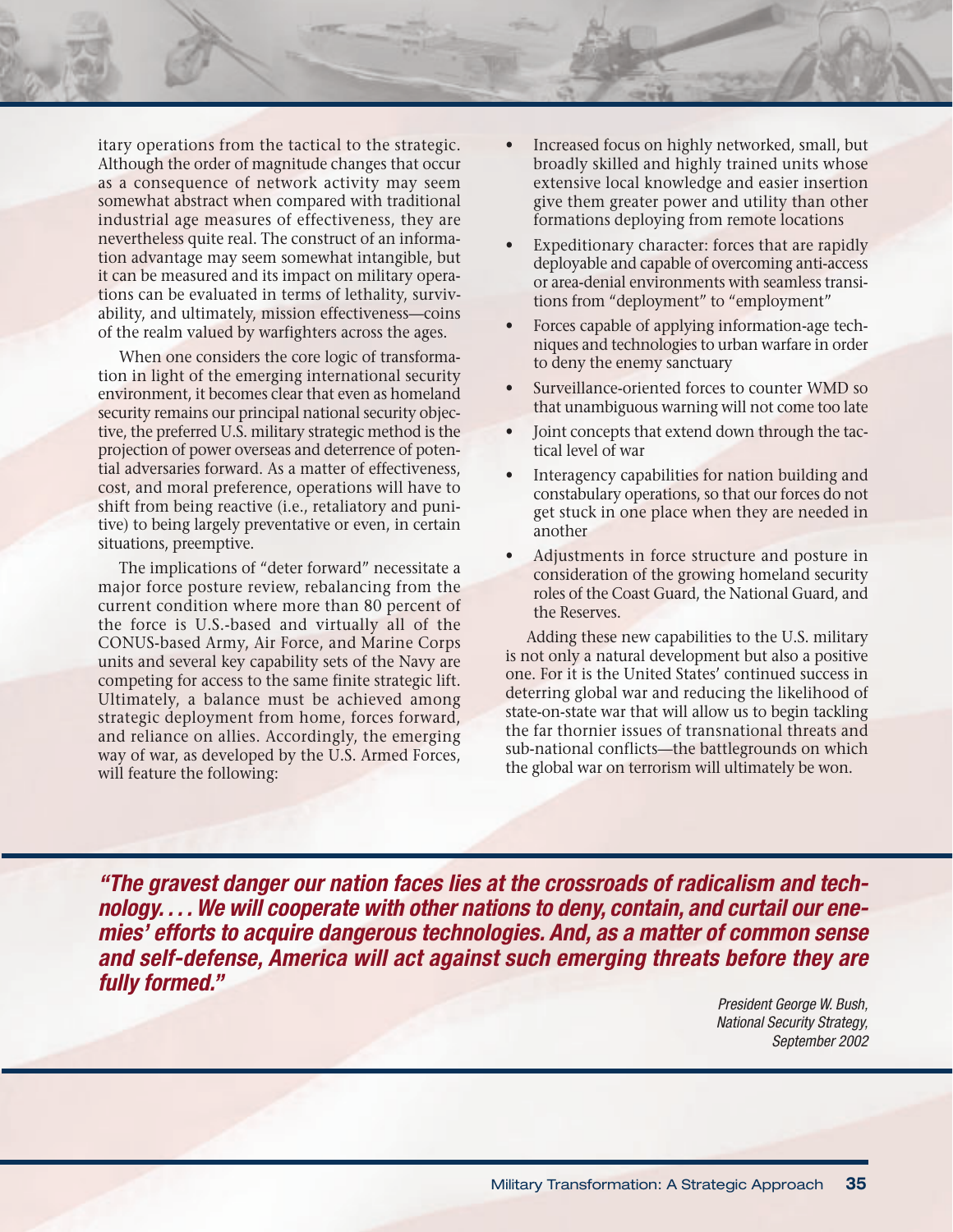